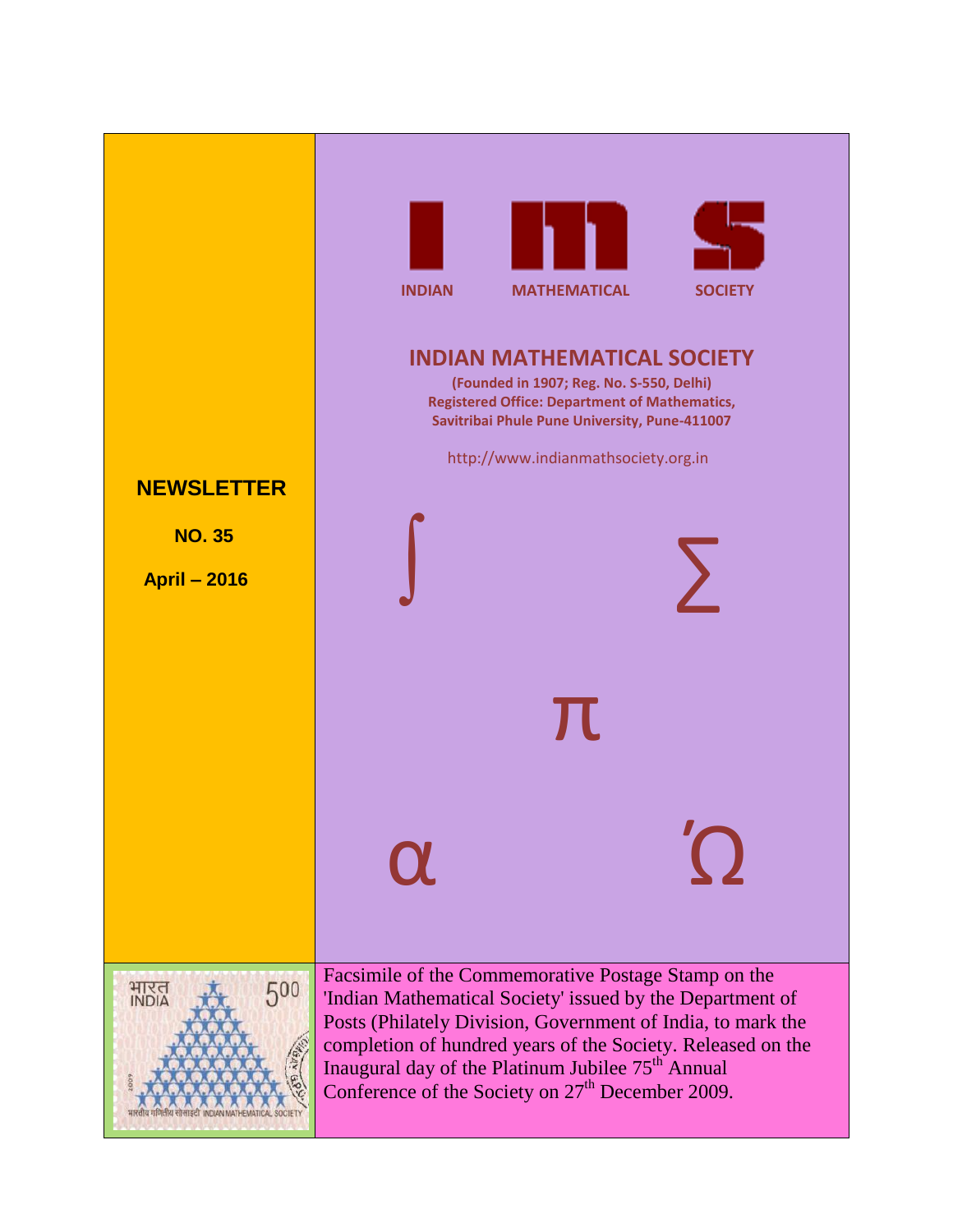# **CONTENTS**

| 1.  | Important events                                                                                                                                                                                                     | 1            |
|-----|----------------------------------------------------------------------------------------------------------------------------------------------------------------------------------------------------------------------|--------------|
| 2.  | Highlights of the $81^{st}$ Annual Conference of the Indian<br>Mathematical Society                                                                                                                                  | $\mathbf{1}$ |
| 3.  | Minutes of the $81^{st}$ Annual general body meeting of the<br>society                                                                                                                                               | 4            |
| 4.  | Memorial Award Lectures                                                                                                                                                                                              | 11           |
| 5.  | Periodicals published by the Society                                                                                                                                                                                 | 11           |
| 6.  | Membership of the Society                                                                                                                                                                                            | 12           |
| 7.  | Guidelines for acceptance of Donations to the Society                                                                                                                                                                | 13           |
| 8.  | Green initiative taken by the Society                                                                                                                                                                                | 13           |
| 9.  | Abstracts of the Plenary Talks, IMS Memorial Award<br>Lectures and Invited lectures, Talks in Symposia, deliv-<br>ered at the $81^{st}$ Annual conference of IMS held at VNIT,<br>Nagpur during December 27-30, 2015 | 15           |
| 10. | Abstracts of the papers received for prizes and for pre-<br>sentation at the $81^{st}$ Annual conference of IMS held at<br>VNIT Nagpur during December 27-30, 2015                                                   | 27           |
| 11. | List of Council Members                                                                                                                                                                                              | 51           |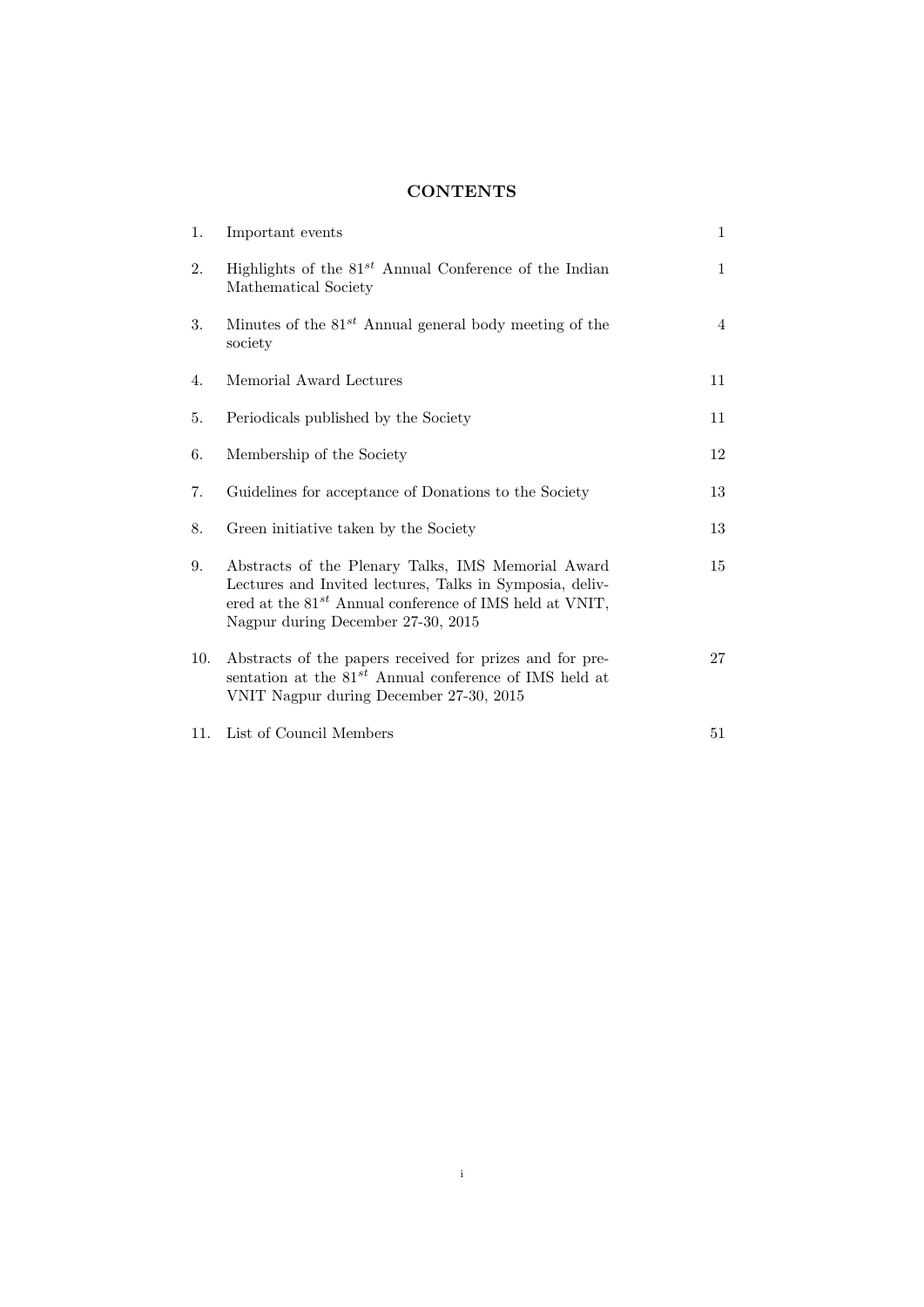#### **IMPORTANT EVENTS**

(1) The ensuing 82*nd* **Annual Conference** of the Society will be held under the auspices University of Kalyani, Kalyani, West Bengal during December 27-30, 2016. Prof. Sanjib Kumar Datta, Department of Mathematics, University of Kalyani will be the Local Organizing Secretary. His email id is *sanjib datta*@*yahoo.co.in*.

(2) **Prof. D. V. Pai**, Department of Mathematics, IIT Gandhinagar, Gujarat has been elected as the **President** of the Indian Mathematical Society for a period of one year with effect from **April 1, 2016**.

(3) **Dr. S. P. Tiwari**, (Indian School of Mines, Dhanbad) and **Prof. P. Veermani**, (IIT, Channai) have been elected as **members of the Council** for a period of three years with effect from **April 1, 2016**.

(4)**Prof. A. K. Agarwal Award** for 2014 has been awarded to **Ms. Neena Gupta**, Math–Stat Division, Indian Statistical Institute, Kolkata for her paper entitled "On the cancellation problem for the affine space  $A<sup>3</sup>$  in characteristic p "published in Inventions Mathematicae 195 (2014), 279–288.

(5) The Volumes  $82(1-4)$   $(2015)$  and  $83(1-2)$   $(2016)$  of JIMS have been published online on the website of the Informatics publishing Limited, Bangalore. These volumes have been uploaded on the Informatics India's I-scholar platform.

(6) The seventh Asian Mathematical Conference (AMC 2016) will be held in Bali, Indonesia during July 25-29, 2016. The members of IMS are encouraged to participate in the conference. The details of the conference is available on the website www.amc2016.org.

(7) The last date for the submitting the papers for Prof. A. K. Agarwal Award for the year 2015 and Prof. A. M. Mathai Award for the year 2015 is April 30, 2016.

# **HIGHLIGHTS OF THE** 81*ST* **ANNUAL CONFERENCE**

The 81*st* Annual Conference of the Indian Mathematical Society was held at the Visvesvaraya National Institute of Technology (VNIT), Nagpur, Maharashtra during December 27-30, 2015 under the president-ship of Prof. A. M. Mathai, Director, centre for Mathematical and Statistical Sciences PeechiCampus, KFRI, Peechi-680653, Kerala, India and Emeritus Professor of Mathematics and Statistics McGill University, Montreal, Canada, H3A 2K6. The Conference was attended by more than 200 delegates. Two presidential addresses (General and Technical), one plenary lecture, by Prof. V. Srinivas, TIFR Mumbai, five Memorial Award lectures and eleven invited lectures were delivered. Also, six Symposia were organized during the conference and thirty invited speakers gave talks in the Symposia. Moreover, in all 127 research papers were accepted for presentation at the Conference including 15 research papers for the paper presentation competition for various prizes.

The Conference was inaugurated by Prof. Narendra Chaudhari, Director, VNIT, Nagpur. The function was presided over by Prof. A. M. Mathai. Prof. S. R. Sathe, Professor of Computer Science and Convener of the Conference, VNIT, welcomed the delegates. The General Secretary of IMS, Prof. N. K. Thakare spoke about the Indian Mathematical Society and on behalf of the Society expressed his sincere and profuse thanks to the host for organizing the Conference. Prof. N. K. Thakare also reported the academic programmes of the Conference.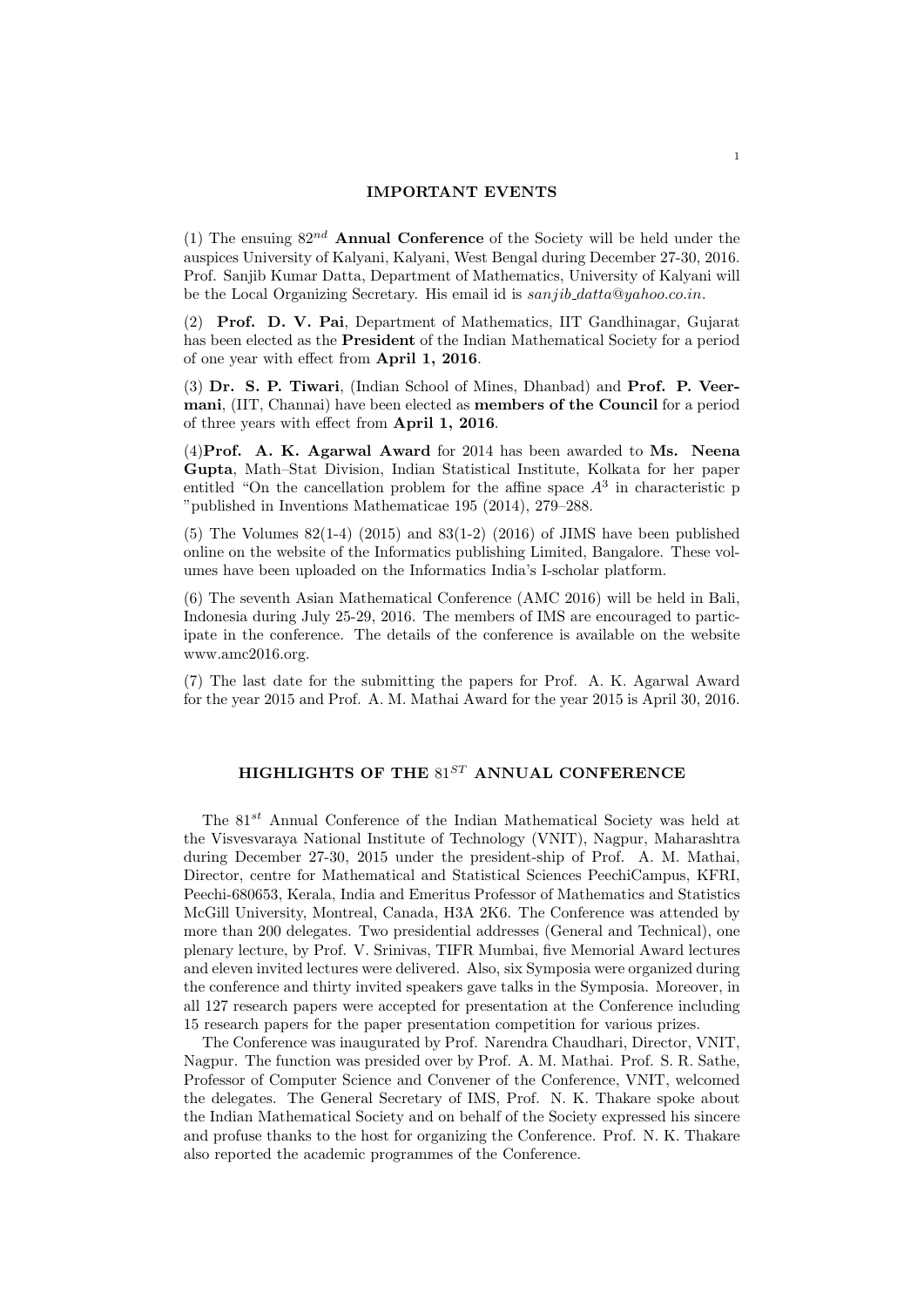Prof. A. M. Mathai delivered his Presidential address (General) on the topics "Proliferation of Scientific/Professional Societies and India's share of World Contribution in Mathematical Sciences ". The function ended with a vote of thanks by the Local Organizing Secretary, Dr. G. P. Singh.

Prof. A. M. Mathai gave Presidential address (Technical) on "A Versatile Author's Contributions to various Area of Mathematics, Statistics, Astrophysics, Biology and Social Sciences "which was presided over by Prof. Satya Deo, Editor of the Journal of Indian Mathematical Society.

Prof. V. Srinivas, TIFR, Mumbai delivered a **Plenary Lecture** on "Complete intersection points on affine varieties and 0-cycles ".

The 29*th* **P. L. Bhatnagar Memorial Award Lecture** was delivered by Prof. V. D. Sharma, IIT, Mumbai on "Evolution and asymptotic behavior of nonlinear hyperbolic waves".

The 26*th* **V. Ramaswami Aiyar Memorial Award Lecture** was delivered by Prof. Uttara V. Naik Nimbalkar, IISER, Pune on "Likelihood, Estimating Functions and Generalized Method of Moments ".

The 26*th* **Srinivasa Ramanujan Memorial Award Lecture** was delivered by Prof. P. Sankaran, IMSc, Chennai on 'Twisted conjugacy in groups of PLhomeomorphisms of the reals ".

The 26*th* Hansraj Gupta Memorial Award Lecture was delivered by Prof. B. Sury, ISI, Bangalore on "Generating matric groups over nice rings ".

The 12*th* **Ganesh Prasad Memorial Award Lecture** was delivered by Prof. N. T. Nair, IIT, Chennai on "Compact operators and Hilbert scales in ill-posed problems ".

**A. Narasinga Rao Memorial Prize** was awarded to Dr. Sanjay Kumar, Deenbandhu Chhotu Ram University of Sci. & Tech., Sonepat, for the best paper published in the Journal of the Indian Mathematical Society in the year 2012.

**P. L. Bhatnagar Memorial Prize** for 2015 has been awarded to Mr. Jeet Mohapatra (Odisha) for being the top scorer for the Indian Team at the 56*th* International Mathematics Olympiad (IMO) held at Chiang Mai, Thailand during July 4-16, 2015.

#### **Various prizes for the Paper Presentation Competition:**

A total of 15 papers were received for Paper Presentation Competition for Six IMS Prizes, AMU Prize and V. M. Shah Prize.

Prof. Satya Deo (Chairperson), Prof. J. R. Patadia, Prof. M. M. Shikare, Prof. Ahmed Ali and Prof. Girija Jayaraman were the judges.

Following is the result for the award of these prizes.

**IMS Prize - Group-1**: There were 2 presentations and the prize was awarded to B. R. Srivastava Kumar, Manipal Institute of Technology, Manipal.

**IMS Prize - Group-2**: There was 1 presentations and the prize was not awarded.

**IMS Prize - Group-3**: No presentation.

**IMS Prize - Group-4**: There was 1 presentations and the prize was awarded to J. P. Chauhan, SVNIT, Surat.

**IMS Prize - Group-5**: There was 1 presentations and the prize was awarded to Binaya K. Bishi, VNIT, Nagpur.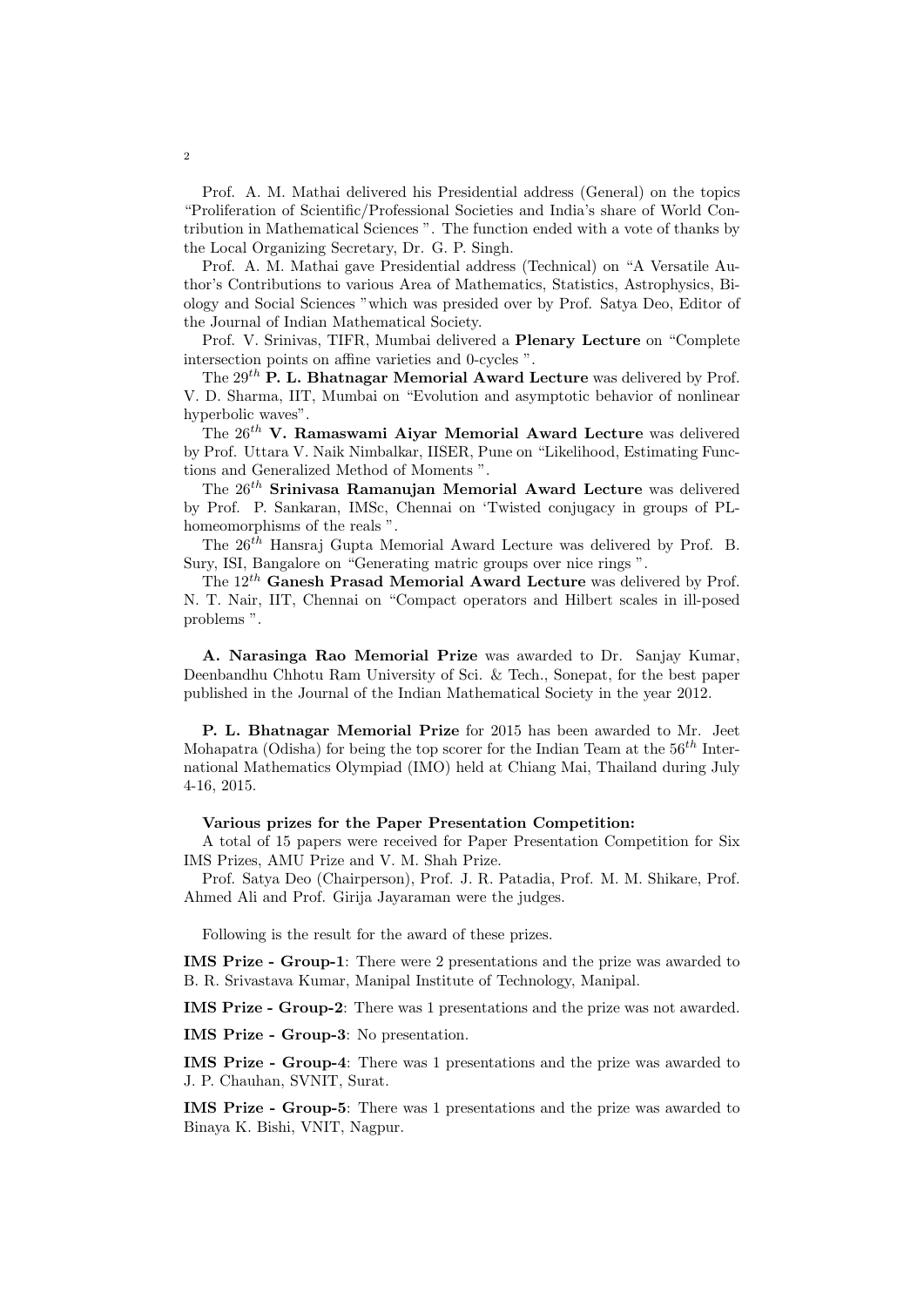**IMS Prize - Group-6**: There were 2 presentations and the prize was awarded to R. L. Das, SVNIT, Surat.

**AMU Prize**: There was 1 presentations and the prize was NOT awarded.

**V M Shah Prize**: There were 3 presentations and the prize was awarded to Lakshika Chutani, Netaji Subhas Institute of Technology, New Delhi.

#### **Invited Lectures delivered**

(i) Edy Tri Baskoro, Faculty of Mathematics and Natural Sciences, Bandung, Indonesia: On almost Moore digraphs.

(ii) Yaokun Wu, Shanghai Jiao Tong University, Shanghai, China: Graph dynamical system.

(iii) Anupam Kumar Singh, IISER, Pune: A Membership test for the classical groups.

(iv) B. N. Waphare, SPPU, Pune: Amartya Sen's mathematical approach to social choice theory

(v) K.C. Deshmukh, R.T.M. Nagpur University, Nagpur: Some generalized thermoelastic problems with heat supply in a solid cylinder.

(vi) A.K. Chaturvedi, University of Allahabad, Allahabad: Retractable and related modules.

(vii) Sanjay Amrutiya, IIT, Gandhinagar : Moduli of quiver representations and its applications.

(viii) J.S.V.R. Krishnaprasad, M. J. College, Jalgaon: Low Reynolds number flow in tubes of varying cross-section.

(ix) Rakesh Katare, Department of Computer Science, APS University: Interconnection network-A special reference to perfect difference network.

(x) Aruna Tiwari, Computer Science and Engineering, IIT, Indore : Design of intelligent scalable learning algorithms for handling Big Data in soft-computing frameworks.

(xi) Ramchandra P. Bhavsar, School of Computer Sciences, North Maharashtra University, Jalgaon: Verb morphology and demand frame generator Hindi and Marathi languages.

(xii) Nishchol Mishra, School of Information Technology, Rajiv Gandhi Proudyogiki Vishwavidyalaya, Bhopal: Big Data analysis in the issues of social media content.

(xiii) Mahesh Pawar, Department of Information and Technology, UIT, RGPV, Bhopal: Introduction to Big Data and Hadoop technology.

(xiv) S.P. Tiwari, Indian School of Mines, Dhanbad: Fuzzy rough sets and fuzzy topologies.

(xv) Rajeev Wankar, School of Computer and Information Sciences, University of Hyderabad, Hyderabad: Future Research and Business Trends in Cloud Computing.

### **Symposia organized**

(i) Recent Advances in Complex Analysis. Convener: A. P. Singh, Central University, Rajasthan. Speakers : A. P. Singh, I. Lahiri (Kalyani University, West Bengal),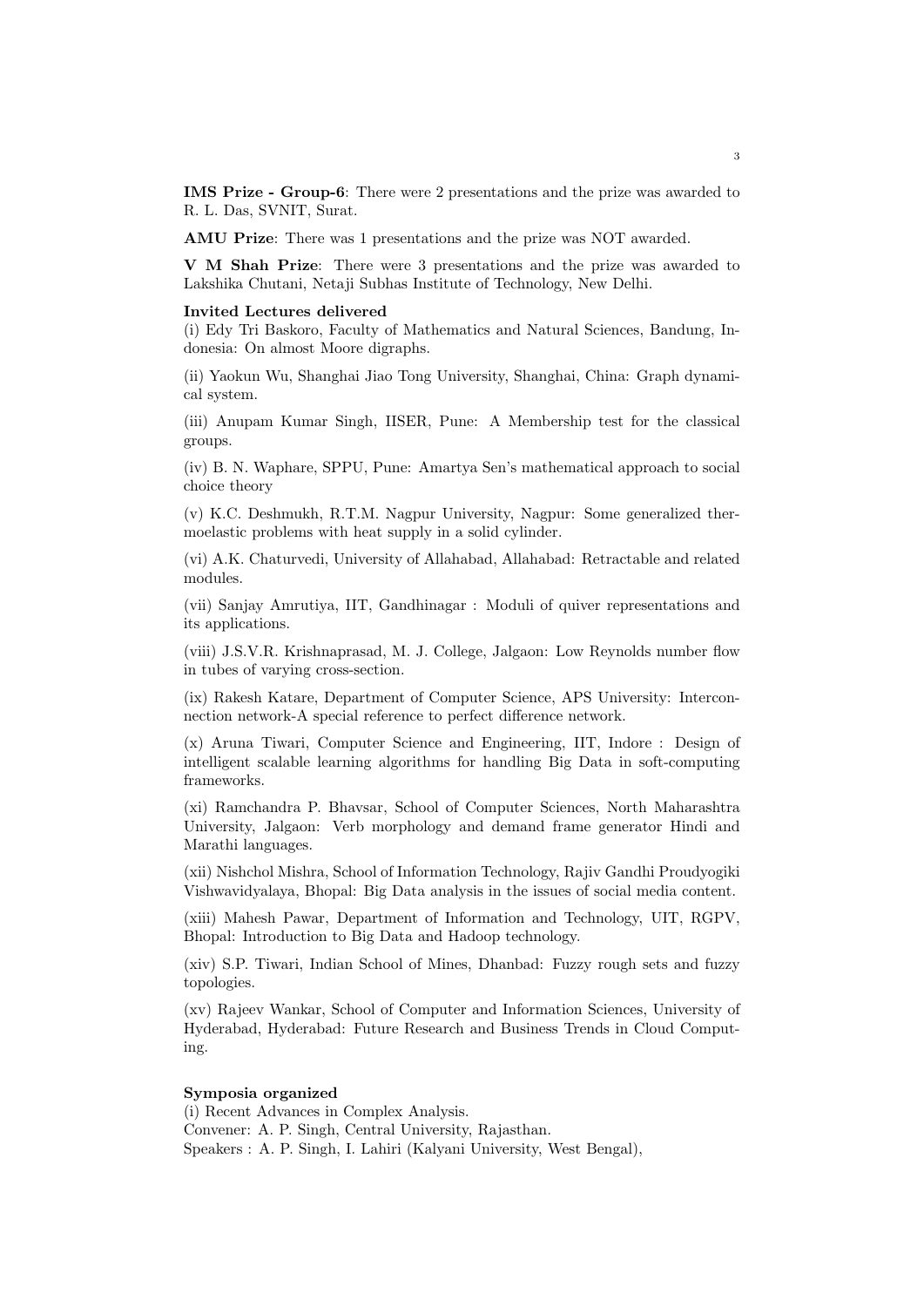Om Ahuja (Kent State University, Ohio, U.S.A.).

(ii) Fractional Calculus: Current Trends.

Convener: V. S. Daftardar-Gejji (SPPU, Pune).

Speakers: A. M. Mathai (McGill University, Canada), K. Balachandran (Bharathiar University, Coimbatore), Kiran Kolwankar (Jhunjhunwala College, Mumbai), Sachin B. Bhalekar (Shivaji University, Kolhapur), Varsha Daftardar-Gejji.

(iii) Global Differential Geometry.

Convener: Mukut Mani Tripathi, BHU, Varanasi.

Speakers : Arindam Bhattacharyya (Jadavpur University, Kolkata), Rakesh Kumar (Punjabi University, Punjab), H.G. Nagaraja (Bangalore University, Bangalore), N. Uday Kiran (Sri Sathya Sai Institute of Higher Learning Prashanthi Nilayam, Puttaparthi, Andhra Pradesh), Mukut Mani Tripathi.

(iv) Algorithmics and Graph Theory.

Convener: Manish P. Kurhekar, Dept. of Comp. Sci. and Engg., VNIT, Nagpur. Speakers: Bharat Adsul (IIT Bombay, Mumbai), Meghana Nasre (IIT Madras, Chennai), Vinayak D. Pandit (IBM India Research laboratory, Bengluru).

(v) Cryptography and Security.

Convener: Ravindra B. Keskar, Dept. of Comp. Sci. and Engg., VNIT, Nagpur. Speakers: Geetam Tomar (Machine Intelligence Research Lab, Gwalior), Chester Rebeiro (IIT Chennai), Ankur Panchbudhe (CTO, Vaultize Pune).

(vi) Relativity.

Convener: Dr. G.P. Singh, Department of Mathematics, VNIT, Nagpur. Speakers: Subenoy Chakraborty (Jadavpur University, Kolkata), Ram Gopal Vishwakarma Unidad Acadmica de Matemticas (Universidad Autnoma de Zacatecas, ZAC Mxico), Anirudh Pradhan (G L A University, Mathura, U. P.), R. Chaubey (BHU, Varanasi), T. Singh (BHU, Varanasi).

# **MINUTES OF THE** 81*st* **ANNUAL GENERAL BODY MEETING OF THE INDIAN MATHEMATICAL SOCIETY**

The Annual General Body Meeting of the Indian Mathematical Society was held on Wednesday, the 30*th* December 2015 at 12 noon in the Auditorium of the Visvesvaraya National Institute of Technology (VNIT), Nagpur under the presidentship of Prof. A. M. Mathai. The following business was transacted.

**Item No. 1.** To confirm the Minutes of the General Body meeting held on Tuesday, December 30, 2014 at 12.15 p.m. in the Golden Jubilee Auditorium of the Indian School of Mines, Dhanbad, Jharkhand The Minutes of the General Body meeting held on December 30, 2014 at 12.15 pm at Dhanbad were confirmed.

**Item No. 2.** To receive the report of the General secretary for the year 2015.

Report of the General Secretary for the year 2015.

(i) The IMS News Letters - No. 33 in March 2015 and No. 34 in August 2015 were published. They are also displayed on the website of the Indian Mathematical Society. The soft copies of these News Letters have been sent by e-mails to all the members of the Society.

(ii) The meeting of the Academic Planning Committee for the IMS Conference 2015 was held on Sunday, the 5th July 2015 from 11.00 am in the conference room of the Guest House of the Savitribai Phule Pune University, Pune. The meeting was presided over by Prof. A. M. Mathai. The names for five memorial award lectures,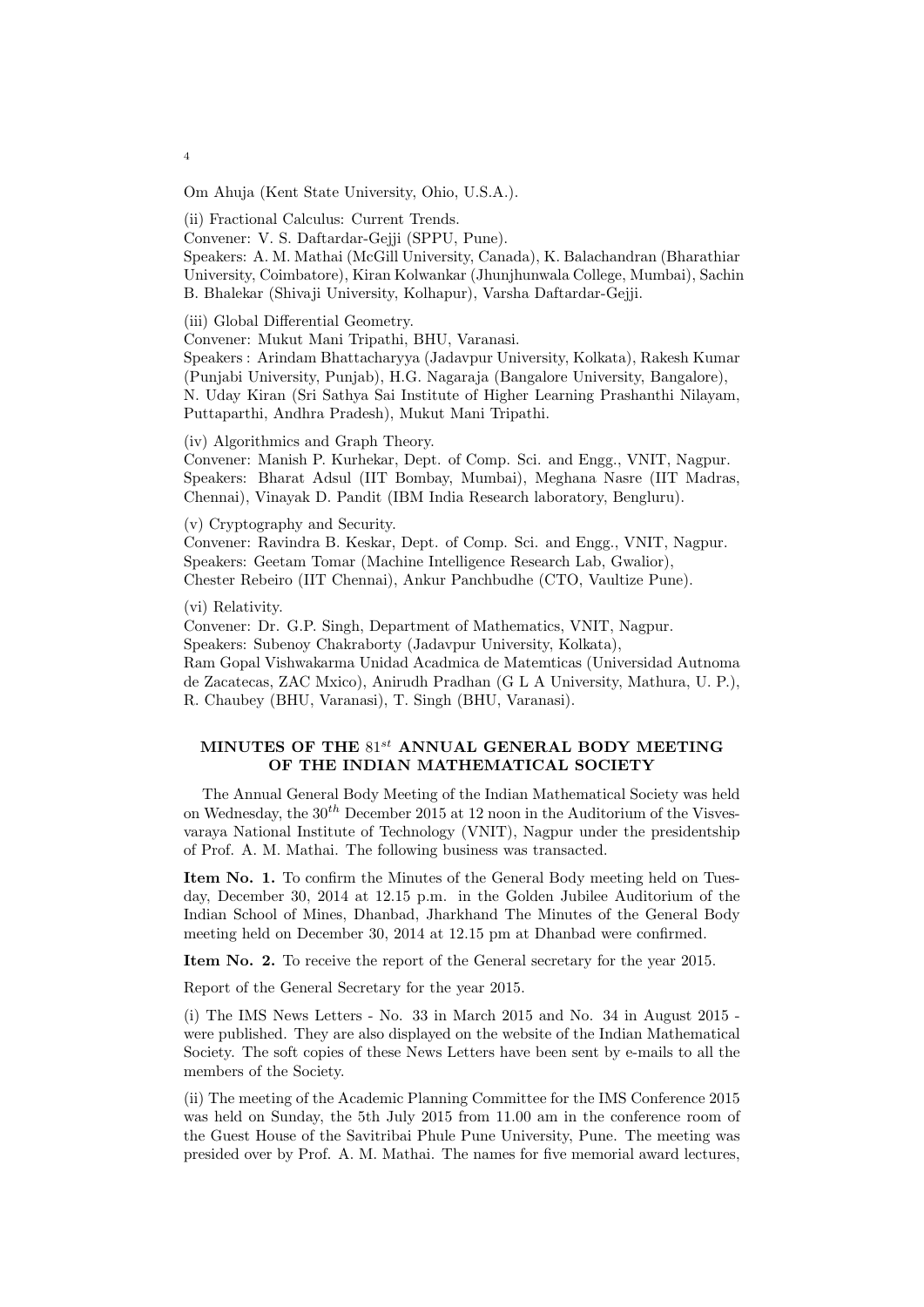plenary talks, invited talks, list of Symposia and their conveners were finalized in the meeting.

(iii) The meeting of the office bearers of the IMS (Gen. Sec., Adm. Sec., Treasurer) and the representatives (S. A. Praveen, Somashekar) of the Informatics (India) Ltd., Bangalore concerning online publication of JIMS, was held on 4th June 2015 at 11.00am in the Library, Department of Mathematics, Savitribai Phule Pune University, Pune.

(iv) The contract agreement relating to online publication of JIMS has been signed between Indian Mathematical Society and the Informatics Publishing Limited, Bangalore on June 4, 2015. On behalf of the IMS, the agreement is signed by the General Secretary Prof. N. K. Thakare and the Administrative Secretary Prof. M. M. Shikare while on behalf of the Informatics Publishing Limited it is signed by Mr. S. A. Praveen and Mr. Jagannath. The Volume 82, 2015 is now available online on the website of Informatics Publishing Limited.

(v) A committee of Prof. Satya Deo, Prof. J. R. Patadia and Prof. M. M. Shikare was appointed to recommend the name of the author of the best research paper (published in JIMS and Math Student during 2013) for the award of A. Narasinga Rao Memorial Prize for the year 2013. The committee has recommended Dr. Ajit De, Department of Mathematics, Siliguri College, Siliguri (W. B.) for this award for his paper entitled Computation of Synthetic Seismogram for a buried elliptic in plane shear dislocation model in an elastic half-space" published in the Journal of the Indian Math Soc., Vol 80 (3-4), 243-263.

(vi) Terms and conditions for awarding A. K. Agarwal Award and also A. M. Mathai Award were formulated in consultation with the office bearers of the IMS.

(vii) A panel of five mathematicians was formulated to evaluate the papers received for Prof. A. K. Agarwal Award for best publication in the year 2014. The panel included Prof. Bruce Berndt (University of Illinois, USA), Prof. D. V. Pai (IIT, Gandhinagar), Prof. Manjul Gupta (IIT, Kanpur) and Prof. S. Tariq Rizvi (The Ohio State University, USA), Prof. A. P. Singh (Central University, Rajsthan). Each member of the panel was requested to use 1-10 scale system to evaluate the papers. Individual reports were received from the referees. The reports were compiled. The **Prof. A. K. Agarwal Award** for 2014 was awarded to **Ms. Neena Gupta**, Math–Stat Division, Indian Statistical Institute, Kolkata for her paper entitled "On the cancellation problem for the affine space *A*<sup>3</sup> in characteristic "published in Inventions Mathematicae, 195 (2014), 279–288.

(viii) **P. L. Bhatnagar Memorial Prize** for 2015 has been awarded to Mr. Jeet Mohapatra (Odisha) for being the top scorer for the Indian Team at the 56*th* International Mathematics Olympiad (IMO) held during July 4-16, 2015 at Chiang Mai, Thailand.

(ix) During the year of the report 130 new life members were enrolled, besides 30 persons became session members of the IMS for 2015 conference.

(x) A timely guidance and the help has been provided to Dr. G. P. Singh, Local organizing secretary of the 2015 IMS conference pertaining to raising of funds, local arrangements and inaugural function of the conference.

(xi) Guidance and the help was provided from time to time to Dr. M. M. Shikare, the Academic Secretary (I/C), IMS for preparing the Academic Programme of the Nagpur conference.

(xii) Each Life Member of the Society is now allotted a Permanent Membership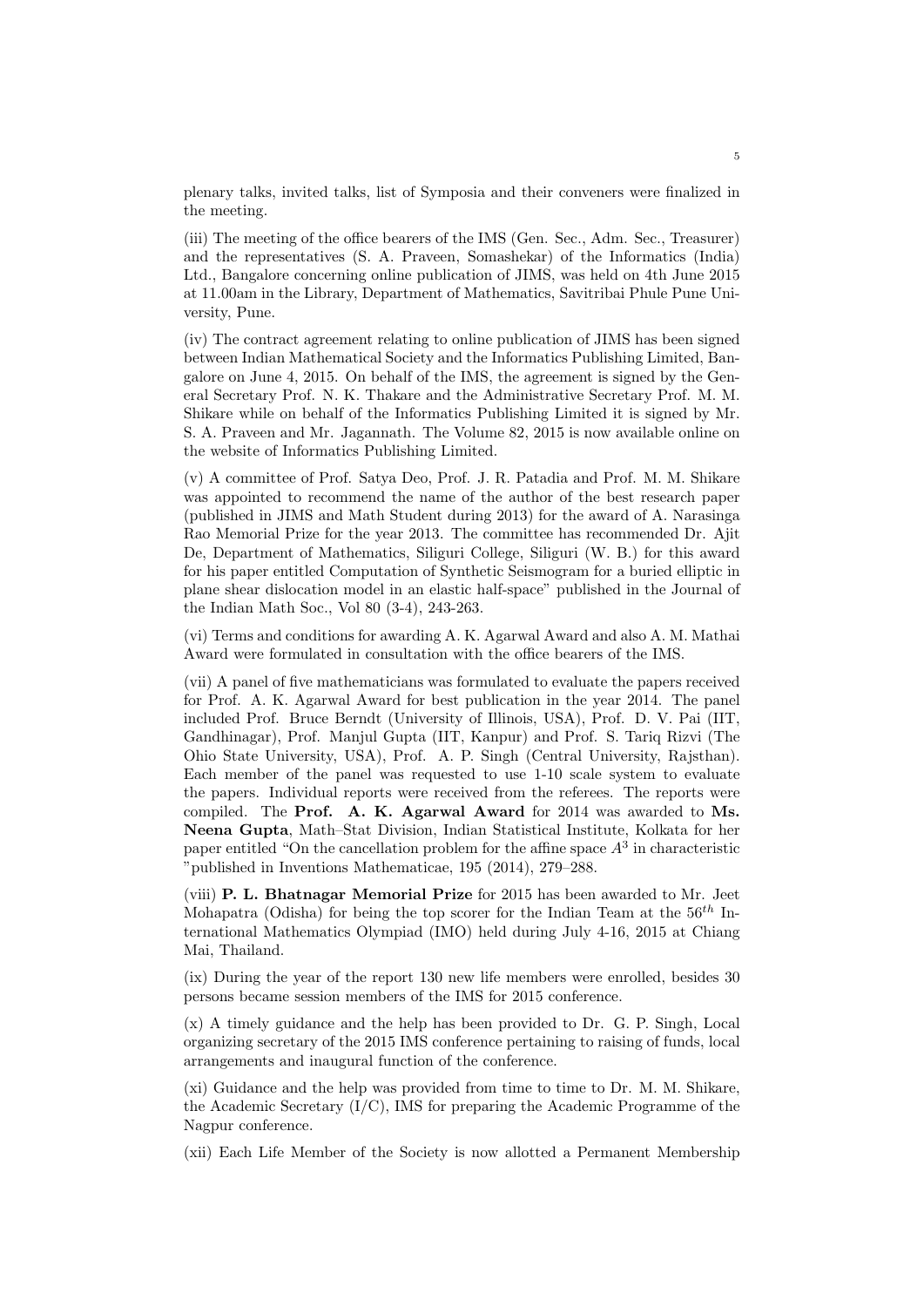Number. The complete list of Life Members of the Society is now available on the IMS website.

(xiii) The complete catalogue of the back volumes of the periodicals published by the Society as well as those received in exchange by the Society and available in the IMS Library, Chennai is now available on the IMS website.

(xiv) The General Secretary thanks Prof. M. M. Shikare for extending substantial help in performing the duties of the general secretary.

(xv) The General Secretary thanks Prof. J. R. Patadia for maintaining and updating the website of the IMS.

**Item No. 3.** To receive the Report of the Academic Secretary 2015.

The Academic Secretary, Prof. M. M. Shikare presented the brief report on the academic activities for the year 2015.

**(1)** The meeting of the Academic Planning Committee (APC) of the IMS was held in the meeting room of the Savitribai Phule Pune University, Pune on July 5, 2015. The meeting was presided over by Prof. A. M. Mathai, President of the IMS. The names of the five memorial award lecturers, plenary speakers, invited speakers, the topics of the symposia and their conveners were decided as per the following details.

### **(a) Memorial Award lectures:**

(i) 26*th* Hansraj Gupta Memorial Award Lecture, Prof. B. Sury, Stat-Math Unit, Indian Statistical Institute, Bangalore.

(ii) 26*th* V. Ramaswami Aiyer Memorial Award Lecture, Prof. Uttara V. Naik Nimbalkar, SPPU, Pune.

(iii) 29*th* P. L. Bhatnagar Memorial Award Lecture, Prof. V. D. Sharma, IIT Bombay, Mumbai

(iv) 26*th* Srinivasa Ramanujan Memorial Award Lecture, Prof. Parameswaran Sankaran, Institute of Mathematical Sciences, CIT Campus, Taramani, Chennai. (v) The 12*th* Ganesh Prasad Memorial Award Lecture, Prof. M. T. Nair, IIT, Chennai.

#### **(b) Invited talk (One hour):**

Prof. Edy Tri Baskoro, Institut Teknologi Bandung (ITB), Bandung, Indonesia

### **(c) Invited talks (half an hour):**

(i) Prof. Yaokun Wu, Shanghai Jiao Tong University, Shanghai, China.

(ii) Dr. Anupam Kumar Singh, Mathematics, IISER, Pune.

(iii) Prof. B. N. Waphare, SPPU, Pune.

(iv) Prof. K. C. Deshmukh, R. T. M. Nagpur University, Nagpur.

(v) Prof. Avinashkumar Chaturvedi, Allahbad University.

(vi) Dr. Sanjaykumar Amrutiya, IIT, Gandhinagar.

(vii) Dr J. S. V. R. Krishnaprasad, M. J. College, Jalgaon.

(viii) Dr. S. P. Tiwari, Indian School of Mines, Dhanbad.

# **(d) Symposia and their conveners:**

(i) Recent Advances in Complex Analysis (Convener: A. P. Singh, Central University, Rajasthan)

(ii) Fractional Calculus: Current Trends (Convener: V. S. Gejji, SPPU, Pune)

(iii) Global Differential Geometry (Convener: Mukut Mani Tripathi, BHU, Varanasi)

(iv) Algorithms and Graph Theory (Convener: Manish P. Kurhekar, VNIT, Nagpur)

(v) Cryptography and Security (Convener: Ravindra B. Keskar, V.N.I.T, Nagpur)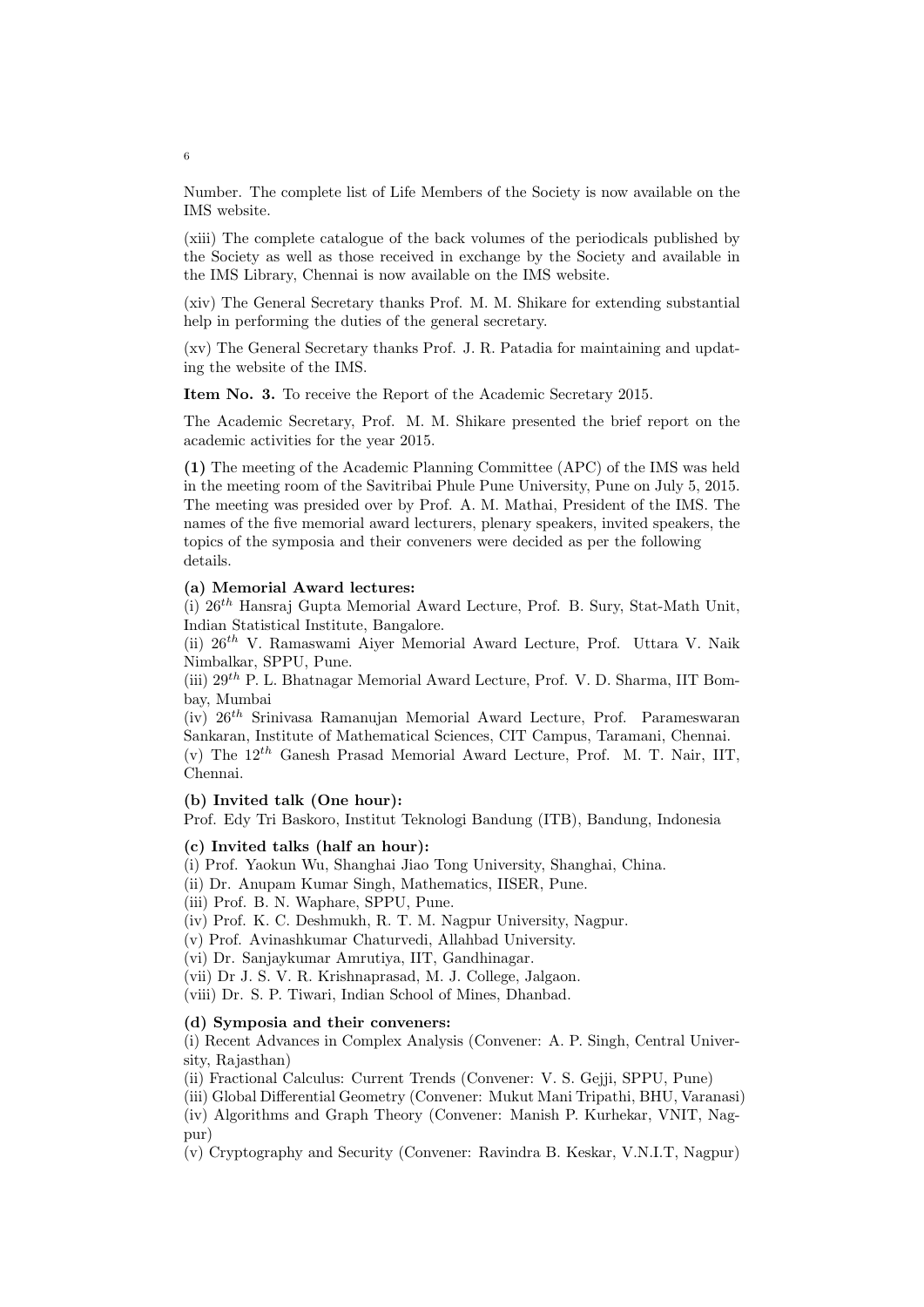(v) Relativity (Convener: G. P. Singh, VNIT, Nagpur)

**(e) Panel Discussion**

Topic : Choice Based Credit System

Convener: Satya Deo

Panelists:

1. Prof. S. S. Khare, Ex Pro Vice Chancellor, North Eastern Hill University, Shillong.

2. Prof. S. B. Nimse, Vice Chancellor, Lucknow University.

3. Prof. N. K. Thakare, Ex Vice Chancellor, North Maharashtra University, Jalgaon.

4. Prof. Satya Deo, Ex Vice Chancellor, Rani Durgavati Vishwavidyalaya, Jabalpur and Awadhesh Pratap Singh University, Rewa.

5. Prof. H. P. Dikshit, Ex Vice Chancellor, Indira Gandhi National Open University.

6. Prof. V. P. Saxena, Ex Vice Chancellor, Jiwaji university, Gwalior.

**(2).** The invitations were sent to the above mathematicians providing them necessary details concerning the organization of the conference. They were requested to send the titles and the brief abstracts of their talks to the Local Organizing Secretary. The conveners of the Symposia were requested to identify the speakers of the Symposia and get the titles and abstracts of their talks. Scanned copies of the invitation letters were sent to Prof. Yaokun Wu and Prof. Edy Tri Baskoro.

**(3).** In all 112 papers have been received for oral presentations in the Conference while 15 papers have been received for various prizes. Each paper was scrutinized for its acceptance / non-acceptance for presentation in the conference. Five papers were not found suitable and were not accepted for presentation in the conference. The abstracts of the papers (in the form of soft files) were sent to Dr. G. P. Singh, the Local Organizing Secretary of the 81st conference, for printing them in the abstracts booklet of the conference.

**(4).** The Academic programme of the conference was prepared in the month of October 2015. The programme has been displayed on the website of the Indian Mathematical Society.

**Item No. 4.** To receive the report of the Administrative Secretary for the year 2015.

Report of the Administrative Secretary for the year 2015.

(i) E-mails of thanks and appreciations were sent to the speakers of the Memorial Award lectures, Invited talks and conveners of the Symposia, local organizing secretary of the 80th Annual Conference of IMS held at Dhanbad in Dec. 2014. Prof. A. M. Mathai was informed of his election to the post of President of the IMS. Elected council members were informed accordingly.

(ii) The Minutes of the council meeting and the general body meeting held at Dhanbad were prepared.

(iii) An arrangement was made on 4th June 2015 at the Department of Mathematics, Savitribai Phule Pune University (SPPU) for holding the meeting (concerning on line publication of JIMS) between the office bearers of IMS and the representatives of the India Publishing Limited (IPL), Bangalore.

(iv) A couple of meetings and discussions were held with Advt. Rajebhosale, Pune in order to verify the legal aspects of the contact agreement that is signed between IMS and IPL regarding online publication of JIMS.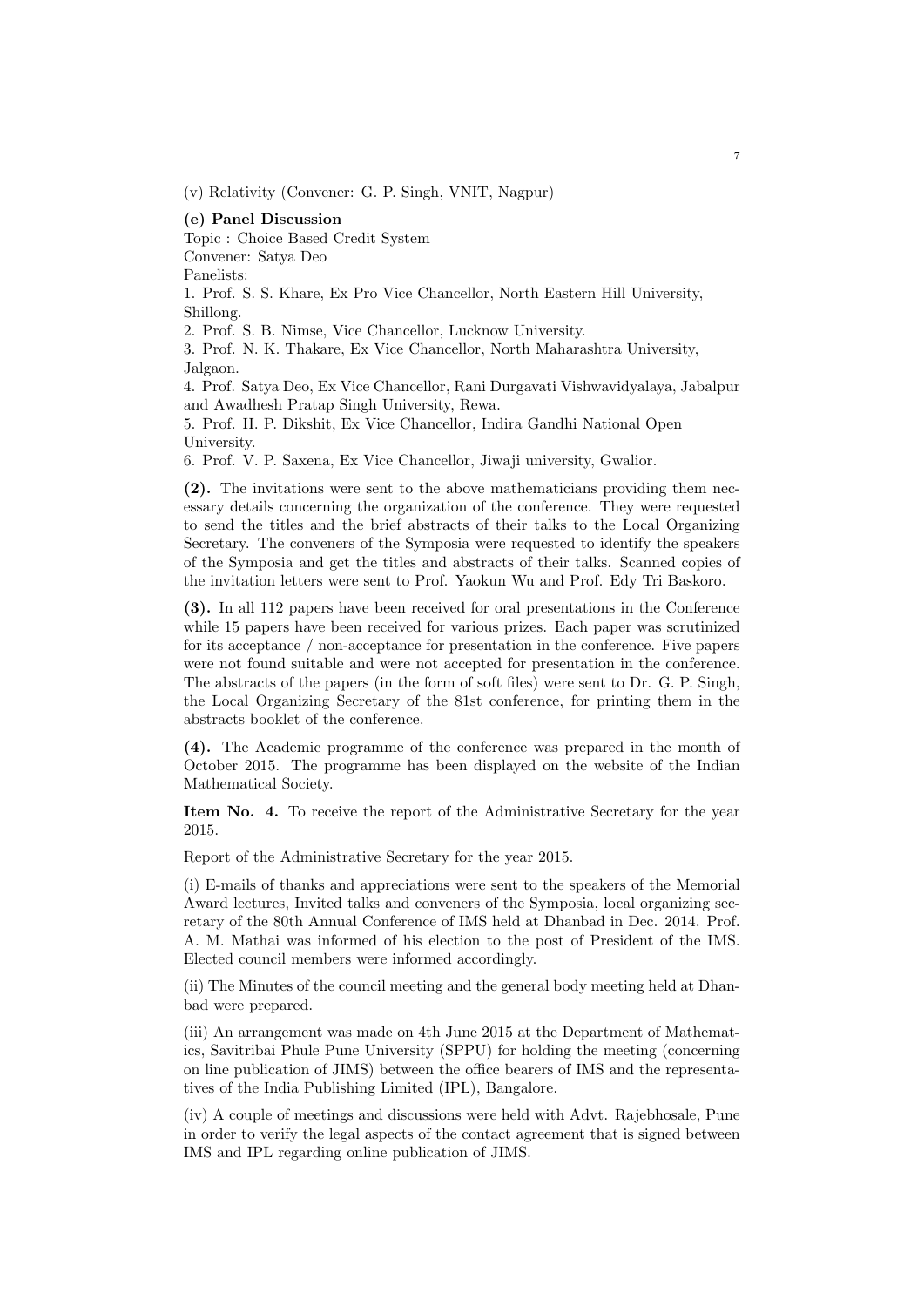(v) An arrangement was made to get the contract agreement (for online publication) signed by the office bearers of IMS and the representatives of the IPL.

(vi) The print copies of JIMS Volume 82, nos. 1-2 (January - June 2015) and JIMS Volume 82, nos. 3-4 (July-Dec. 2015) were received from Parashuram Process, Pune and preserved in the Library of the Mathematics Department, Savitribai Phule Pune University, Pune. The camera ready copy of The Math. Student, Vol. 84, Numbers 1-4, (2015) was forwarded to the Parshuram Process for the purpose of printing. The printed copies have been received from the press and preserved in the Library of Math. Dept., SSPU.

(vii) The copies of JIMS Vol. 82 (Nos. 1-2 ) (2015), Vol. 82 (Nos. 3-4)(2015) and The Mathematics Student (Nos. 1-2) (2015) have been sent to the subscribing institutes and Universities by registered parcels. The account of corresponding expenses has been maintained.

(viii) Arrangements were made for holding the meeting of the Academic Planning Committee on Sunday, the 5*th* July 2015 from 11.00am in the conference room of the Guest House of the Savitribai Phule Pune University, Pune.

(ix) IMS News Letter Nos. 33 and 34 were prepared and sent by e-mails to the life members of the IMS (with the help of the assistant).

(x) Invitation was sent to Mr. Jeet Mohapatra (Odisha) for attending the Inaugural function of IMS and receiving the P. L. Bhatnagar memorial prize awarded to him.

(xi) An arrangement has been made to bring the copies of The Math Student Vol. 84 (3-4, 2014) for release in the inaugural function of the 81st Annual conference of IMS.

(xii) The records / documents such as minutes of the council meeting, minutes of the general body meeting, copies of the News Letters, copies of agenda for council meeting, General body meeting etc. have been maintained.

(xiii) Substantial help was rendered to the General Secretary Prof. N. K. Thakare in the finalization of Newsletter Nos. 33 and 34.

**Item No. 5.** To consider the Audited Statement of Accounts for the year 2014- 2015 and budget for the year 2016-2017.

The Audited Statement of Accounts for the year 2014-2015 and budget for the year 2016-2017 presented by the Treasurer, Prof. S. K. Nimbhorkar were approved.

**Item No. 6.** To receive the report of the Editor, The Journal of the Indian Mathematical Society for 2015.

Report of the Editor, Journal of the Indian Mathematical Society (2015).

Manuscript Status:

| (a) Number of papers pending with the referee or under process at |    |
|-------------------------------------------------------------------|----|
| the end of $2015$ :                                               | 19 |
| (b) Number of manuscripts received during the year $2015$ :       | 71 |
| Total:                                                            | 90 |
| (i) Number of Manuscript accepted during 2015:                    | 12 |
| (ii) Number of manuscript rejected during 2015:                   | 22 |
| (iii) Number of manuscript with the referees during 2015:         | 56 |
| Total:                                                            | 90 |
|                                                                   |    |

### **Publication Status (print):**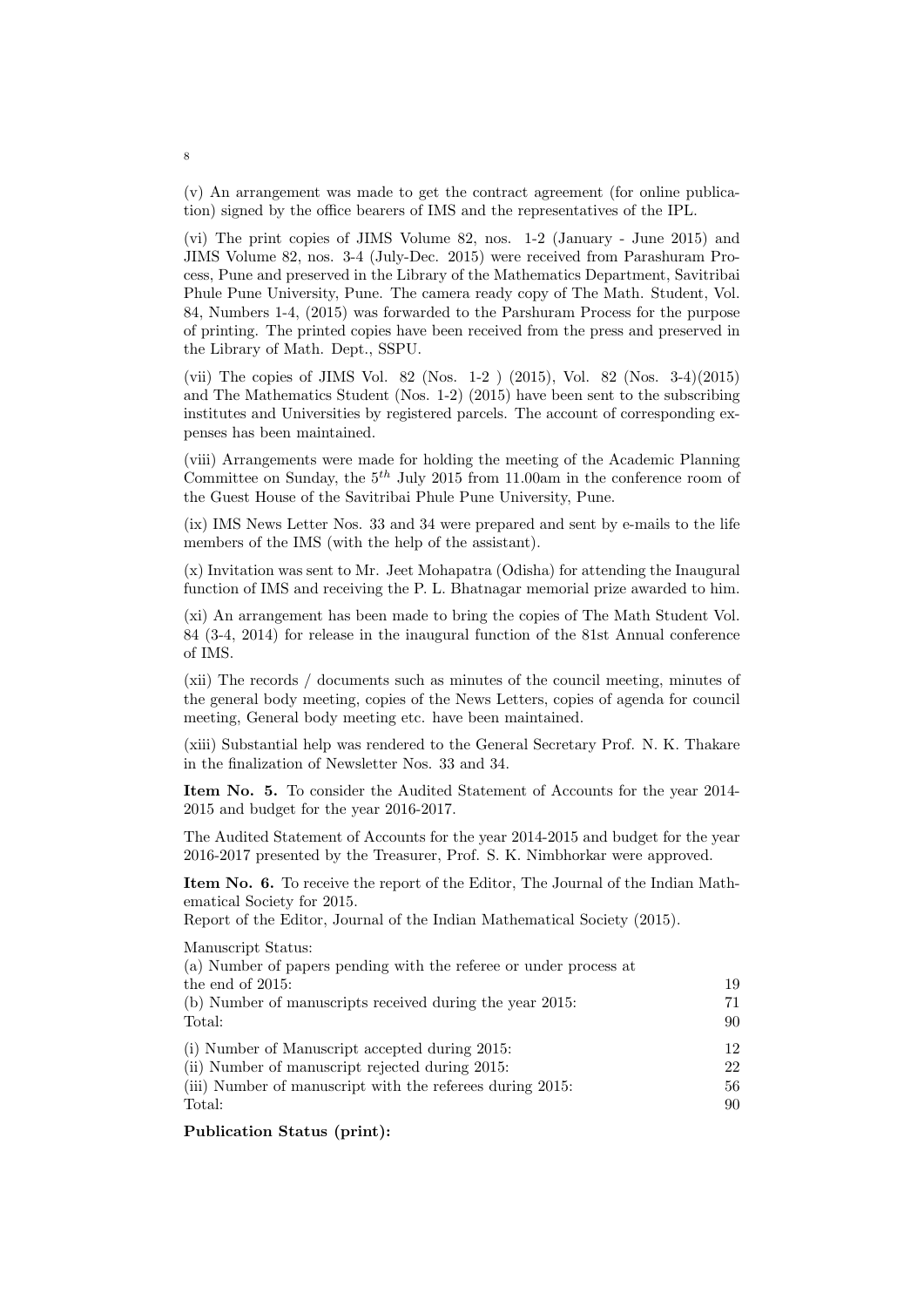Volume 82(1 - 2) 2015 of the Journal of the Indian Mathematical Society was released during the Inaugural function of the Society in Dec 2014 and sent to the subscribers in Jan 2015. Volume 82 (3 - 4) 2015 of the Journal of the Indian Mathematical Society was released in September 2015 and sent to the subscribers. Volume 83 (1-2) 2016 is under preparation for release in Jan/Feb 2016.

**Publication status (online):** The Informatics India LTD people have started the online publication of JIMS by putting vol. 82 (1-2) and (3-4) online. The back volumes are yet to be put online.

**Acknowledgements:** The Chief Editor, JIMS puts on record his grateful thanks to the members of the Editorial Board of JIMS, referees of research papers from India and abroad for their assistance and support to JIMS. The editor also expresses his sincere thanks to the Treasurer of IMS, Prof. S. K. Nimbhorkar and the Administrative Secretary Prof. M. M. Shikare for providing valuable assistance in the overall publications and dispatch of JIMS.

**Item No. 7:** To receive the report of the Editor, Mathematics Student for 2015.

Report of the Editor of The Mathematics Student for 2015.

#### **Status of Initiatives taken:**

It may be recalled that in view of the suggestions mainly by Prof. Bruce C. Berndt and some other well wishers of our Society and online discussions with them since July 2013 to make the Mathematics Student more student oriented, the following initiatives, to begin with, were discussed and approved for implementation in the last IMS Council meeting at Dhanbad.

The printing of the abstracts of the papers presented at the annual conferences of the Society be discontinued from the 2015 issue of the Mathematics Student onwards.

The Problem Section targeting students and researches be started.

Frequency of publication be changed from One to Two, like JIMS.

It is a matter of great pleasure to announce that we have been successful in implementing all these three initiatives thanks to the excellent support from the Editorial Board members, their colleagues and other members of the mathematics community.

### **Publication Status:**

The soft copy of the Vol. 84, Nos. 1- 2, January-June (2015) of The Mathematics Student was sent on line in June 2015 and that of the Vol. 84, Nos. 3- 4, July-December (2015) of The Mathematics Student was sent on line just few days before to all the Life Members (who have registered their E-mail id on line on imsgoesgreen@gmail.com or jamanadaspat@gmail.com or sknimbhorkar@gmail.com ) at their registered E-mail addresses. Both these soft copies are available on the Society website as well.

There is no backlog as regards to the publication of the Mathematics Student.

#### **Manuscript Status:**

67 manuscripts are received during the period from December 24, 2014 to December 23, 2015 and 19 manuscripts were reported as pending with the referees in the last report.

Of these total 86 manuscripts, 26 are accepted, 49 are not accepted and 11 are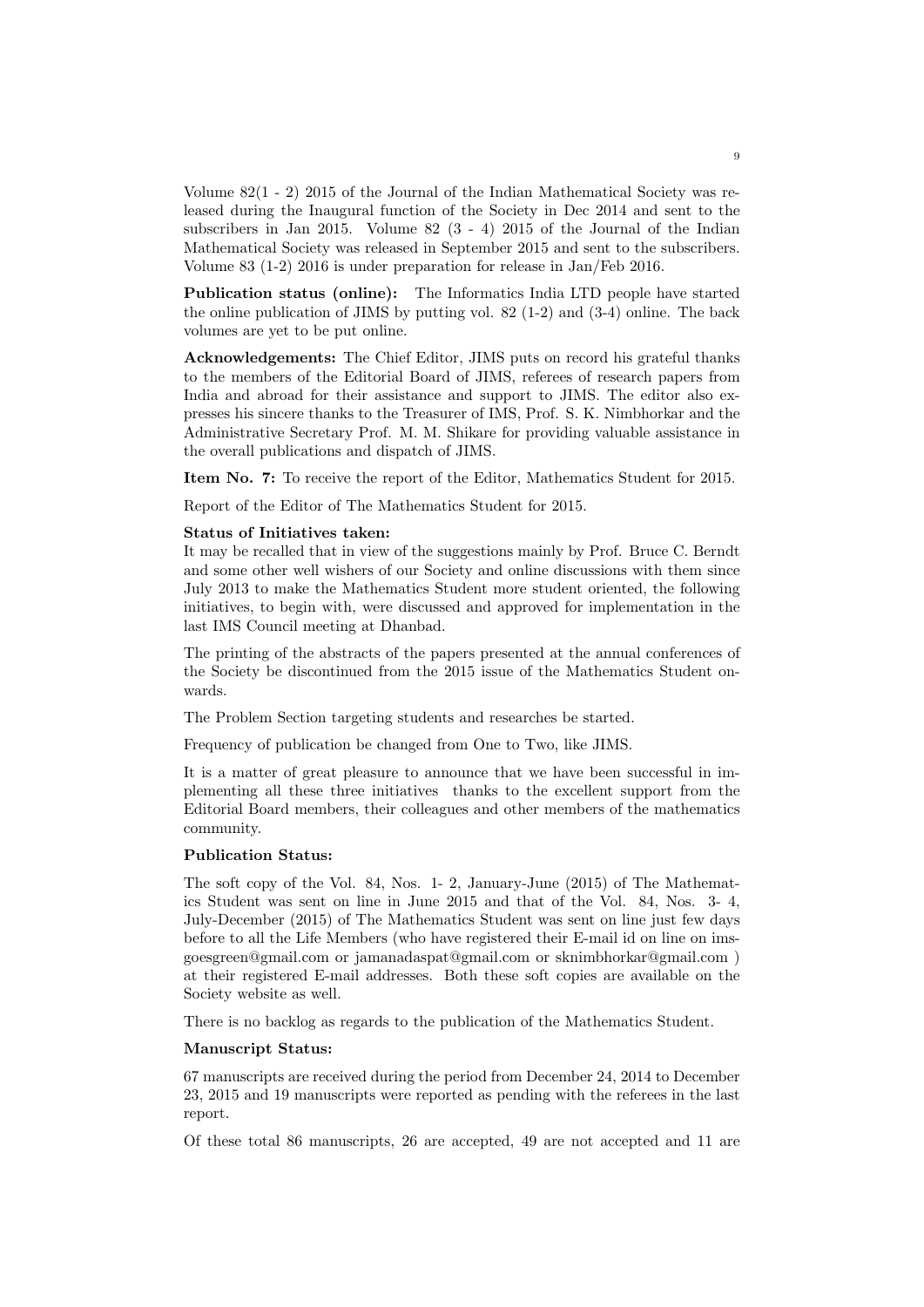pending with the referees.

**Acknowledgements:** The Editor take this opportunity to put on record our sincere thanks and profuse gratefulness to the referees for their continuous support and assistance in our sustained efforts for timely publication of the Mathematics Student. The Society looks forward to the active assistance in the constructive reviewing work as well as quality contributions from the large pool of mathematicians from India and abroad.

The Editor also expresses our sincere thanks to the Administrative Secretary Prof. M. M. Shikare and the Pune Press for their assistance in getting the Vol. 84, Nos. 1-2, January-June (2015) as well as the Vol. 84, Nos. 3-4, July-December (2015) of the Mathematics Student printed, and thus in its timely publication.

**Call for research contributions:** Contributions are welcome and are assured of all the sincere efforts for prompt processing.

**Item No. 8:** To consider the venue of the 82nd Annual Session of the society to be held in 2016.

The IMS accepted the firm invitation from the Hon. Vice Chancellor, University of Kalyani, Kalyani, West Bengal for organizing the 82nd Annual Conference of the Indian Mathematical Society. Prof. Sanjib Kumar Datta, Department of Mathematics, University of Kalyani will be the Local Organizing Secretary.

**Item No. 9:** Announcements of the results of the following elections:

(i) President for the year 2016-2017;

(ii) Office bearers of the council for a period of three years w. e. f. April 1, 2016; and

(iii) Three members of the Council for a period of three years w. e. f. April 01, 2016.

The returning officer Prof. M. M. Shikare reported that the following members are declared elected.

**President for 2016-17:** Prof. D. V. Pai, IIT, Gandhinagar (Guirat) is elected as the President of IMS for a period of one year with effect from April 01, 2016.

**Office Bearers:** The following mathematicians are elected as office bearers of IMS for the next three years w. e. f. April 1, 2016.

(a) General Secretary: Prof. N. K. Thakare

- (b) Academic Secretary: Prof. Piyush Chandra
- (c) Treasurer: Prof. S. K. Nimbhorkar
- (d) Editor, JIMS: Prof. Satya Deo
- (e) Editor, The Math Student: Prof. J. R. Patadia

#### **Members of the Council:**

Dr. S. P. Tiwari (Indian School of Mines, Dhanbad) and Prof. P. Veeramani (IIT, Chennai) are elected as Members of the Council of IMS for a period of three years w. e. f. April 1, 2016.

**Item No. 10:** Any other item with the permission of the chair.

The Meeting ended with a vote of thanks to the President of IMS, the members present and the local organizers of the conference.

N. K. Thakare General secretary Indian Mathematical Society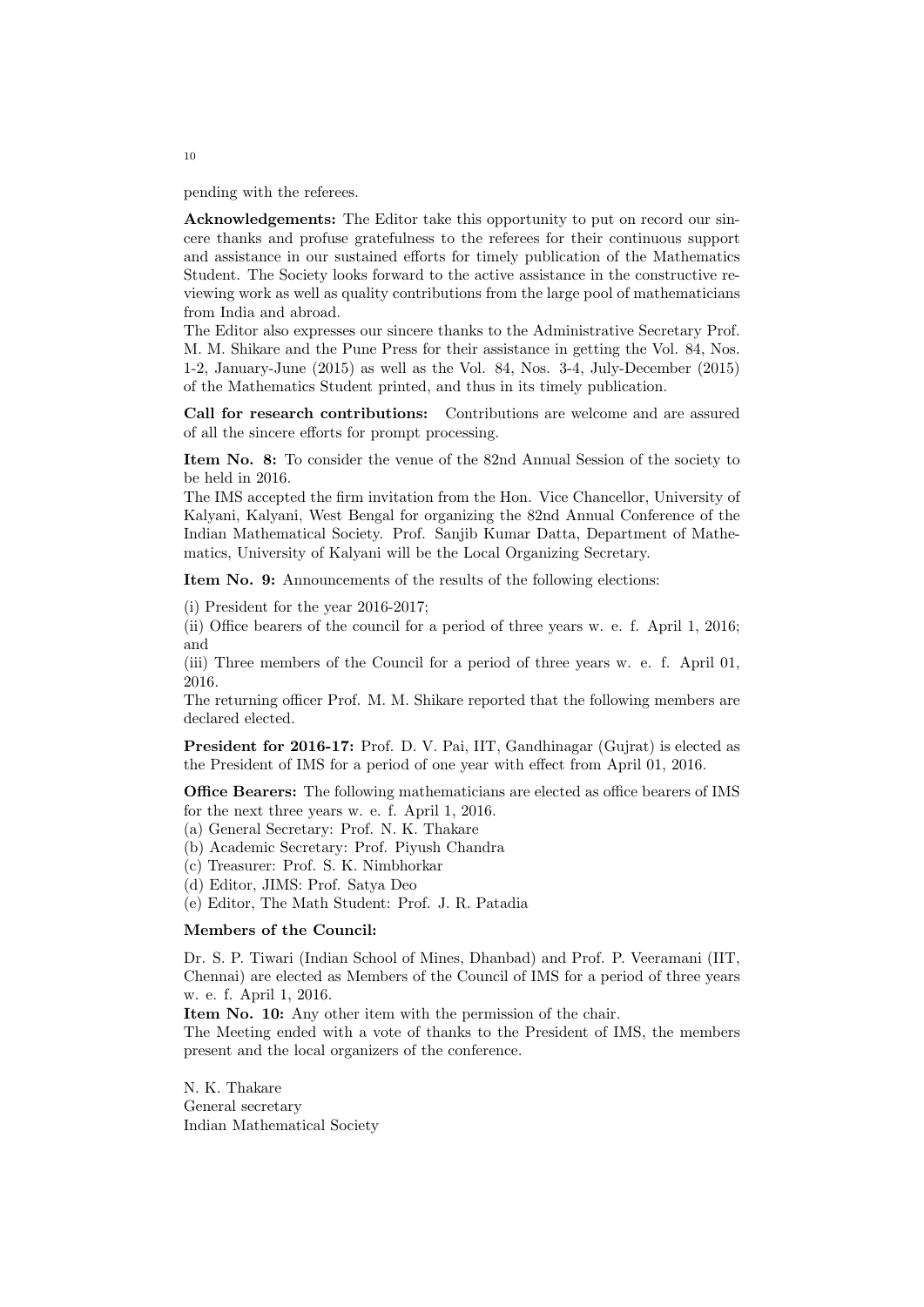### **Memorial Award Lectures**

During every Annual Conference of the Society, the following Memorial Award Lectures are arranged as a part of the Academic Programme (each award lecture is of one hour duration with no other parallel session) :

- (1) P. L. Bhatnagar Memorial Award Lecture (Instituted in 1987).
- (2) Srinivasa Ramanujan Memorial Award Lecture (Instituted in 1990).
- (3) V. Ramaswamy Aiyer Memorial Award Lecture (Instituted in 1990).
- (4) Hansaraj Gupta Memorial Award Lecture (Instituted in 1990).
- (5) Ganesh Prasad Memorial Award Lecture (Instituted in 1993 ; and delivered every alternate year).

Each of these Lectures carry a token honorarium of Rs. 5000/- along with a citation.

**Members of the Society are requested to suggest the names of the prospective speakers, along with their brief write-up, for these awards. The suggestions may be sent to Professor N. K. Thakare, the General Secretary of the Indian Mathematical Society up to June 30, 2016. His e-mail address is nkthakare@gmail.com**

### **IMS Sponsored Lectures**

To popularize mathematics and to create awareness regarding the Society and its activities in the Country, the Society has a Scheme of **Sponsored Lectures**. It provides a token support of Rs. 1000/- to a number of Departments / Institutions for organizing popular and semi technical lectures.

Prof. Ravi Kulkarni has also donated Rs. 1,25,000/- to organize

### **Meenakshisundaram–Patoudi lectures**.

Members arranging such lectures are required to send the report of the arranged lectures to The Treasurer, IMS, with a copy to The Editor, The Mathematics Student.

*Society intends to enhance this activity of organizing such lectures at more and more centers. Members desirous to organize such lectures at their centers may write to the General Secretary Prof. N. K. Thakare through their respective Head of the Department.*

#### **Periodicals published by the Society**

The Society publishes two periodicals: The Journal of the Indian Mathematical Society (JIMS; the Journal ; ISSN 0019-5839) and The Mathematics Student (Math Student; the Mathematics Student; ISSN 0025-5742), both of which are quarterly. The details can be found on the website: www.indianmathsociety.org.in

### **Subscriptions**

Annual subscription for the Journal / the Mathematics Student : For each periodical

- *•* Rs. 1500/- for Libraries of Educational Institutions in India provided the subscription is direct or through an agent who gives complete name and address of the subscriber. The supply will be made directly to the subscribing library. If an agent subscribes for an educational Institution in India, the subscription is Rs. 1800
- Rs. 8000/- for others for personal use or to the agents who do not supply the name and address of the end user.
- \$150/- for personal use or for Libraries outside India.

The agents are entitled to 15 % discount on their orders.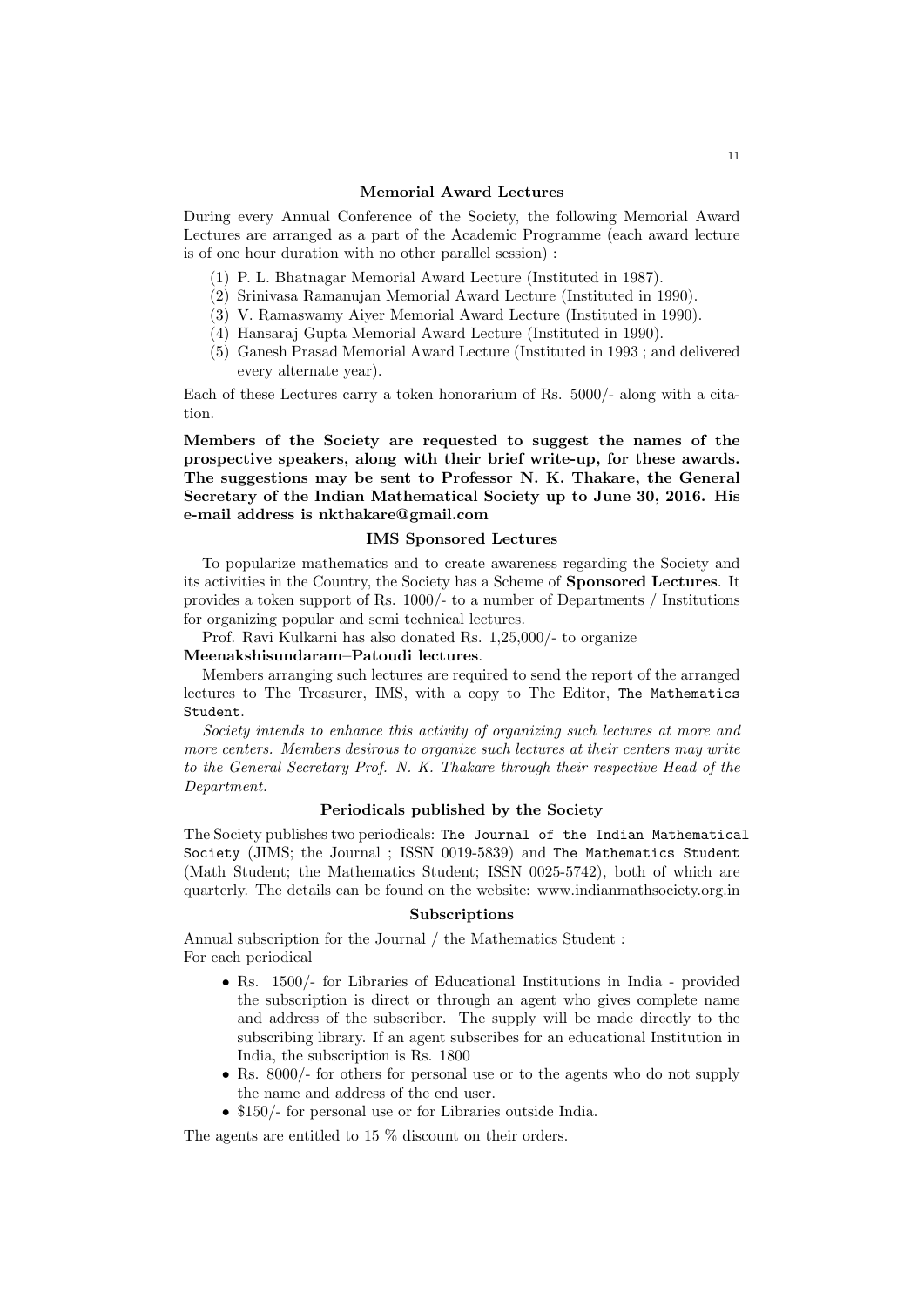From the 2012 issue of The Mathematics Student onwards, the life Members are given online access to The Mathematics Student / are sent the soft copy of The Mathematics Student, instead of supplying the hard copy, for their personal use (not for circulation) at their E-mail address registered with the Society.

# **Those Members who have not registered their e-mail address are requested to register it online on msgoesgreen@gmail.com**

It may please be noted that the contents of The Mathematics Student will continue to be available on the Society's website www.indianmathsociety.org and a physical copy of The Mathematics Student will continue to be available at the IMS Library (Ramanujan Institute of Advanced Study in Mathematics, Madras University, Chennai) as well as at the Registered Office of the Society (Department of Mathematics, S. P. Pune University, Pune 411 007) for reference during office hours.

#### **Membership of the Society**

#### **Life Membership Fees:**

Rs. 2000/- (US \$500/- for those residing outside India - referred to as *International Life Members* ).

The Life Members of the Indian Mathematical Society who have registered their e-mail with the Society are entitled to a **FREE online access to** The Mathematics Student for their personal use (not for circulation). They can subscribe the Journal at Rs. 1500/- (US \$ 35/-) for their personal use (not for sale/resale).

### **Ordinary Annual Membership Fees:**

Rs. 250/- ( US \$50/- for those residing outside India ).

#### **Sessional Membership Fees:**

Rs. 250/- ( US \$50/- for those residing outside India ). Sessional Members are those who join the Society only for a particular Session. They may contribute papers for presentation and / or participate in any of the academic programmes held during the Session.

*• Membership form is available on the IMS website.*

#### **Business Correspondence and Payments:**

All business correspondence be addressed to Prof. S. K. Nimbhorkar, Treasurer, IMS; Department of Mathematics, Dr. B. A. M. University, Aurangabad 431 004 (Maharashtra), India. All payments should be sent to Prof. S. K. Nimbhorkar, Treasurer, IMS by DD / payable at par cheque drawn in favor of **"The Indian Mathematical Society"** payable at **Aurangabad** (Maharashtra), India at the address mentioned in the above.

#### **Members in good standing:**

A member is considered to be of good standing in a particular year if he/she has paid his/her Membership dues by **July 31***st* of that year.

#### **IMS Library:**

The information pertaining to IMS library is available on the website www.indianmathsociety.org.in of the society.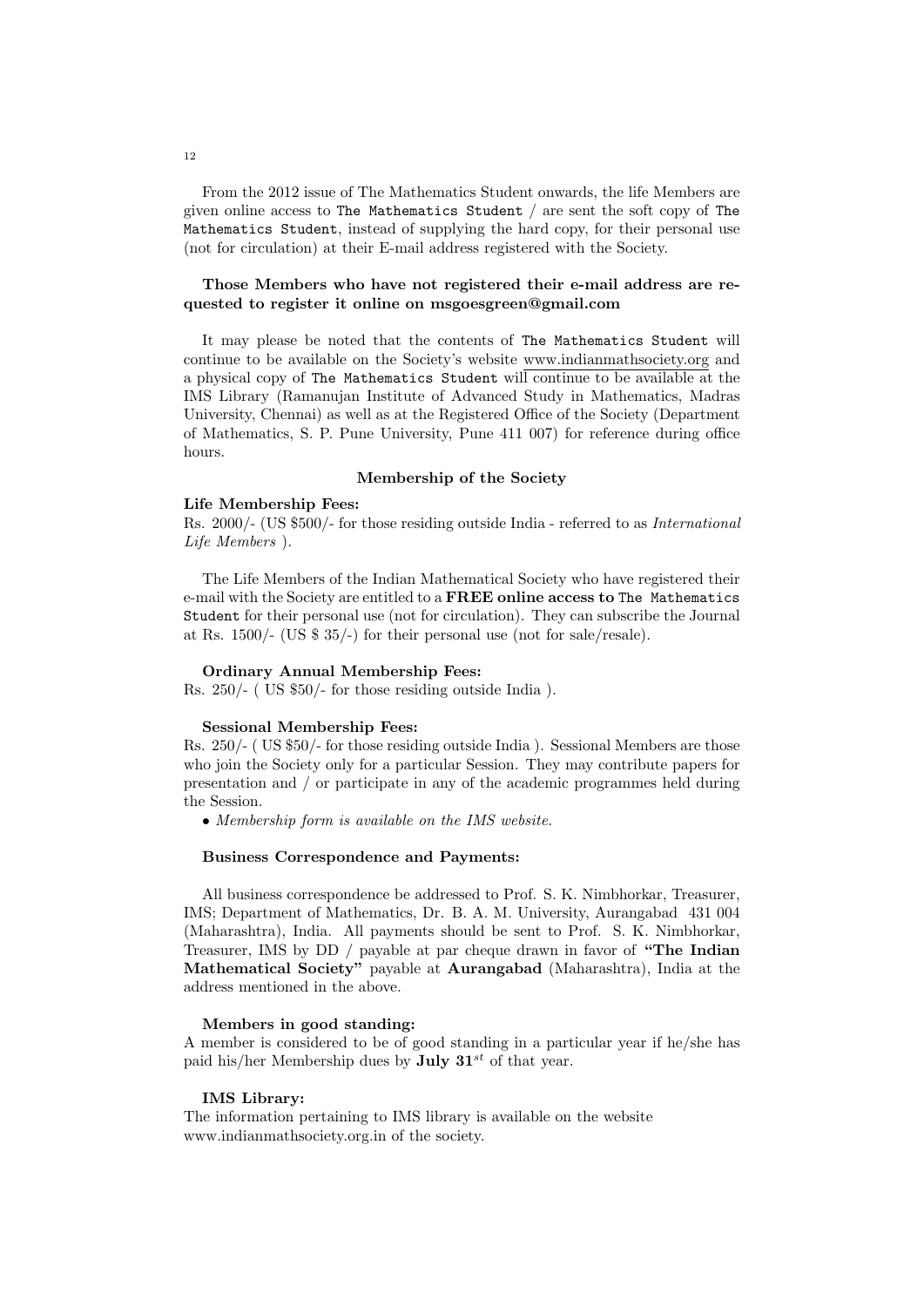#### **Guidelines for acceptance of Donations to the Society:**

There will not be any further institution of Memorial Award Lectures. (This point was discussed in the earlier meetings of the Council and such was the consensus).

The donation amount will not be less than Rupees Five Lacs. (There could be an upward revision of this amount from time to time).

The donor may be an individual or a trust or a group of individuals.

The Indian Mathematical Society will solely and independently own the amount donated to it.

A prospective donor should approach the General Secretary of the Indian Mathematical Society with a Offer. Keeping with the spirit of this Policy Guidelines and if so felt necessary, referring to the Council whether the proposal be negotiated or not, in his wisdom, the General Secretary will negotiate the terms and conditions for each donation proposal and will put it before the Council for its consideration and approval. The Council will deliberate on the proposal, and after modifications, if any, may accept the proposal through a special resolution with specific details mentioning the terms and conditions. This will be published in the IMS News Letter after the Donor agrees to the resolution of the Council.

Ordinarily during every Annual Conference of the Society there are several Invited Lectures and Symposia running in parallel sessions. One of these academic programmes may be permanently marked / identified as so and so sponsored programme in the (fond) memory of or so and so sponsored programme in the honor of as per the wish of each donor by the Council. This programme may be arranged in a parallel session during the Conference.

Each year, the Council through its Academic Planning Committee (APC) will be the final authority in this regard to finalize the name of a speaker of an invited talk or the names of the Symposia speakers for this sponsored programme. The modus operandi for identifying the speaker(s) may be decided by the Council.

The invited speaker(s) will be the guest of the host institution. In case of an honorarium, if any, to the invited speaker, the amount of the honorarium will not exceed the honorarium amount for the existing Memorial Award Lectures.

Ordinarily train travel to the extent of AC-2 Tier be reimbursed. However, in special cases the domestic air travel may be considered.

Not withstanding the above,

(A) An offer of a donation with a stipulated purpose (not as part of the corpus), may be accepted by the Council on its merit.

(B) An offer of a donation of any amount in general, without any stipulated conditions, may be accepted by the Council on its merit as a part of the General Purpose Corpus.

The Council reserves its right whether or not a particular donation be accepted.

# **Green initiative taken by the Society-A fervent appeal to all members of the Society**

As a part of the "Green Initiative "taken by the Society (for further details, refer Society's website www.indianmathsociety.org.in ), the Council of the Society has decided to send online the soft copy of the Mathematics Student / give online access to the Mathematics Student to all the Life members instead of supplying the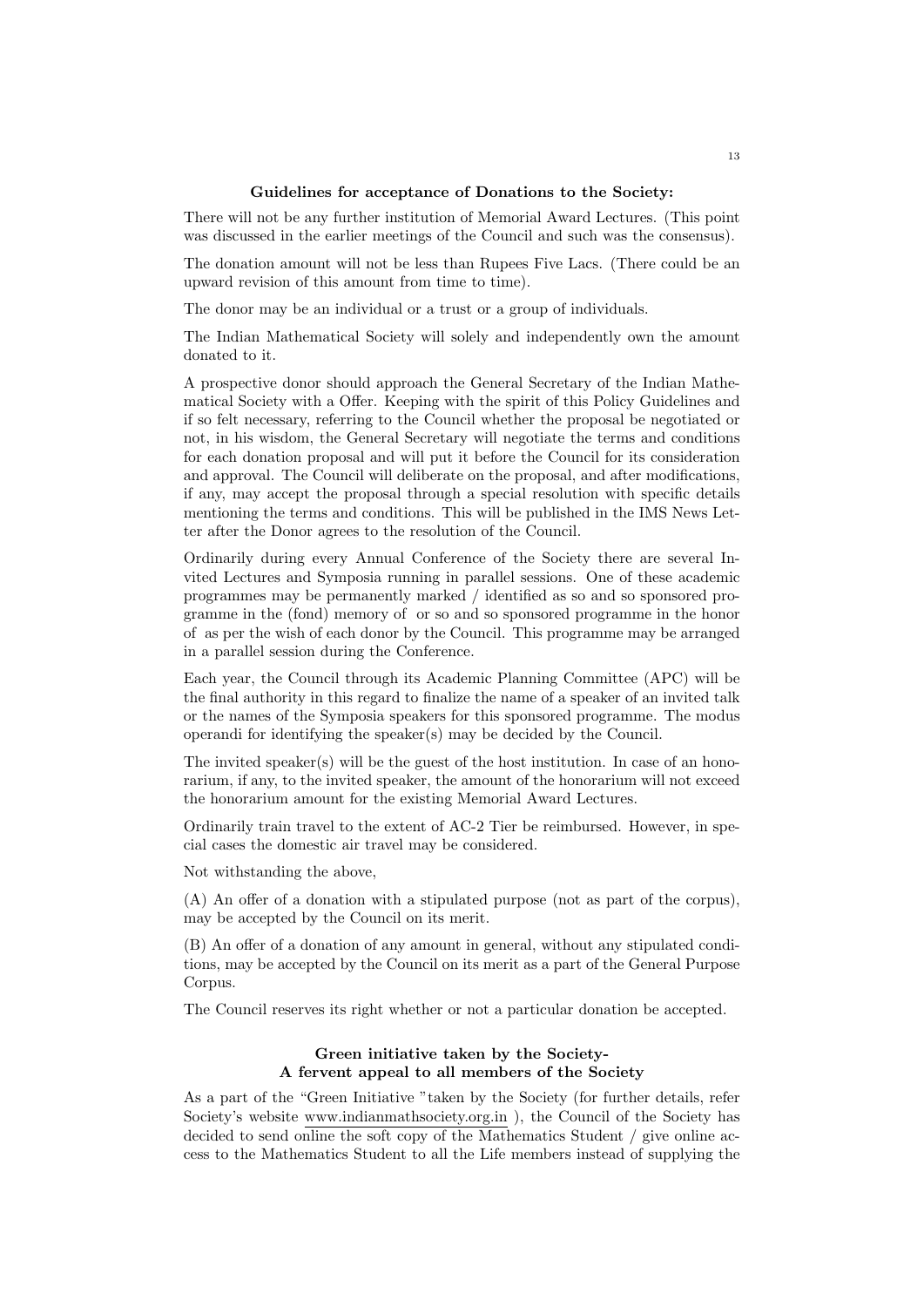hard copy. For this purpose, all the members of the Society are requested to register their e-mail address online, along with Name and the **Unique Membership Number** therein, to J. R. Patadia on **imsgoesgreen@gmail.com** or **jamanadaspat@gmail.com** so that further necessary action can be taken.

# **Important Change:**

This newsletter also includes the abstracts of accepted papers for presentation as well as abstracts of invited talks, etc. in the just ended annual conference. From this issue of the newsletter this policy will be followed every year and such abstracts shall not be included in the issues of **The Mathematics Student**.

N. K. Thakare, General Secretary, IMS c/o Department of Mathematics, Savitribai Phule Pune University, Pune-411007 (M.S.) March 25, 2015.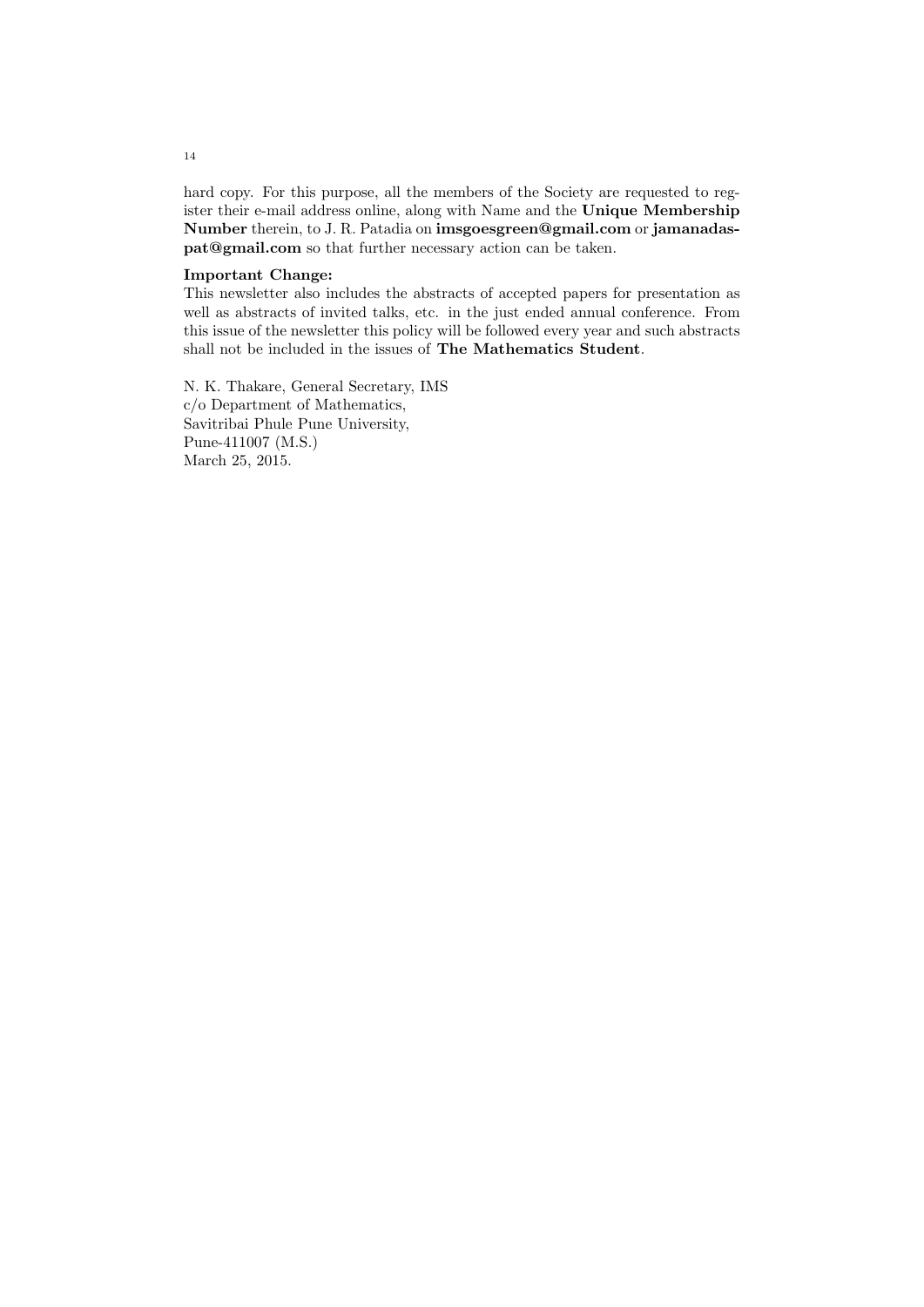### **Abstracts received for the** 81*st* **IMS Conference held at VNIT, Nagpur**

### **Abstract of the Plenary Talk**

# **Complete intersection points on affine varieties and 0-cycles**, by

V. Srinivas TIFR, Mumbai.

After giving some background, I will discuss the problem of characterizing affine algebraic varieties all of whose smooth points are complete intersections. This problem has relations with algebra, geometry and number theory, through the theory of algebraic cycles, and in particular, the group of 0-cycles modulo rational equivalence.

# **Abstracts of the Memorial Award Lectures**

# **(1) Evolution and asymptotic behavior of nonlinear hyperbolic waves** by V.D. Sharma and B. V. Rajarama Bhat, IIT Bombay, Mumbai.

Wave motions influenced by nonlinear convection, attenuation (on account of relaxation), dispersion, and geometrical spreading are the main focus of this lecture. Particular attention is focused on small amplitude disturbances including weak shocks and their asymptotic decay laws. In case the Laxs genuine nonlinearity parameter is small, a different scaling of the fast variable leads to transport equations exhibiting mixed nonlinearity; indeed, the transport equations exhibit both quadratic and cubic nonlinearities leading to shocks which are such that on one side the characteristics flow into them, while on the other side the characteristics may be parallel to them. The analysis of hyperbolic systems with diffusion and dispersion leads to an evolution equation with quadratic and cubic nonlinearities in the flux function. Riemann problem with a non-convex flux is much more involved; it arises in a large number of physical situations such as suspension of particles in fluids, nonlinear acoustics in real gases, and in oil reservoir simulations. Indeed, the non convexity of the flux function introduces a number of new phenomena such as non classical shocks, one sided shocks (also referred to as sonic shocks), and precursor waves; and we need more general admissibility conditions.

# **(2) Twisted conjugacy in groups of PL-homeomorphisms of the reals**, by Parameswaran Sankaran, Institute of Mathematical Sciences, CIT Campus, Taramani, Chennai.

The group of all piecewise linear homeomorphisms of the real line contains some very interesting classes of groups which have been extensively studied. These include the Richard Thompson group F and its generalizations. After a brief survey on these groups, I will report on some recent developments, based on joint work with D. L. Gonsalves and R. Strebel, concerning the existence of a non-zero characters on one of these groups, which is left invariant by every automorphism of the group.

# **(3) Likelihood, Estimating Functions and Generalized Method of Moments**, by Uttara V. Naik Nimbalkar, SPPU and IISER, Pune.

We begin with the likelihood theory, a central topic in statistical modeling and inference, attributed to Fisher (1922). Next we discuss the Estimating Function (EF) theory introduced by Godambe (1960) and Durbin (1960) in order to overcome the limitations of the assumption of the likelihood while modeling a random phenomenon, and then the Generalized Method of Moments (GMM) established by Hansen (1982) for applications in econometrics and for which he got, in part, the 2013 Nobel prize in economics. The EF theory combines the strengths of the Least Squares approach of Legendre (1805) and Gauss (1809, 1823) and the likelihood approach. We will end with a brief discussion of our work on the EF method for "state-space models" and for Hilbert space valued parameters.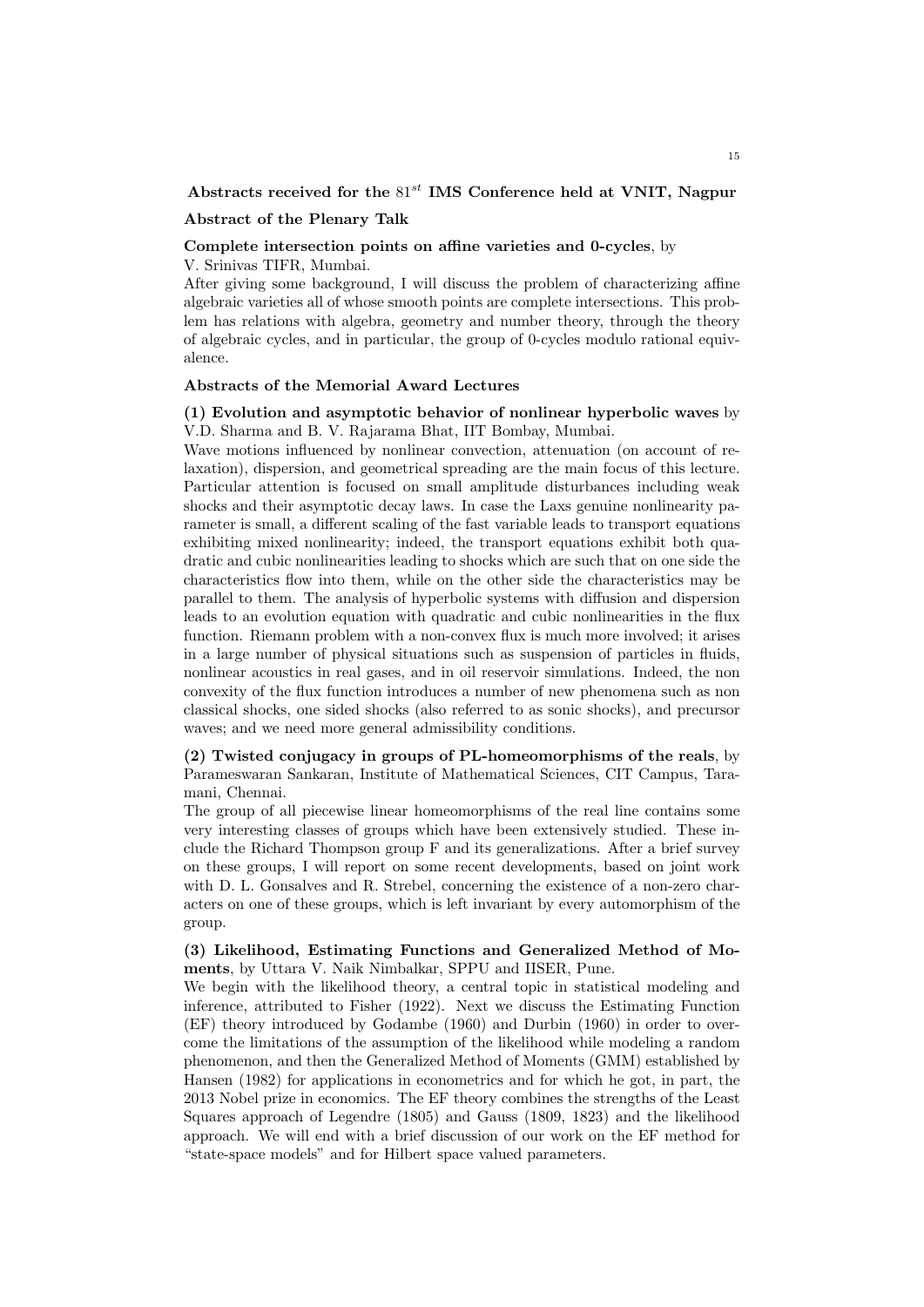**(4) Generating matric groups over nice rings**, by B. Sury, Stat-Math Unit, Indian Statistical Institute, Bangalore.

Groups of matrices are ubiquitous in mathematics. Depending on the focus, the applications are to different subject like: (i) Lie groups or algebraic groups (if one works over infinite fields like the real or complex numbers, (ii) arithmetic groups (if one works over integers and other number rings, (iii) Classification of finite simple groups if one works over finite fields, and (iv) Representation theory - if one works over any ring.

Decompositions/factorizations into special types of pieces - Iwasawa, Cartan, Bruhat, Langlands, ...- play crucial roles. Put another way, generating matrix groups via special kinds of elements is useful; for instance, generation by means of elementary matrices and studying relations between the generators is the subject of algebraic K-theory. We discuss two types of (related) questions here: (i) generating by means of abstract subgroups like cyclic groups and implications on the structure of the ambient group; (ii) 'finite width' factorization into unipotent subgroups over rings. In the talk, we will try to give brief survey of this area.

# **(5) Compact operators and Hilbert scales in ill-posed problems**, by M. Thamban Nair, Department of Matheamtics, IIT Madras, Chennai,

E-mail: mtnair@iitm.ac.in

A Hilbert scale is a family of Hilbert spaces  $H_s$ ,  $s \in \mathbb{R}$  such that for every  $s, t \in \mathbb{R}$ with  $s < t$ ,  $H_t \subseteq H_s$  and the inclusion operator is continuous. Given a Hibert space, we show how to construct a Hilbert scale with  $H_0 = H$  using the concept of Gelfand triple and give examples of Hilbert scales which are generated by compact operators between Hilbert spaces as well as closed densely defined unbounded operators. Citing results from some of the recent work of the author, we discuss the use of Hilbert scales while deriving error estimates for illposed operator equations.

### **Abstracts of the Invited Talks**

**(1) On almost Moore digraphs**, by Edy Tri Baskoro, Faculty of Mathematics and Natural Sciences, Institut Teknologi Bandung, Jl. Ganesa No 10, Bandung 40132, Indonesia. E-mail: ebaskoro@math.itb.ac.id

For any integers  $d, k \geq 1$ , an almost Moore digraph, denoted by  $(d, k)$ -digraph, is defined as a diregular digraph of degree  $d \geq 2$ , diameter  $k \geq 2$  and order  $d + d^2 + \cdots + d^k$ , one less than the Moore bound. In this  $(d, k)$ -digraph, for every vertex *u* there is exactly one vertex *v* such that there are two walks of length  $\leq k$ from *u* to *v*. The vertex *v* is called the repeat of *u*, denoted by  $r(u) = v$ . In case  $r(u) = u$ , vertex *u* is called a selfrepeat (the two walks, in this case, have lengths 0 and *k*).

The study of the existence of an almost Moore digraphs of degree *d* and diameter *k* has received much attention. Fiol, Allegre and Yebra (1983) proved the existence of  $(d, 2)$ -digraphs for all  $d \geq 2$ . In particular, for degree  $d = 2$  and diameter  $k = 2$ . Miller and Fris (1988) characterised all the (2*,* 2)-digraphs. Gimbert (2001) showed the uniqueness of a  $(d, 2)$ -digraph, namely the line digraph  $L(K_{d+1})$  of the complete digraph  $K_{d+1}$ , for  $d \geq 3$ . However for degree 2 and diameter  $k \geq 3$ , it is known that a  $(2, k)$ -digraph does not exist (Miller and Fris, 1992). Furthermore, there is no  $(3, k)$ -digraph with diameter  $k \geq 3$  (Baskoro, Miller, Siran and Sutton, 2005). Thus, the remaining case still open is the existence of  $(d, k)$ -digraphs with  $d \geq 4$ and  $k \geq 3$ .

Several necessary conditions for the existence of  $(d, k)$ -digraphs, for  $d \geq 4$  and  $k \geq 3$ , have been obtained. In this talk, we shall discuss some necessary conditions for these (*d, k*)-digraphs. Open problems related to this study are also presented.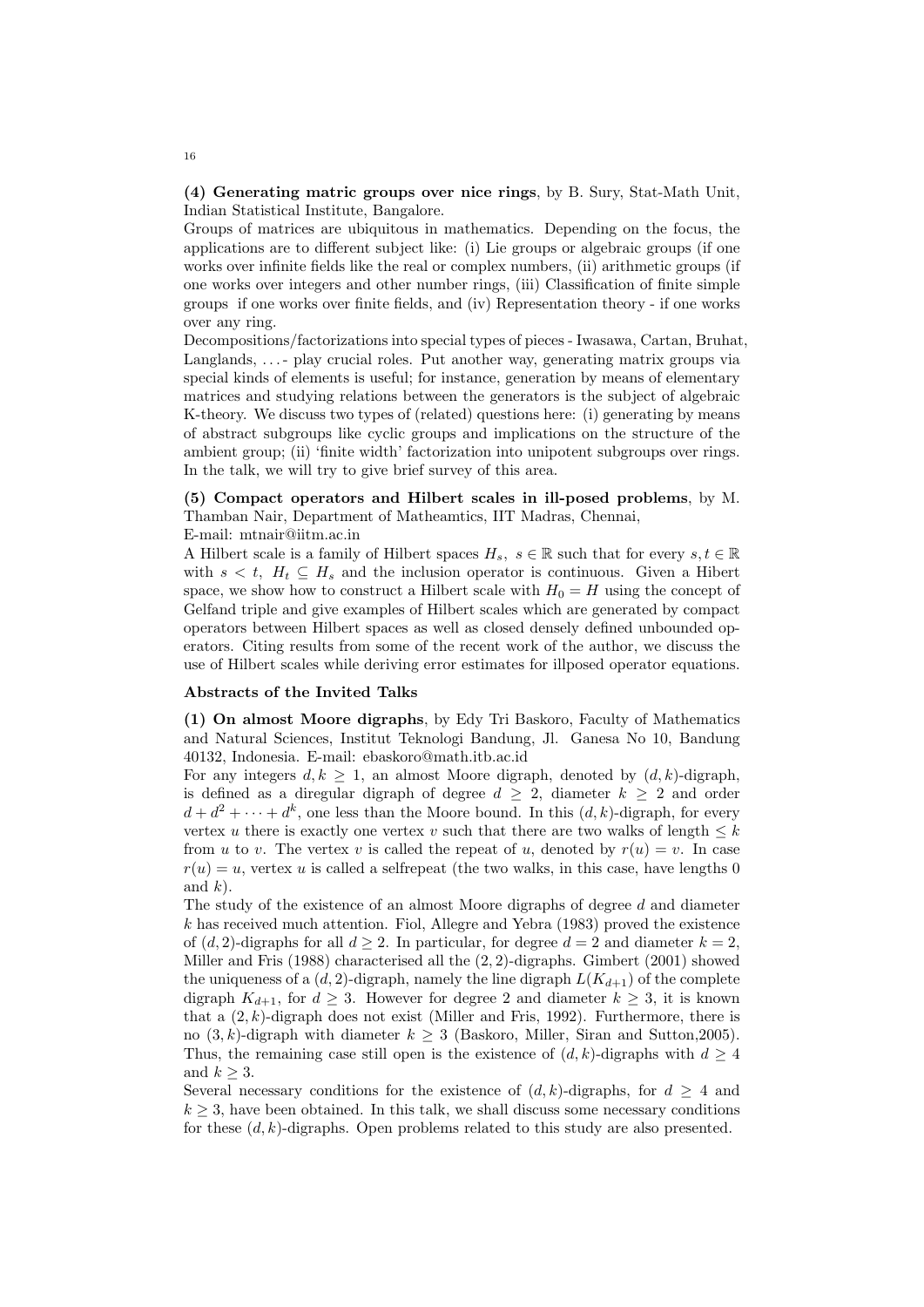# **(2) A glimpse of some graph dynamical systems**, by Yaokun Wu, Shanghai Jiao Tong University, Shanghai, China.

Given a set *S* and a set *F* of maps from *S* to itself, the iterations of those maps in *F* produce a discrete dynamical system. The phase space of this dynamical system has *S* as its vertex set and there is an arc leading from *u* to *v* whenever there is a map from *F* sending *u* to *v.* We display several examples for which we can relate the local mechanism represented by *F* and the global behavior of the phase space.

# **(3) A Membership test for the classical groups**, by Anupam Kumar Singh, Department of Mathematics, IISER, Pune.

One of the key problem in computational group theory is "Group recognition project". Membership test is a part of this project. Several algorithms have been developed and implemented in MAGMA and GAP. In joint work with my colleague Ayan Mahalanobis and my student Sushil Bhunia we have developed an alternate algorithm.

# **(4) Amartya Sen's mathematical approach to social choice theory**, by B. N. Waphare,SPPU, Pune.

Arrow investigated the problem of finding an ideal method that collectively aggregates the preferences of finitely many individuals in a society into one joint decision in a rational manner. He defined a Social Welfare Function (SWF) as a function that maps each profile (n-tuple) of these individual preference orders into a unique social preference order.

Voting procedures in elections is one such example of an SWF. One of the most common voting methods is the majority rule, in which an alternative is taken to be socially better than another if the majority of individuals in the society prefer that alternative over the other.

In View of the Nobel Prize winner Amartya Sen, A study of different relations between individual preferences and social choice is one of our chief concerns. Varieties here are enormous. For example, someone might take the view, implicitly or explicitly, that only his aspirations should count in social choice. Or only the homogeneous interests of a particular class, or a group. Or one might argue that everyones preference "should count equally", but that statement itself can be interpreted, as we shall presently see, in many different ways and corresponding to each interpretation we get a different system of making collective choice. In this lecture we elaborate these systems, their nature, their operations, and their implications using algebraic operations.

# **(5) Some generalized thermoelastic problems with heat supply in a solid cylinder**, by K.C. Deshmukh, R.T.M. Nagpur University, Nagpur-440033.

The continuous and discontinuous analysis of the temperature, displacement and stress fields in a thick plate whose lower and upper surfaces are traction free and subjected to a given axisymmetric temperature distribution and an internal heat generation within the solid is considered and discuss the generalized thermoelastic behavior in context with Lord-Shulman, Green-Lindsay and Classical coupled theories. Integral transform technique is developed to determine the solutions and results are illustrated numerically for copper material.

**(6) Retractable and related modules**, by A. K. Chaturvedi, Department of Mathematics, University of Allahabad, Allahabad-211002, India.

akc99@rediffmail.com, akchaturvedi.math@gmail.com

In 1979, Khuri introduced the concept of retractable modules. An *R*-module *M* is said to be retractable if  $Hom(M; N) \neq 0$  for all non- zero submodules N of M. In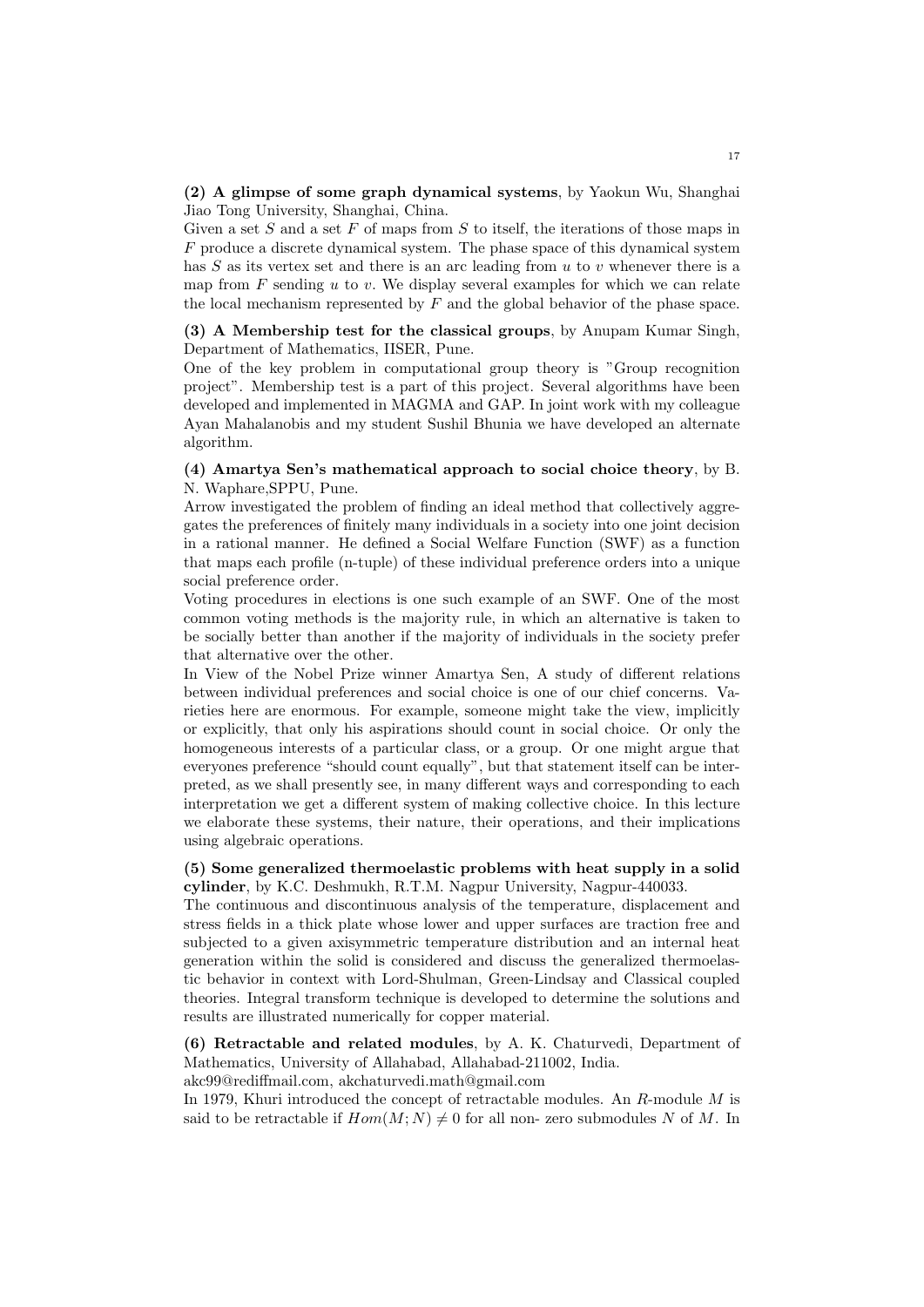2005, Smith called such modules slightly compressible. The classes of modules related to this notion were studied by various authors and a rich theory was developed. Here, we discuss some recent developments in the notion of retractable modules that is we see the kind of relations of modules with their non zero submodules. We restrict our discussion with the classes of modules compressible, epi-retractable and iso-retractable modules. We highlight general properties of them. Also, we discuss properties of these modules over *V* -ring, Noetherian ring, hereditary ring, regular ring etc. We study Morita invariant property of them. We see characterization of various rings and modules related to these classes. Smith call an *R*-module Mcompressible if, for every non-zero submodule *N* of *M*, there exists a monomorphism from *M* to *N*. In 2009, Ghorbani et al. called an *R*-module *M* epi-retractable if every submodule of  $M_R$  is a homomorphic image of  $M$ . In 2012, Pandeya et al. and in 2013, Mostafanasab studied some applications of epi-retractable modules. In 1984, Tiwari et. al. studied the class of absolutely elastic modules. They call an *R*-module *M* absolutely elastic if every nonzero submodule of *M* is isomorphic to *M*. In 2014, we called such modules iso-retractable and studied various new properties of it.

# **(7) Moduli of quiver representations and its applications** by Sanjay Amrutiya, IIT, Gandhinagar.

This talk focuses on the geometric approach to study the representations of quivers and its applications. A. King introduced the concept of moduli of representations of quivers. These concepts are quite useful in algebraic geometry. In this talk, we will briefly study the King's construction of moduli of quiver representations and its application to moduli of (equivariant) sheaves on projective scheme defined over an algebraically closed field of arbitrary characteristic.

# **(8) Low Reynolds number flow in tubes of varying cross-section** by J.S.V.R. Krishnaprasad, M. J. College, Jalgaon.

In recent years, the study of viscous flow in tubes of varying cross-section has attracted many researchers due to its relevance in physiological and engineering flow problems. In particular, such studies play a significant role in understanding the flow in arteriosclerotic blood vessels. Most of these studies have considered the tube walls to be impermeable. However, it has been pointed out that the early atheroma is associated with the low permeability of the blood vessel wall. Thus, permeability becomes an important factor which needs to be considered in such studies. On the other hand, Flow through tubes of uniform radius and permeable walls has been extensively investigated because of its applications in many engineering flow problems. An introduction to the combination of above two research topics is proposed in this lecture. A mathematical formulation for steady and unsteady flow through tubes of varying cross section with permeable walls has been formulated and a semi analytical approach to solve the problem by perturbation methods is explained. The impact of various flow characteristics is discussed with the help of graphs.

**(9) Interconnection network-A special reference to perfect difference network** by Rakesh Katare, Department of Computer Science, APS University, Rewa. Perfect difference network are depend on the mathematical notion of perfect difference set. It constitute high performance interconnection networks for parallel and distributed system. Here we discussed some basic properties of PDN.

**(10) Design of intelligent scalable learning algorithms for handling Big Data in soft-computing frameworks** by Aruna Tiwari, Computer Science and Engineering, Indian Institute of Technology, Indore

The development and maturity of the information technologies has enabled an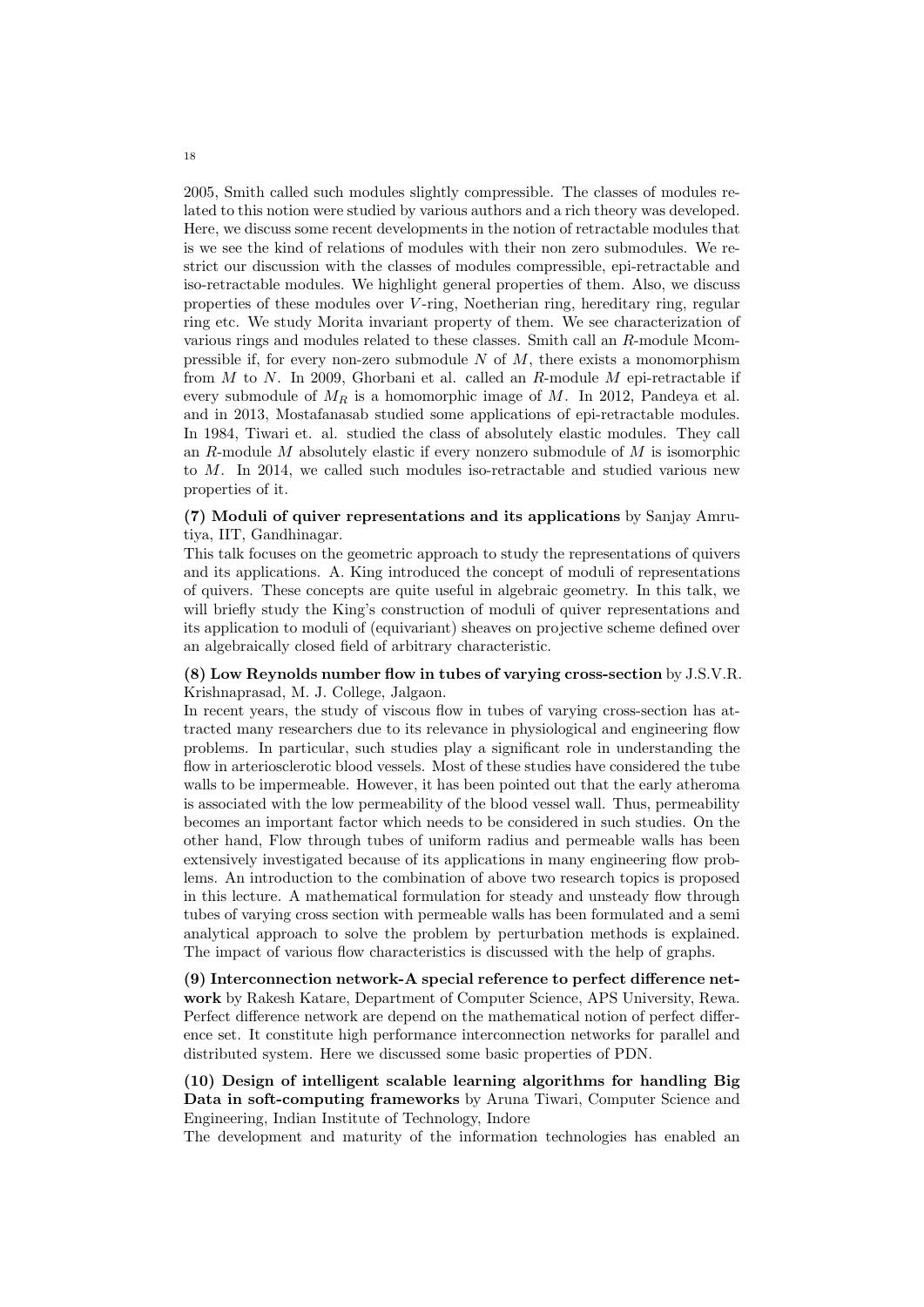exponential growth on the data that is produced, processed, stored, shared, analyzed and visualized. Big data encompass a collection of datasets whose size and complexity challenges the standard database management systems and defines the application of knowledge extraction techniques. This data comes from a wide range of sources such as sensors, digital pictures and videos, purchase transactions, social media posts, everywhere. This generation and collection of large datasets has further encouraged the analysis and knowledge extraction process with the belief that with more data available, the information that could be derived from it will be more precise. However, the standard algorithms that are used in data mining, soft computing are not usually able to deal with these huge datasets. Therefore, the need for developing intelligent scalable algorithms has been realized with the ability to perform classification, clustering and feature selection in optimal sense after adjusting their parameters in an adaptive way to accomplish faster solutions to address Big Data.

# **(11) Verb morphology and demand frame generator Hindi and Marathi languages** by Ramchandra P. Bhavsar, School of Computer Science, North Maharashtra University, Jalgaon.

Considering the overall linguistic character (rich morphology, free-word-orderness, use of post position markers etc.) of Indian Languages, it is acclaimed that the Paninian tradition (500 B.C.) of sentence analysis is the most feasible option for doing NLP applications for Indian Languages in which NL parsing is must. Verb is at the center stage in Paninian analysis. Verb specify its argument requirements (Aakanksha) in the form of demand frame also referred as verb frame. This demand frame is associated with each verb form. Considering the number of verb forms, the verb morphology generation process is mechanical and cumbersome. Hence we have developed a computational framework for generating verb morphology and demand frames for finite verbs (stems) of Hindi and Marathi.

Paninian analysis treats sentence as a sequence of noun groups and verb group 1. Relation between noun and verb is called as Karaka relation (or simply Karaka). Primarily, eight Karakas have been specified viz. karta (subject), karma (object), karan (instrument), sampradan (dative object), adhikaran (locative), apadaan (ablative), sambandhvachak (relative) 2, and sambodhan (vocative). Karakas are syntactico-semantic in nature (Akshar Bharati et. al. 2000). What it means is that Karakas denote semantic role which is identified using syntactic cue i.e. post position marker symbol 3 . These Karakas are associated with verb. All Karakas collectively specify verbs demand frame. We can think of demand frame as single monolithic structure having seven (excluding sambandhvachak) compartments, where each compartment has two slots one denoting the Noun specification (syntactic and semantic features) and other denoting the post position marker symbol. As stated in above section, verb plays important role in Paninian analysis because parsing process is designed around demand frame. In simple words, parsing sentence in Paninian framework is about satisfying the Karaka constraints specified in demand frame and nomination of Karaka roles. This fact underlines the importance of verb demand frame resource. Every verb form (morphological inflection) has a demand frame is associated with it. Hence while designing this tool; we have to consider these two aspects i.e. demand frame and verb morphology together.

The generation process takes place in two phases. First is creation of data and second is generation of demand frames. Data creation activity captures two kinds of data i.e. Master Data and Root Verb data. Master Data includes data such as morphology transformation rules, and Vibhkti frame data. This data is created by linguist. The rule specification caters for relevant information necessary for generating the inflected form. The other data is semantic frame of stem verb, whose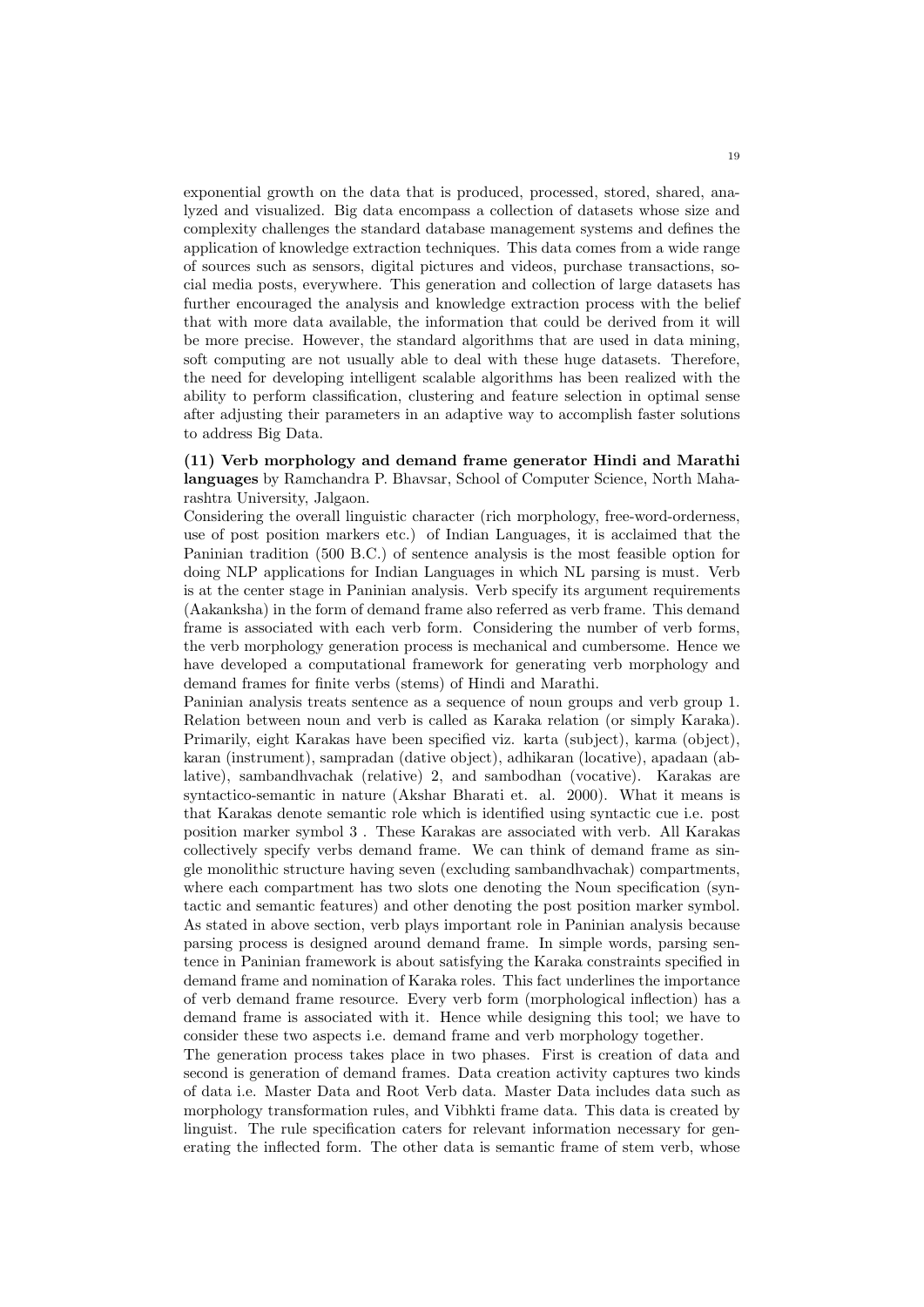morphology and demand frame is to be generated. This data may be entered by linguist or non-linguist.

The second phase actually generates the verb morphology for chosen verb stem. Rule applicator picks and applies the appropriate rules matching with input verbs attributes and rule application criterion specified in the rule. It then generates verb form and demand frame which is presented to the user on tools UI for choosing correct forms and saving them to Verb lexicon database. After painstaking efforts, we have formulated exhaustive morphology generation rules for Hindi and Marathi (Table 1).

Morphology Rules Hindi Marathi Inflectional 3,708 2,660 Morphology Rules Table 1: Morphology Rule Data summary

The framework was tested on sample verbs of Hindi and Marathi chosen from different verb classes (Intransitive, Transitive, Di-Transitive). Precision measure was used to evaluate performance of the system (Table 2).

Language Data Size Precision Hindi 24 96.47Marathi 23 82.31Table 2: Result Analysis

Followings are the features of our tool:

Our tool generates both verb morphology as well as verbs demand frame under one hood.

The data is encoded using UNICODE.

Design is generic so that it can be extended to other Indian Languages also.

The resource created through this tool can be used for both parsing and Machine Translation application. Besides these, this framework can also be used to generate Treebank for Hindi and Marathi as well as for automatic corpus creation, grammar checker etc.

The automation achieved through this tool can save money and labor required otherwise to generate this resource.

UI design of various forms in the tool is quite intuitive and user friendly.

**(12) Big Data analysis in the issues of social media content** by Nishchol Mishra, School of Information Technology, Rajiv Gandhi Proudyogiki Vishwavidyalaya, Bhopal-462033, nishchol@rgtu.net

Everyday enormous amount of data is being produced worldwide Big Data analytics has brought a big opportunity for organizations. Companies capture trillions of bytes of information about their customers, suppliers, and operations. IT organizations are exploring the analytics technologies to explore web-based data sources and extract value from the social networking boom. The organizations are trying to leverage Big Data by trying to make sense from the data that they have and by securing it.

**(13) Introduction to Big Data and Hadoop technology** by Mahesh Pawar, Department of Information and Technology,UIT, RGPV, Bhopal.

In this talk we cover the architecture of Hadoop 1.0 and 2.0 and various tools like flume, sqoop etc.

**(14) Future Research and Business Trends in Cloud Computing** by Rajeev Wankar, School of Computer and Information Sciences, University of Hyderabad, Hyderabad, India.

In the last decade Cloud Computing emerged as one of the most popular distributed Computing technologies, providing various types of services to its customers through INTERNET. The famous five essential characteristics makes it more superior, flexible, and amenable to implement in a real environment. Gartner Inc. also predicted its enormous growth in past years. Roughly Eight years back clouds entered the enterprise IT, introduced by public providers such as Amazon,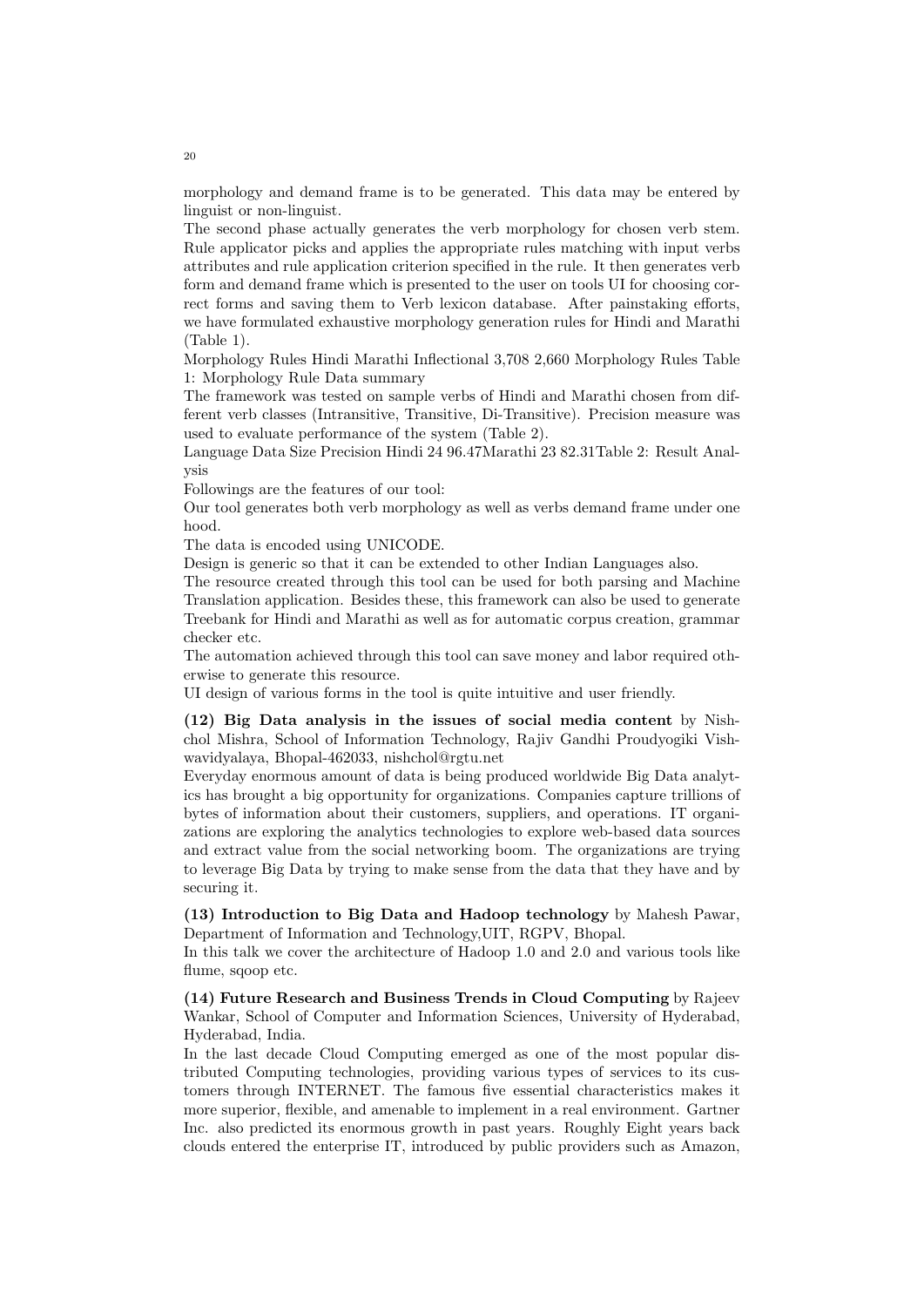Google, and Salesforce.com and via private stacks from VMware, Microsoft, and Citrix. We're now much more aware of the limitations and consequences of this utility computing. In this talk we will raise certain issues and suggest the future research and business trends.

### **Abstracts of the lectures delivered in symposia**

### **(1) Symposium on Recent Advances in Complex Analysis**

**(i) Advances in complex dynamics** by Anand P. Singh, Central University of Rajasthan, Bansarsindri, Kishangar -305817, (Rajasthan).

Complex dynamics deals with the properties associated with the iteration of analytic functions. Let  $f: \mathbb{C} \to \hat{\mathbb{C}}$  be a meromorphic function. We define  $f^0(z) =$  $z, f^{n}(z) = f(f^{n}(z), n = 1, 2, \cdots$ . A family *F*, of meromorphic functions in a domain  $D \subseteq \hat{\mathbb{C}}$  is said to be normal family if every sequence  $f_n$  in  $F$  contains a subsequence that converges uniformly on compact subsets of *D*. The set  $\mathcal{F} = \{z \in \mathbb{C} : f^n, n \in \mathbb{N} \text{ is defined and normal in some neighborhood of } z\},\$ is called the Fatou set or the set of normality and its complement  $\hat{\mathbb{C}}\mathcal{F}$  denoted by  $\mathcal{I}$  is called the Julia set. Various properties of these two complementary domains of the complex sphere have been studied. Fatou and subsequently Eremenko observed that the points that escape to infinity also play an important role in complex dynamics. Eremenko later defined the escaping set. For a transcendental entire function *f* , he defined the escaping set as:  $I(f) = \{z \in \mathbb{C}f^n(z) \to \infty \text{ as } n \to \infty\}$  and proved that  $I(f) \cap \mathcal{J}(f) \neq \emptyset$ ,  $\partial I(f) = \mathcal{J}(f)$  and all the components of  $I(f)$  are unbounded. He further conjectured that all the components of  $I(f)$  are unbounded. This has led to a rich development in the field. Some partial results in confirmation of this conjecture have been obtained. In our talk we plan to give some recent developments in this emerging field of complex dynamics, viz., the escaping sets of entire functions.

# **(ii) Nevanlinna's five and four value theorems and allied results** by I. Lahiri, Kalyani University, Kalyani, West Bengal.

The five and four value theorems of the Finnish mathematician Prof. Rolf Nevanlinna are two outstanding results in the history of Complex Analysis. In fact, these are the two theorems which initiated the modern theory of uniqueness of meromorphic functions. In the talk we discuss the five and four value theorems and the course of research motivated by these results.

# **(iii) Radius problems in the theory of harmonic univalent mappings in the complex plane**, by Om Ahuja, Kent State University, Ohio, U.S.A. oahuja@kent.edu

Harmonic univalent mappings have attracted the serious attention of complex analysts only recently after the appearance of a basic paper by Clunie and Sheil-Small in 1984. These researchers laid the foundation for the study of harmonic univalent mappings over the unit disk as a generalization of analytic univalent functions.

It has been of interest to determine the largest subdisk  $|z| < \rho < 1$  in which  $\sum_{n=1}^{\infty} a_n z^n$  defined in the open unit disk *D* satisfying the inequality  $a_n \leq n$  for a complex-valued, analytic, and normalized functions  $f$  of the form  $f(z) = z +$  $n \geq 2$  are univalent. Motivated by this problem, various radius problems associated with analytic as well as harmonic mappings for several classes of functions have been studied. The purpose of this talk is to provide radius problems in the theory of planar harmonic univalent mappings with emphasis on recent results and open problems. In particular, the presentation will also highlight some of the speakers recent work on radius problems.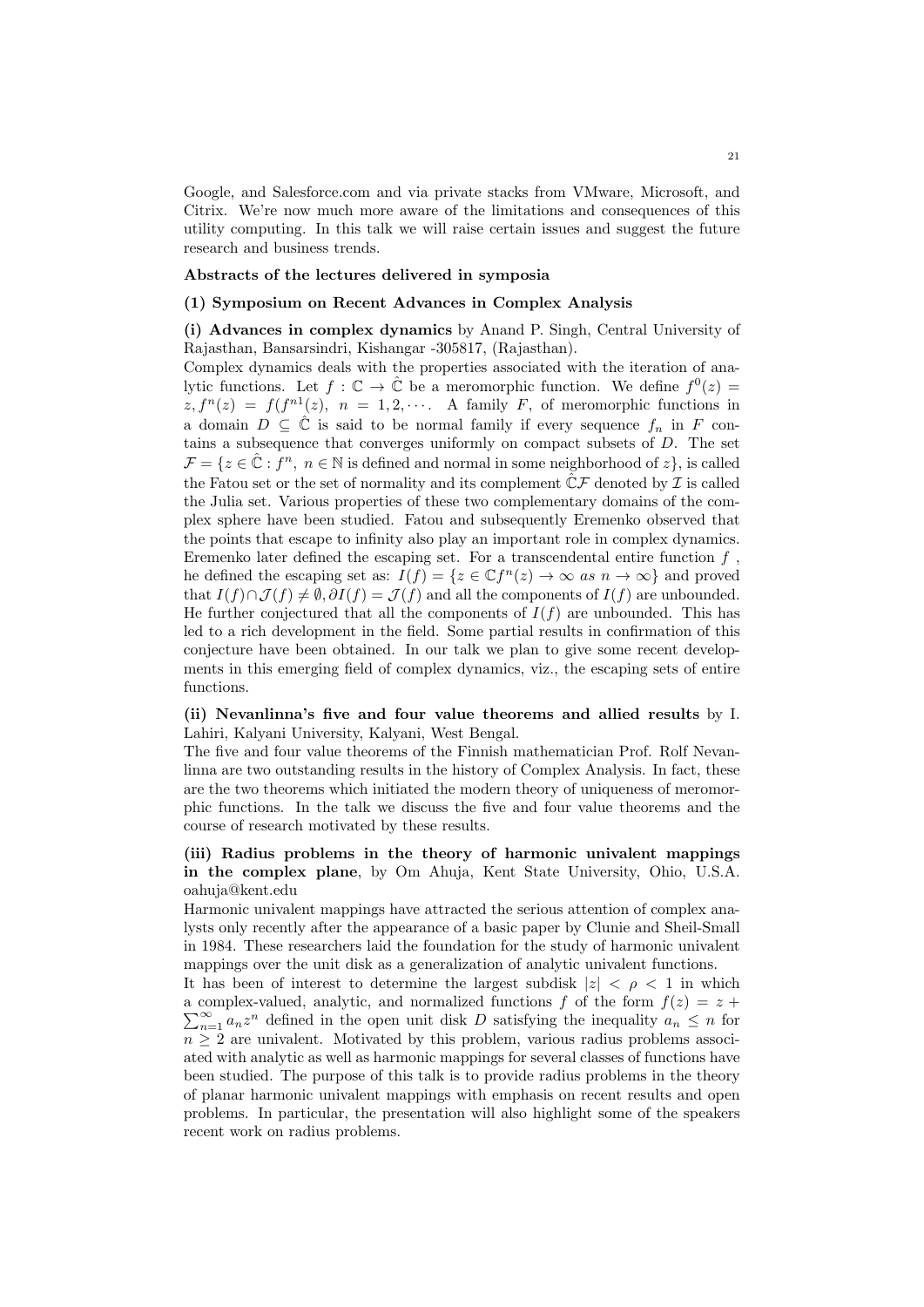### **(2) Symposium on Fractional Calculus: Current Trends**

**(i) Fractional calculus in the matrix-variate case**, A. M. Mathai, Center for Mathematical and Statistical Sciences, Peechi, Kerala, McGill University, Montreal, Canada.

Functions of matrix argument are real-valued scalar functions where the argument is a matrix, usually real positive definite or Hermitian positive definite. Starting from 2007 this author has been developing fractional calculus (fractional integrals and fractional derivatives) for matrix-variate cases in the real and complex domains. Also, a connection of fractional calculus to matrix-variate statistical distributions is also established. Fractional integrals are developed more or less for all situations corresponding to real scalar variable cases but the matrix differential operator developed is suitable only for certain types of scalar functions of matrix argument. Thus a universal matrix differential operator is an open problem here. Also this author has developed fractional integrals for functions of several matrix arguments. Here also, a general structure is still an open problem. Some of these aspects will be described in this talk.

# **(ii) Fractional differential Equations: A review** by Varsha Daftardar-Gejji, Savitribai Phule Pune University, Pune-411007.

Analysis and applications of fractional differential equations (FDEs) have currently been an active area of research owing to their applicability to a variety of problems in Science and Engineering. Fractional order derivatives provide a novel approach for modelling the dynamics of many phenomena. We take a review of recent developments in the field of FDEs, pertaining to their analysis and numerical methods. We discuss developments in the theory of dynamical systems of fractional order and related phenomena such as chaos. Further we explore some applications of FDEs.

**(iii) Local fractional differential equations**, by Kiran Kolwankar, Department of Physics, Jhunjhunwala College, Mumbai.

Local version of the fractional derivative helps us to characterise the local scaling behaviour of functions and fractals are sets involving non trivial local scaling. As a result, the local fractional derivative turns out to be a natural tool to handle fractal structures and processes. The next step is to consider equations involving the local fractional derivative. Such equations help us to incorporate fractal set naturally into equations. The developments and problems in this line of thought will be reviewed.

# **(iv) Analysis of fractional order delay differential equations** Sachin B. Bhalekar, Shivaji University, Kolhapur.

Fractional order delay differential equations are the dynamical systmes involving arbitrary order derivative and a delay term. In this lecture, we discuss the stability result for a class of such systems. Further, we analyze the fractional order version of Mackey-Glass equation using the proposed results.

### **(3) Symposium on Global Differential Geometry**

**(i) Ricci solitons and its applications to contact geometry** by Arindam Bhattacharyya, Jadavpur University, Kolkata-700032, bhattachar1968@yahoo.co.in Ricci solitons' are self similar solution of Ricci flow, introduced by Richard Hamilton in the year 1982 to prove Thurston's geometrization conjecture in a paper published in J. Differential geom. 17(1982), 255-306. Ricci solitons can occur without the assumption that M is compact which was necessary for Ricci flow. The solution of Ricci flow equation  $\frac{\partial g(t)}{\partial t} = -2s$  (1)

 $g(t)$  is rescaled by  $\hat{g}(t) = \sigma(t) \psi_t^*(g(t))$ , where  $\psi_t^*$  is the pull back function of  $g(t)$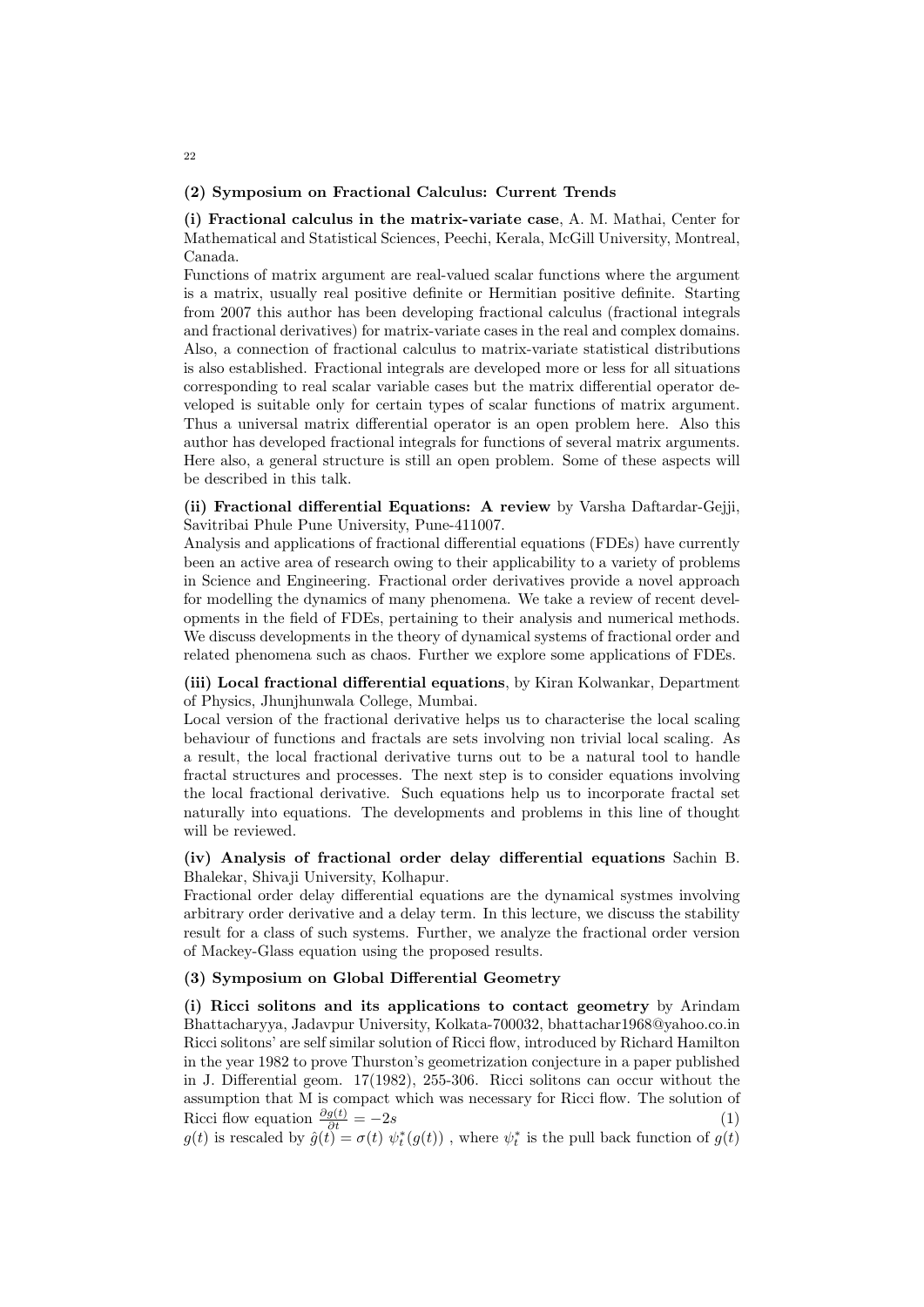and  $\sigma(t) = 12\lambda(t)$ , where  $\lambda \in \mathbb{R}$ , takes the form  $Ricg_0 = S$  i.e.  $\mathcal{L}_x g + 2S + 2\lambda g = 0$ . When  $\lambda = 0$  the soliton is steady, if  $\lambda < 0$  the soliton is shrinking and for  $\lambda > 0$ the soliton is expanding. J. T. Cho and R. Sharma proved that a compact contact Ricci soliton with a potential vector field *V* collinear with the Reeb vector field is Einstein. The concept of gradient Ricci soliton has been also developed where the vector field *X* of Ricci soliton can be written as the gradient of some function  $f: M \to R$ . In this case  $\mathcal{L}_x g = 2Hess f = 2\nabla \nabla f$ . Thus the gradient Ricci soliton equation takes the form  $\nabla \nabla f + S = \lambda g$ . X. Cao has done some interesting works on gradient Ricci soliton in a paper published in J. Geom.Anal. 17(2007),425-433. The concept of Ricci almost soliton was first introduced by S. Pigola, M. Rigoli, M. Rimoldi, A. G. Setti in 2010. Later R. Sharma has done an excellent work and named as almost Ricci soliton. Here  $\lambda$  is considered as a function from M to R, instead of constant. In 2004, conformal Ricci ow was introduced by A. E. Fischer in Class.Quantum Grav. 21 s 171-s 218, where the conformal pressure p takes an important role and the flow resembles with the flow of fluid mechanics. The equation of conformal Ricci flow is given by  $\frac{\partial g}{\partial t} + 2(S + \frac{g}{n}) = pg$  and  $rg = 1$ , where p is a non- dynamical time dependent scalar field. This is a variation from the classical Ricci ow equation that modifies the unit volume constraint of the equation to a scalar curvature constraint. In this connection we have developed conformal Ricci soliton, conformal gradient Ricci soliton and almost conformal Ricci soliton. So in this presentation we shall discuss about Ricci solitons and gradient Ricci solitons in *LP*- Sasakian manifold, conformal Ricci soliton on Lorentzian *α*Sasakian manifold and on 3-dimensional *trans*-Sasakian manifold, conformal gradient Ricci soliton on 3-dimensional *trans*-Sasakian manifold, some curvature identities on almost conformal gradient shrinking Ricci soliton and almost conformal Ricci soliton on 3-dimensional trans-Sasakian manifold.

**(ii) Lightlike submanifolds of semi-Riemannian manifolds** by Rakesh Kumar, Department of Basic and Applied Sciences, Punjabi University, Patiala, Punjab.

Due to significant applications of geometry of lightlike submanifolds in mathematical physics and has potential for further research therefore research on this subject matter becomes the topic of present scenario. In this talk we shall discuss lightlike submanifolds of semiRiemannian manifolds and their induced geometric objects. Since the induced objects on a lightlike submanifold depend on its screen distribution which, in general, is not unique and hence we can not use the classical submanifold theory on a lightlike submanifold in the usual way. Therefore we shall discuss screen conformal lightlike submanifolds of a semiRiemannian manifold, which are essential for the existence of unique screen distribution. We will conclude the talk with the discussion of symmetry of the induced Ricci tensor and vanishing of the null sectional curvature.

### **(iii) Finsler manifolds of constant positive curvatur** by H. G. Nagaraja, Bangalore University, Bangalore.

One of the important problems in Finsler geometry is to study and characterize Finsler metrics of constant flag curvature. In this talk, we discuss the classification problem on Finsler metrics of constant flag curvature. Finsler metrics of constant flag curvature are classified as projective and non-projective Finsler metrics. Both these classes contain zero, negative and positive constant flag curvature. Many of these metrics are in the form  $F = \alpha + \beta$ , where  $\alpha$  is a Riemannian metric and  $\beta$  is a 1-form. We discuss the conditions for these metrics to be of constant flag curvature.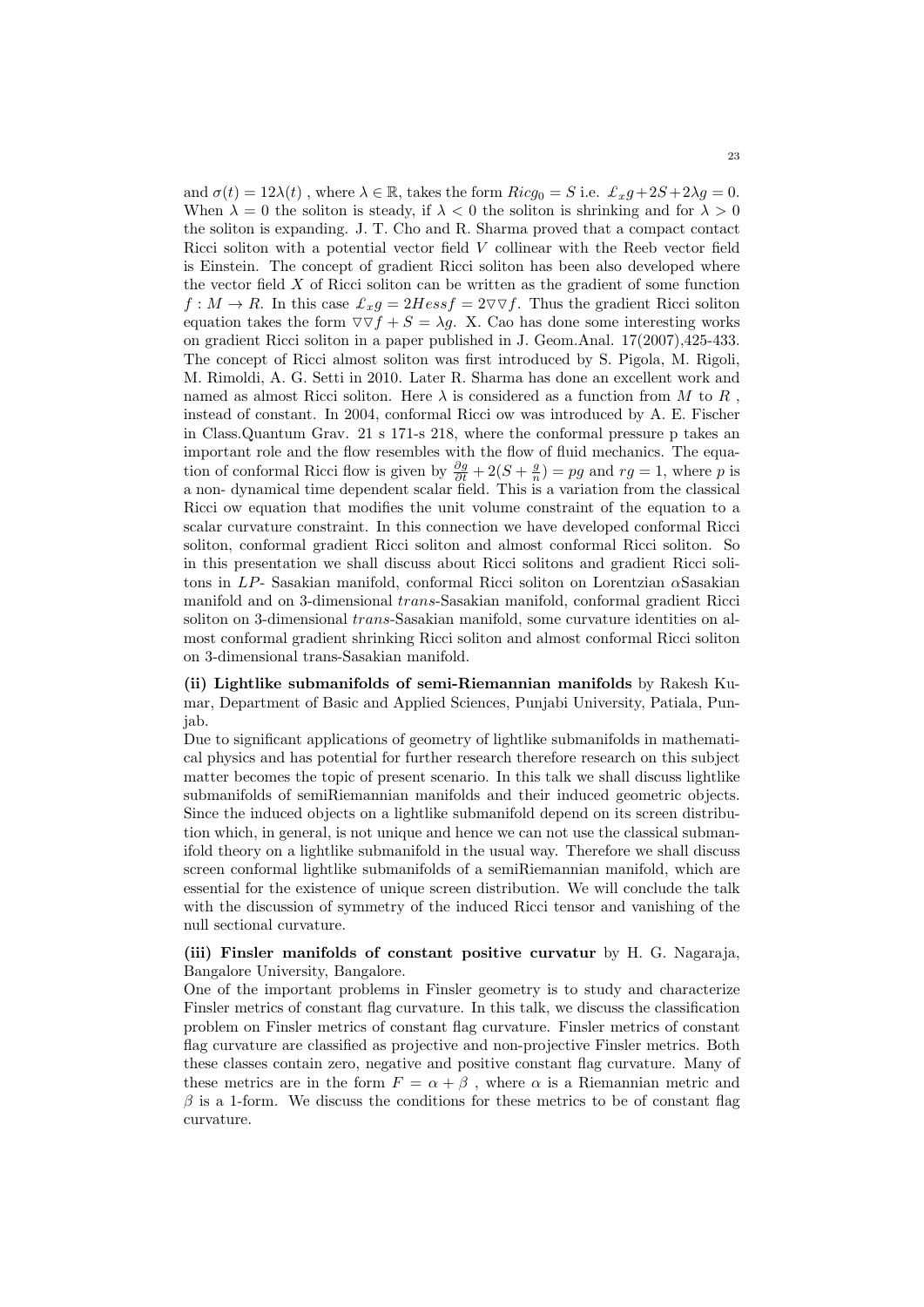**(iv) Symplectic geometry and its applications to differential Equations** by N. Uday Kiran, Department of Mathematics and Computer Science, Sri Sathya Sai Institute of Higher Learning, Prashanthi Nilayam, Puttaparthi, Andhra Pradesh-515134

In this short talk, we will provide a popular introduction to Symplectic geometry. The Symplectic manifolds have their origin in the Hamiltonian formulation of classical mechanics of certain classical systems. After covering basic Symplectic geometry we compare these geometries with Khaler and Almost Complex geometries. At the end of the talk, a brief application to the phase space metrics and pseudo-differential operators will also be mentioned.

**(v)Chen-Ricci inequalities for curvature like tensors and their applications** by Mukut Mani Tripathi, BHU,Varanasi 221 005. mmtripathi66@yahoo.com Since the celebrated theory of J. F. Nash of isometric immersion of a Riemannian manifold into a suitable Euclidean space gives very important and effective motivation to view each Riemannian manifold as a submanifold in a Euclidean space, the problem of discovering simple sharp relationships between intrinsic and extrinsic invariants of a Riemannian submanifold becomes one of the most fundamental problems in submanifold theory. The main extrinsic invariant is the squared mean curvature and the main intrinsic invariants include the classical curvature invariants namely the Ricci curvature and the scalar curvature. There are also many other important modern intrinsic invariants of (sub) manifolds introduced by B.-Y. Chen.

### **(4) Symposium on Algorithmics and Graph Theory**

**(i) Model checking algorithms-theory meets practice** by Bharat Adsul, IIT Bombay, Mumbai.

Model checking algorithms address the practical problem of automatically verifying if a finite-state program meets a given specification. At the heart of these algorithms are simple yet delicate connections between formal logic and automata. In this talk, we will explore some of these theoretical connections and the roles they play in the design of the model checking algorithms.

# **(ii) Decremental all-pairs ALL shortest paths**, by Meghana Nasre, IIT Madras, Chennai.

Given a directed positive edge weighted graph G, we consider the all-pairs ALL shortest paths (APASP) problem, which maintains the shortest path dag rooted at every vertex in G. In the traditional dynamic all-pairs shortest paths problem one is interested in maintaining the distance matrix and possibly one shortest path between every pair of vertices. For this problem Demetrescu and Italiano [1] gave an efficient algorithm which relies on the novel concept of locally shortest paths. However, this result does not immediately give an efficient algorithm for the more general problem of all-pairs ALL shortest paths.

In this talk, we first present the notion of locally shortest paths, their useful properties, and then generalize them to locally shortest path tuples. These tuples form the basis for our decremental all-pairs ALL shortest paths algorithm. We also briefly discuss the application to betweenness centrality, a measure that is widely used for analysis of large complex networks. This is joint work with Matteo Pontecorvi and Vijaya Ramachandran and has been published at ISAAC 2014.

# **(iii) Randomization and recent advances in sampling techniques for data mining**, by Vinayak D. Pandit, IBM India Research laboratory, Bengluru.

This talk will focus on highlighting the power, simplicity, and beauty of randomization in designing algorithms. In the first half, we will cover these aspects by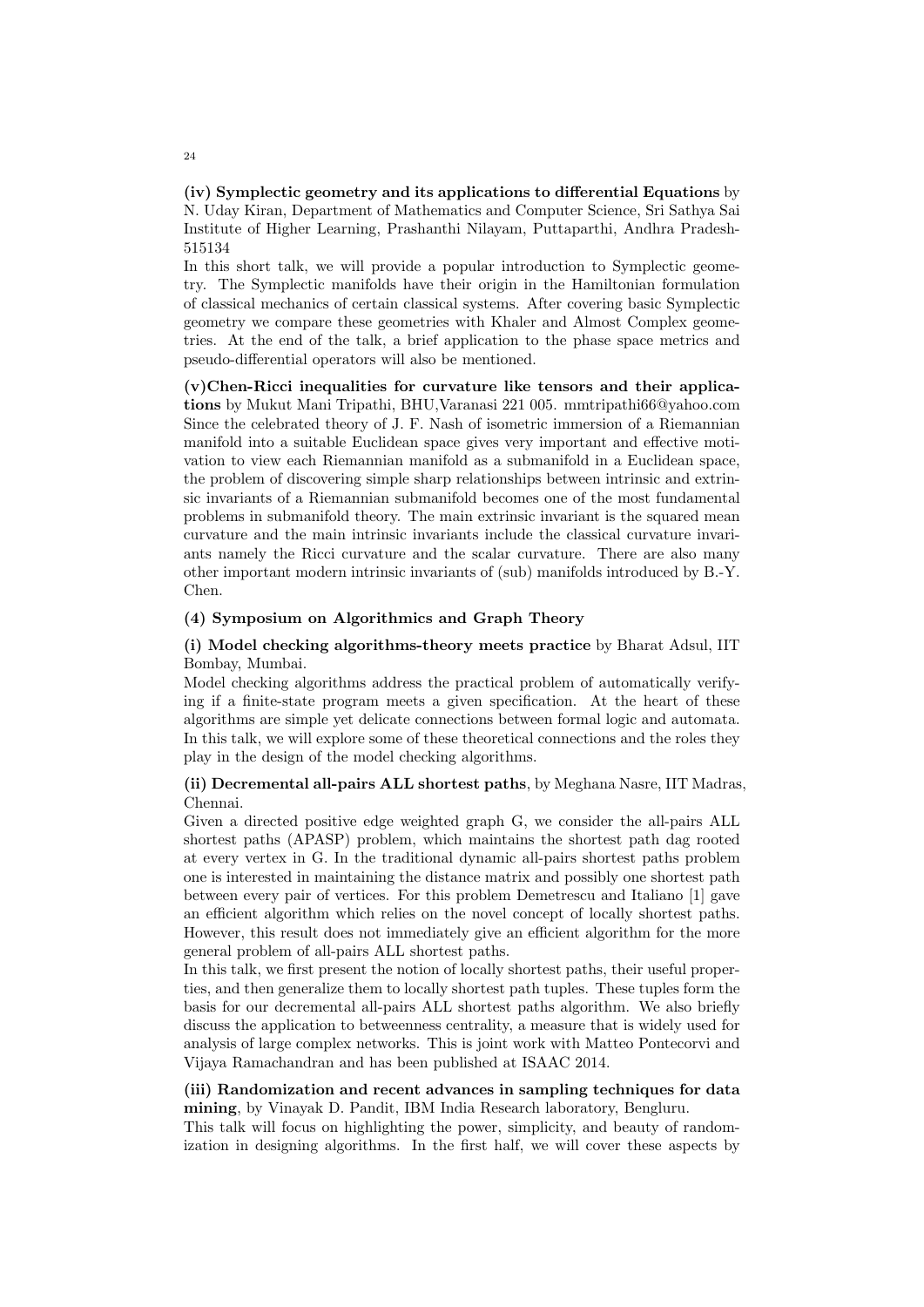reviewing some of the classic uses of randomization. In the second half, we will focus on sampling for data mining problems. Although sampling was used in practice for a long time for data mining problems, a framework to analyze the quality of the solutions obtained by sampling was missing. Some of the recent works, including that of the authors, have presented a framework to study the quality of the solutions provided by sampling and the bounds on the sample sizes required for guaranteeing certain accuracy constraints. We will present the frameworks, sampling techniques, and derive the bounds on sampling sizes required for satisfying accuracy constraints.

### **(5) Symposium on Cryptography and Security**

# **(i) Ciphering to provide secure communication on GSM** by Geetam Tomar, Director, Machine Intelligence Research Lab, Gwalior.

In present era of technological advancements in wireless communication and demand of abrupt services ubiquitously, the GSM has become trusted solution. With its great features like providing access to users at anytime and anywhere in the world, it has been very attractive among the users as well as operators and service providers. However, despite of all such advantages, the major concern it has been facing is security problems. In 2G and 3G there are mainly three components; the mobile station (MS), Visitor Location Register/Serving GPRS Support Node (VLR/SGSN), and Home Location Register /Authentication Center (HLR/AuC). To provide security services like authentication and secure communication, some mechanisms have been adopted using asymmetric cryptography and some ciphering techniques to provide trustworthy communication. In this talk the ciphering procedures and encryption mechanisms will be discussed in detail with relevant modular description and flow graphs. The security at various levels like MS, network, switching and media will also be part of discussion.

### **(ii) Bitcoins-Under the hood**, by Chester Rebeiro, IIT, Chennai.

Bitcoin is a form of currency that was introduced in 2009 for e-commerce applications. Unlike traditional currencies, bitcoins does not need a centralized bank or administrative institution. It relies on cryptography and a peer-to-peer network in order to achieve trust and to maintain ledgers. In last five years bitcoins has been legalized in a number of countries, and adopted as a payment mode in several online trading houses. In this talk we would discuss the architecture of bitcoin and understand how cryptography is used to achieve trust in spite of an untrusted environment.

# **(iii) Security techniques in cloud storage**,by Ankur Panchbudhe, CTO, Vaultize, Pune.

The talk will present a few practical techniques being used by cloud companies and organizations to tackle various security aspects of cloud storage while being cost-effective. These techniques allow users of cloud storage to be secure, safe and compliant with various laws, regulations and standards. The talk will present techniques including global and centralized de-duplication, various forms of encryption like at-source encryption and storage encryption, convergent encryption and encryption gateways. At the end of this talk, the audience will be able to appreciate how cloud storage companies do some of their magic in an increasingly competitive and unsecure world.

### **(6) Symposium on Relativity**

**(i) The mathematical aspects of Einstein's general relativity** by Subenoy Chakraborty, Jadavpur University, Kolkata.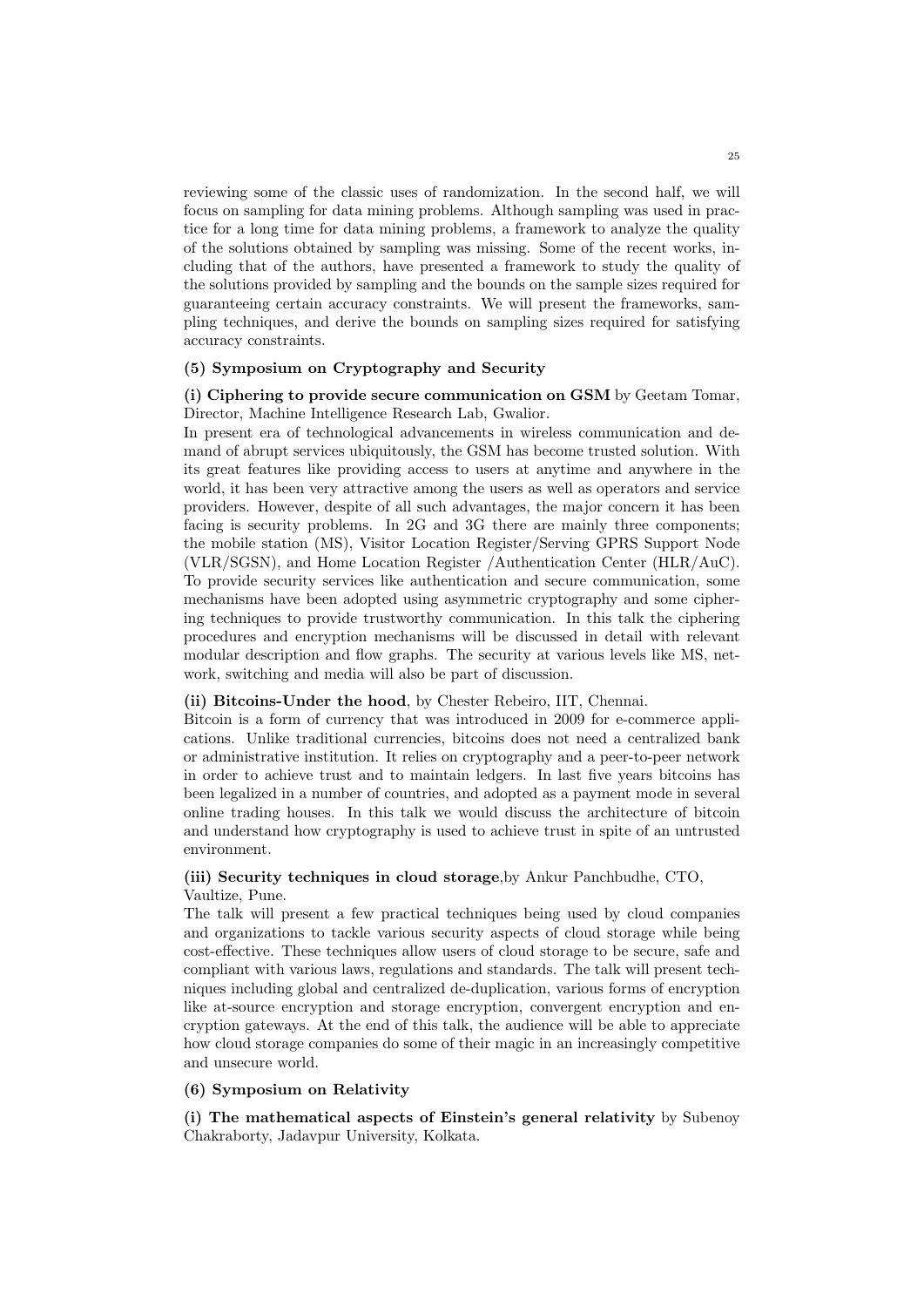In this talk we shall discuss how starting from equivalence principle ,the spacetime geometry needs to be curved geometry and there is singularity of the spacetime.Also we shall discuss the Schwarzschild solution in different co-ordinates and consequences geometrically and physically.

**(ii) A critique of the historical development of general relativity: A centennial perspective**, by Ram Gopal Vishwakarma, Unidad Acadmica de Matemticas, Universidad Autnoma de Zacatecas C.P. 98068, Zacatecas, ZAC Mxico.

Einstein's theory of General Relativity (GR), wherein gravitation shows up through the curvature of spacetime, is undoubtedly one of the most beautiful theories in theoretical physics. The theory has made remarkable progress on both, theoretical and observational fronts during a century since its inception in 1915 and describes accurately all gravitational phenomena ranging from the solar system to the universe. However, there is a price for this success which is often ignored. More than 95 percent of the content of the universe has to be dark, in the form of dark matter and dark energy, which do not have any non-gravitational or laboratory evidence. Moreover, there are many other conceptual problems afflicting the theory which remain unanswered. From a critical review of the historical development of GR, a new insight with a deeper vision of a geometric theory of gravitation emerges, which lead us to believe that the development of GR was perhaps on a wrong track, though it had an elegant and profound conceptual foundation.

**(iii) Transit anisotropic cosmological models of the universe and recent observations** by Anirudh Pradhan, Institute of Applied Sciences and Humanities G. L. A. University, Mathura-281 406. E-mail: pradhan.anirudh@gmail.com

Motivated by the increasing evidence for the need of a geometry that resembles Bianchi morphology to explain the observed anisotropy in theWMAP data, we have discussed some features of the Bianchi type universes in the presence of a fluid that wields an anisotropic equation of state (EoS) parameter in general relativity. Such models are of great interest in cosmology in favour of constructing more realistic models than FLRW models with maximally symmetric spatial geometry. Additionally, the interest in such models was promoted in recent years due to the debate that was in progress on the analysis and the interpretation of the WMAP (Komatsu et al. 2009, 2011; Sperget et al. 2007) data, whether they need a Bianchi type morphology to be explained successfully (de Oliveira-Costa et al.2004; Bennet et al. 2003, 2011; Hoftuft et al. 2009). The ILCWMAP data maps show seven axes well aligned with one another and the direction Virgo. For this reason Bianchi models are important in the study of anisotropies.

In the present study of Bianchi type-I, II, III, V and VI 0 space-times, we observe that the EoS for dark energy  $\omega$  is found to be time-dependent and its existing range for derived models is in good agreement with the recent observations of SNe Ia data (Knop et al. in Astrophys. J. 598:102, 2003), SNe Ia data with CMBR anisotropy and galaxy clustering statistics (Tegmark et al. in Astrophys. J. 606: 702, 2004) and latest combination of cosmological datasets coming from CMB anisotropies, luminosity distances of high redshift type Ia supernovae and galaxy clustering (Hinshaw et al. in Astrophys. J. Suppl. 180:225, 2009, Komatsu et al. in Astrophys. J. Suppl. 180:330, 2009). It has been suggested that the dark energy that explains the observed accelerating expansion of the universe may arise due to the contribution to the vacuum energy of the EoS in a time dependent background. The cosmological constant is found to be a positive decreasing function of time and it approaches to a small positive value at late time (i.e. the present epoch) which is corroborated by results from recent type Ia supernovae observations.

**(iv) Bouncing cosmologies** by R. Chaubey, DST-Centre for Interdisciplinary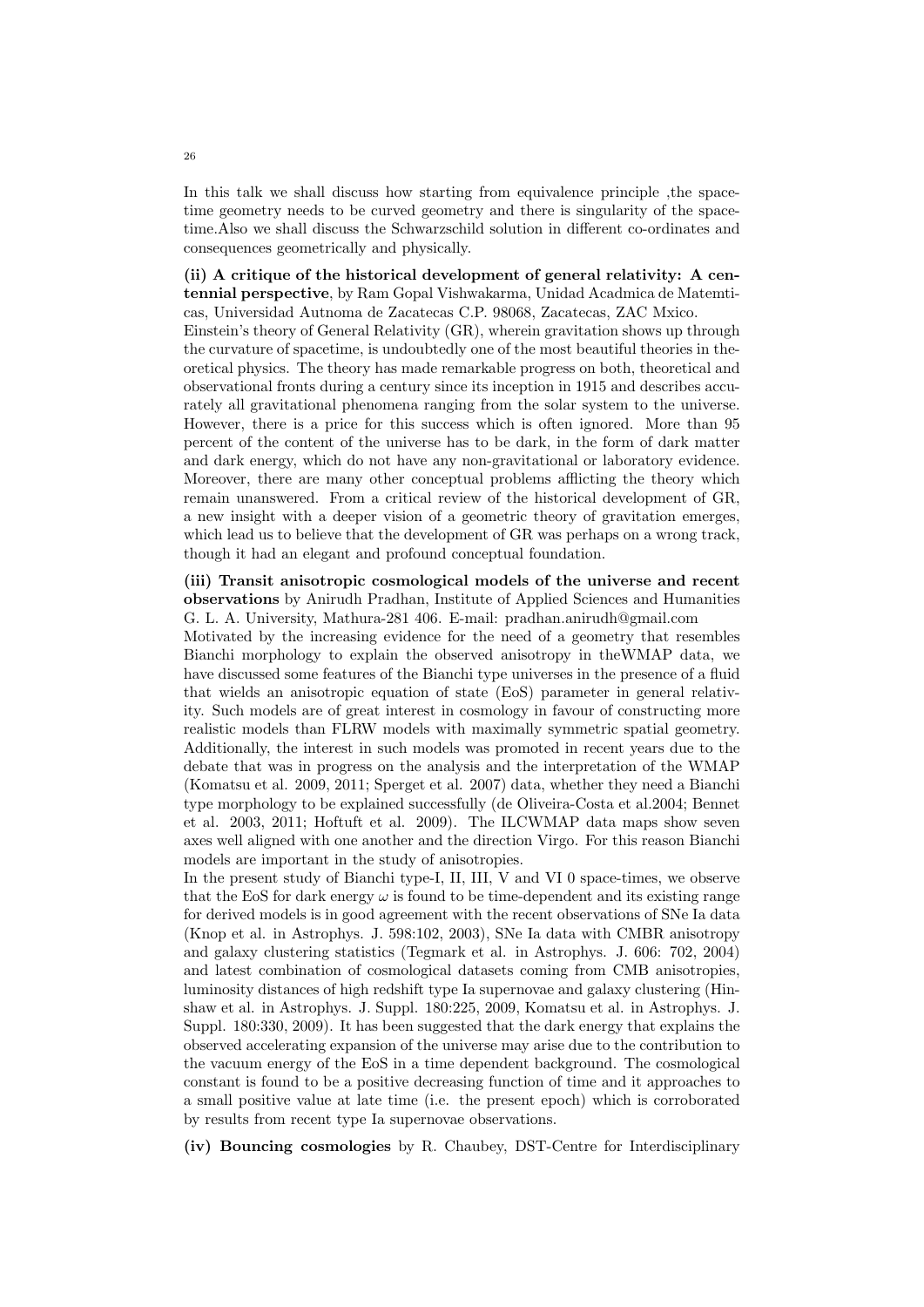Mathematical Sciences, Faculty of Science, BHU, Varanasi-221 005.

Many cosmological scenarios envisage either a bounce of the universe at early times, or a collapse locally to form a black-hole which re-expands into a new expanding universe region. Energy conditions preclude this phenomena for ordinary matter in general relativistic universe, but scalar or other types of fields can violate some of these conditions, and so can, possibly, provide conditions for a bouncing universe. In this talk, we will discuss the necessary conditions for a bounce in FRW, Kantowski-Sachs (KS) and Bianchi type models in some modified theories of gravity like Hoyle-Narlikar creation field theory, Lyra geometry, Brans-Dicke theory, general class of scalar-tensor theories, Einstein's theory with variable cosmological term and Finslerian Cosmology. We will derive the model- independent minimal necessary conditions for non-singular bounce and show that there is an open temporal region surrounding the bounce over which the strong energy condition (SEC) must be violated. Null energy conditions are also violated in some of the modified gravity theories.

**(v) Current problems in general relativity and Cosmology: A brief review of present status** by T. Singh, DST-Centre for Interdisciplinary Mathematical Sciences, Faculty of Science,BHU, Varanasi-221 005.

### **IMS Prizes**

**Group-1: Discrete Mathematics, Lattice Theory, Set Theory, Logic, Number Theory and related areas:**

**(i)On the number of real quadratic fields with class number divisible by a prime** *p* by Azizul Hoque, Department of Mathematics, Gauhati University, Guwahati, Assam, India-781014.

In this paper, we find a new lower bound on the number of real quadratic fields whose absolute discriminant is *≤* x and whose class number is divisible by a prime  $p \geq 5$ . More precisely, for a prime number  $p \equiv 1 \pmod{4}$ , we establish under the truth of ABC conjecture that the number of real quadratic fields whose absolute discriminant is  $\leq x$  and whose class number is divisible by  $p$  is  $\gg x^{\frac{1}{p} + \frac{1}{p-1}}$ . We also establish that for a prime number  $p \equiv 3 \pmod{4}$ , this bound is  $\gg x^{\frac{1}{2} + \frac{1}{p}}$ . In both the cases, we improve the existing best known lower bound obtained by G. Yu.

**(ii) On Hamiltonian colorings of trees** by Devsi D. Bantva, Lukhdhirji Engineering College, Morbi 363642.

A Hamiltonian coloring of a graph *G* of order *P* is a mapping

 $c: V(G) \rightarrow \{0, 1, 2, \cdots \}$  such that  $D(u, v) + |c(u) - c(v)|$  geqp1, for every two distinct vertices  $u$  and  $v$  of  $G$ , where  $D(u, v)$  denotes the detour distance between *u* and *v* which is the length of a longest *u, v−* path in *G*. The value *hc*(*c*) of a Hamiltonian coloring *c* is the maximum color assigned to a vertex of *G*. The Hamiltonian chromatic number, denoted by  $c(G)$ , is the min  ${hc(c)}$  taken over all Hamiltonian coloring *c* of *G*. In this paper, we present a lower bound for the Hamiltonian chromatic number of trees and give a sufficient condition to achieve this lower bound. Using this condition we determine the Hamiltonian chromatic number of symmetric trees, firecracker trees and a special class of caterpillars.

# **Group-2: Algebraic Geometry, Geometry, Topology, Algebraic Topology and related areas:**

(i) On mixed super quasi-Einstein warped products by Buddhadev Pal, University of Calcutta, Kolkata, pal.buddha@gmail.com

In this paper, we study mixed super quasi-Einstein warped product manifolds for arbitrary dimension  $n \geq 3$  and we give an example of mixed super quasi-Einstein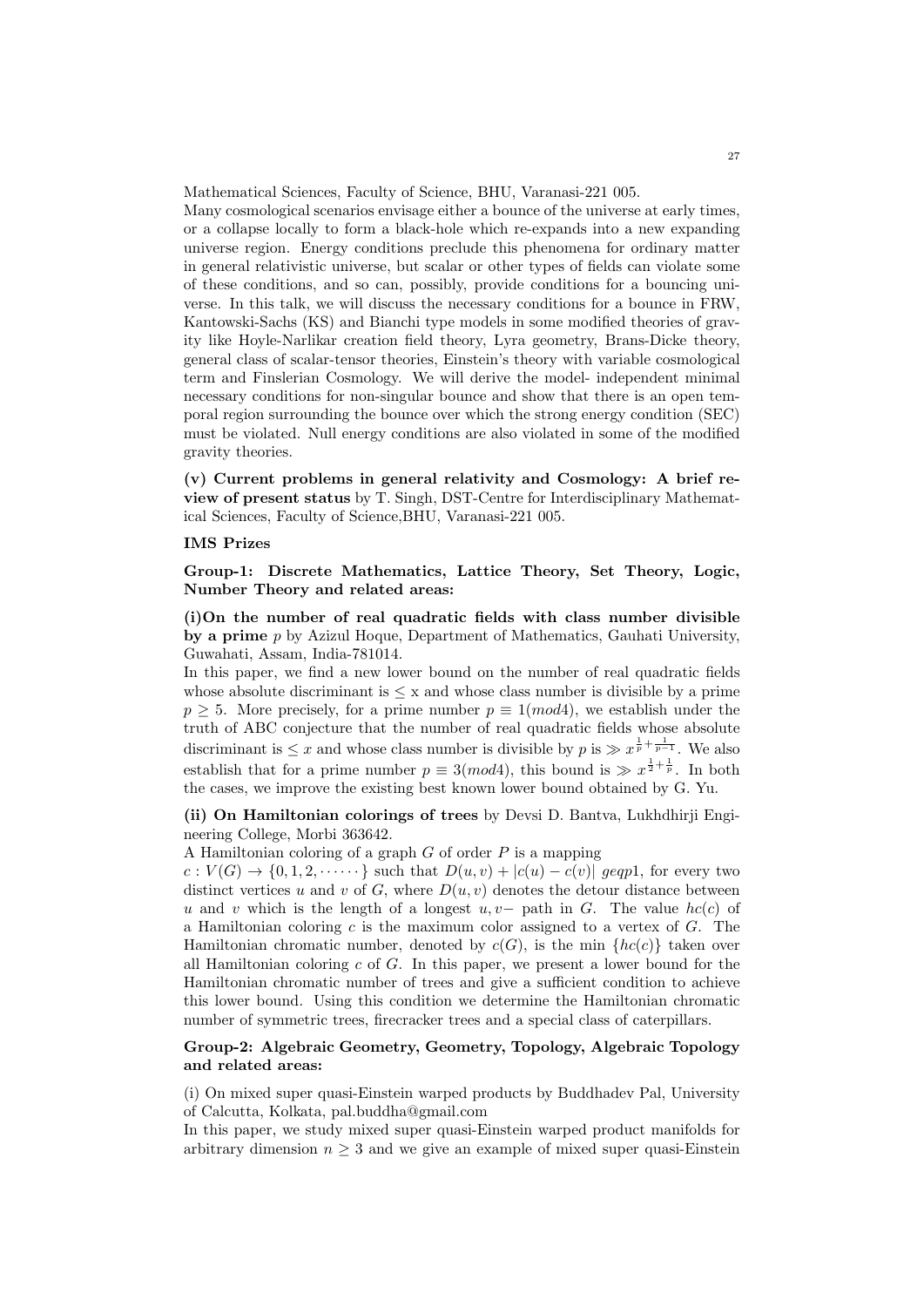manifold  $(MS(QE)<sub>n</sub>)$  to ensure the existence of such manifold. Also in the last section, we also give an example of warped product on mixed super quasi-Einstein manifold.

**Ricci solitons on multiply warped product spaces and on Lorentzian - Kenmotsu manifold** by Tamalika Dutta, Jadavpur University, Kolkata-700032, tamalika.math@hotmail.com

The object of the present paper is to study gradient Ricci soliton multiply warped product. We have proved that for Riemannian product, the potential function depends only on the base and for non-constant warping functions the fibers become Einstein manifolds. Next we have established the conditions for the existence of gradient Ricci soliton multiply warped product. We have also studied Lorentzian *β*-Kenmotsu manifold admitting Ricci soliton and conformal Ricci soliton satisfying some curvature conditions.

# **Group-3: Measure Theory, Probability Theory, Stochastic Processes,and related areas.**

No abstract was received.

**Group-4: Differential/Integral/Functional equations and inequalities, Special Functions, Numerical Analysis and related areas.**

No abstract was received.

**Group-5: Solid Mechanics, Fluid Mechanics, Electro-magnetic Theory, MagnetoHydrodynamics, Astronomy, Astrophysics, Relativity and related areas**.

**Dark energy models in f(R, T) modify gravity with variable deceleration parameter.** by Binaya K. Bishi, V. N. I. T., Nagpur-440010. binaybcgmail.com This article deals with the Bianchi type-III dark energy model and equation of state parameter in a first class of  $f(R,T)$  modify gravity. The exact solutions of the modified field equations are obtained by using (i) linear relation between expansion scalar and shear scalar (ii) linear relation between state parameter and skewness parameter and (iii) variable deceleration parameter. It is observed that our models are accelerating for  $0 \leq n \leq 1$  and for  $n > 1$ , models show phase transition from deceleration to acceleration. Further, we have discussed physical properties of the models.

**Group-6: Operations Research, Optimization, Computational Mathematics, Information Technology, Biomathematics, History of Mathematics and related areas. (i) Prices and order quantities of substitutable products in an EPQ model** , by Rakesh L. Das, Sardar Vallabhbhai National Institute of Technology, Surat-395007. rakeshdas.svnit@gmail.com

In current scenario, big departmental stores used to work more efficiently with the items that can be substituted either with optimum order quantities or selling prices of the products. At times purchaser of one particular item transfers to relevant substitutable item because of difference in prices or the quantities that can be purchased in bulk. In this paper, the problem is determined in total profit maximization problem and solved through a gradient based search technique- GRG (Generalized Reduced Gradient) method. The prices and optimal order quantities of substitutable items are obtained so that total profit for store owner is maximum.

**(ii) Role of information and limited treatment on the control of infectious diseases** by Anuradha Yadav, IIT Patna, Bihta-801103. anuradha.2101@gmail.com Infectious diseases are one of the major contributors of total deaths across the globe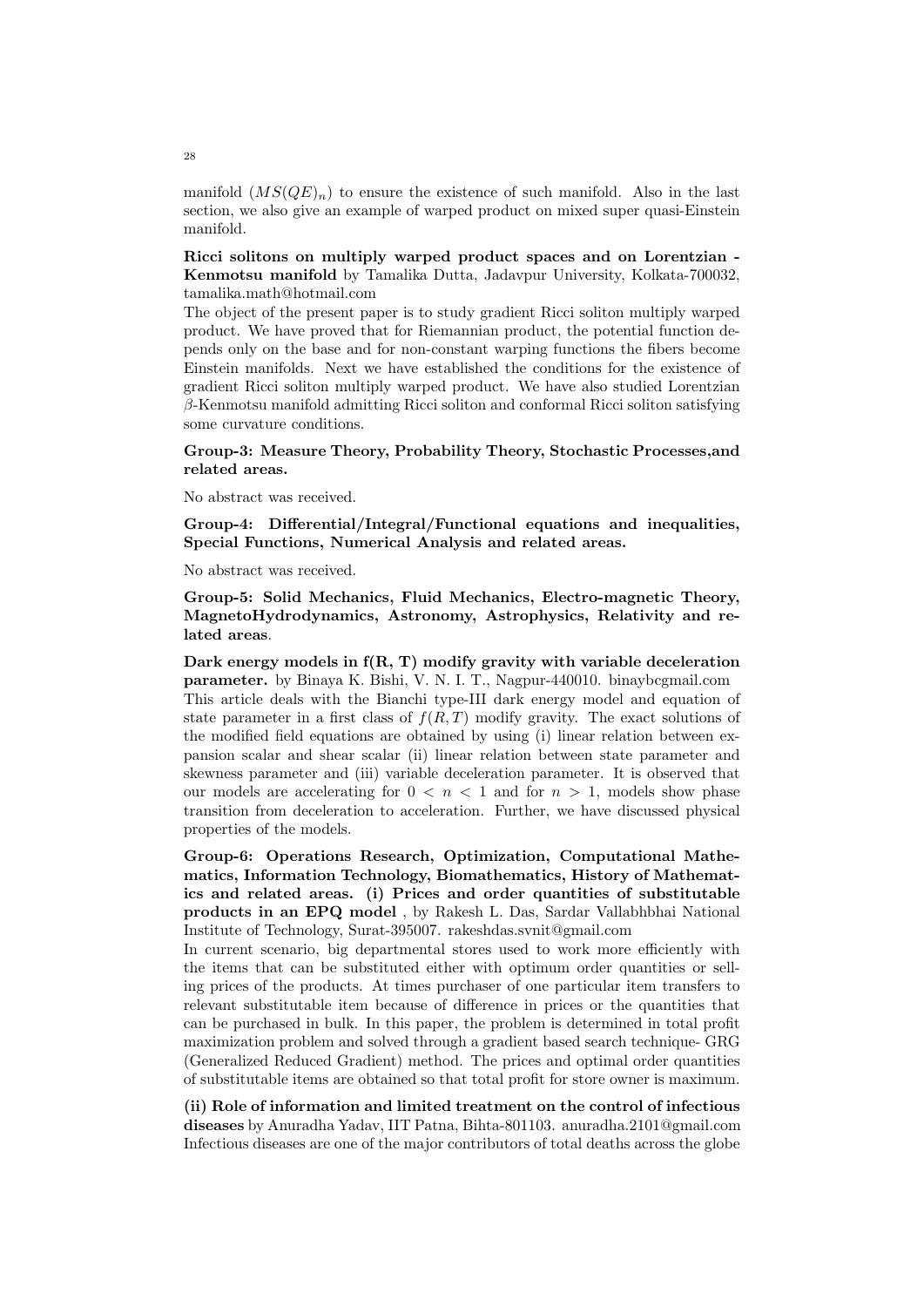and are also cause of economic burden in terms of treatment, health-care, opportunity loss etc. In this paper we consider a compartmental model where it is assumed that there is information about the disease in the population. This information is spread through awareness program via media, TV etc. or via advertisements by government bodies. Due to the presence of information, individuals take protective measures to avoid the interaction with infective. We also account for the treatment in the model provided to infective individuals. A threshold value is obtained and we observe that a disease free steady state exists and is stable for threshold value less than one and is unstable otherwise and in that case endemic steady state exists and is globally asymptotically stable for under certain condition. We perform numerical experimentation to discuss and describe the results obtained. We observe that information is helpful in lowering the prevalence but cannot help to eradicate the disease on its own.

**AMU Prize: Algebra, Number Theory, Lattice Theory, Set Theory, Logic and related areas.**

**On Somos's theta-function identities of level 6** by Srivatsa Kumar B.R., Manipal Institute of Technology, Manipal University, Manipal- 576 104. brsrivatsakumar@gmail.com

M. Somos discovered many theta-function identities of different levels using computer and offered no proof for them. The purpose of this paper is to prove thetafunction identities of level 6.

**V M Shah Prize: Real Analysis, Complex Analysis, Functional Analysis, Harmonic Analysis, Approximation Theory, Special functions and related areas.**

**(i) On new fixed point results for F-multiplicative Banach contraction mappings in the framework of multiplicative metric spaces** by Dilip Jain, Sardar Vallabhbhai National Institute of Technology, Surat. dilip18pri@gmail.com We have introduced the concept of F-multiplicative Banach contraction mapping in the sense of a multiplicative metric spaces and establish some fixed point results for such mappings. We also give some examples which support our main result while previous results in literature are not applicable.

**(ii) Analytic solution for second order fractional differential equation model for RLC circuit** by Jignesh P. Chauhan, Sardar Vallabhbhai National Institute of Technology, Surat. impulse.nit07@gmail.com

In this paper, we discuss second order fractional differential equation model for RLC circuit with arbitrary non-integer order. Further, we use Laplace transform method including convolution theorem to obtain the solution.

**(iii) Extensions of almost-F- and F- Suzuki contractions with graph and some applications to fractional calculus** by Lokesh M. Budhia, Sardar Vallabhbhai National Institute of Technology, Surat. lokesh86budhia@gmail.com

In this paper, we introduce two new concepts of *α*- type almost-*F*-contraction and *α*-type *F*-Suzuki contraction and prove some fixed point theorems for such mappings in complete metric space. Some examples and an application to the non-linear fractional differential equation are given to illustrate the usability of the new theory.

**(iv) FK space and Frechet space for a class of entire Dirichlet series in two variables** by Lakshika Chutani, Netaji Subhas Institute of Technology, Sector 3 Dwarka, New Delhi-110078. akshika91.chutani@gmail.com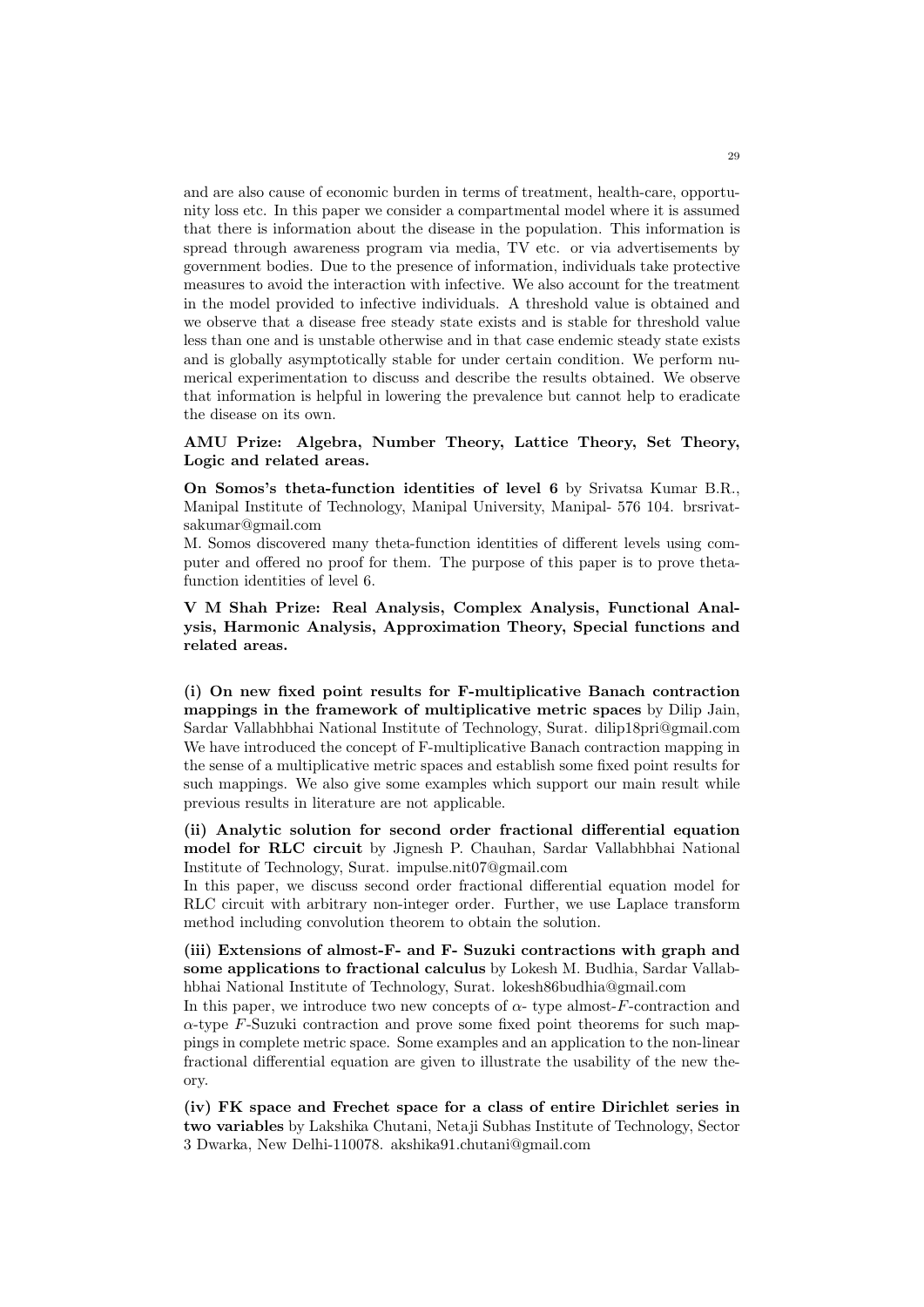The present paper deals with the class *K* of entire functions represented by Dirichlet series in two variables for which  $|\lambda_{n_{m_n}}|^{c_1 |\lambda_{n_{m_n}}|} e^{(c_2|m|-c_1)} |\lambda_{n_{m_n}}|_{||a_m||}$  is bounded.  $K$  is thereby proved to be a complex  $FK$ -space and a Frechet space.

# **(v)On some properties of compact operators in Felbin's fuzzy normed space** by Mami Sharma, Tezpur University, Napaam, Assam-784028, mami@tezu.ernet.in

The objective of our present work is to develop fuzzy analogues of some of the results of compact operators in classical normed spaces. In the classical functional analysis, compact operators are of great importance. They play a central role in various problems of mathematics and physics due to their close resemblance with the operators on finite dimensional spaces. Also one of the nicest things that can be done with compact operators is the study of their spectral properties. Hence it will be interesting to study fuzzy type of them which would have a wide range of applicability.

With the notion of a fuzzy normed space as given by Felbin in 1992, the development of the subject fuzzy functional analysis opens up the possibility of study of fuzzy operator theory. Then Xiao and Zhu and Sadeqi and Salehi introduced the important notion of compact operators in fuzzy normed spaces.

In our paper, with Sadeqi and Salehi's notion of fuzzy compact operators, we have generalized some of the important properties of fuzzy compact operators in fuzzy normed spaces. Also we have proved an analogous of the much celebrated Riesz Lemma in fuzzy setting.

Our work is an attempt to contribute towards a more cohesive framework for the study of compact operator in fuzzy normed spaces.

# **Abstract of Papers received for presentation**

**Section A: Combinatorics, Graph Theory and Discrete, Mathematics:**

**Convex fuzzy set, balanced fuzzy set and absolute convex fuzzy set in a fuzzy vector space** by M. Z. Alam, Millat College, Darbhanga-846004. malam035@gmail.com

In this paper, we have studied the absolute convex fuzzy set over a fuzzy vector space. We examine the properties of absolute convex fuzzy set, and established some independent results under the linear mapping from one vector space to another one.

**Zero divisor graph for the product ring of finite commutative rings of integers modulo positive integral powers of primes** by Lipika Mazumdar, School of Science and Engineering, Navrachana University, Vadodara. lipikam@nuv.ac.in

This paper deals with the construction of zero divisor graph for a ring which is the direct product of finite commutative rings  $\mathbb{Z}_{p_1^{n_1}}$  and  $\mathbb{Z}_{p_2^{n_2}}$ , the ring of integers under addition and multiplication modulo  $p_1^{n_1}$  and  $p_2^{n_2}$  for prime numbers  $p_1$ ,  $p_2$  and natural numbers  $n_1$ ,  $n_2$ . The method of construction of the zero divisor graph has been extended to the direct product of three commutative rings  $\mathbb{Z}_{p_1^{n_1}}$ ,  $\mathbb{Z}_{p_2^{n_2}}$  and  $\mathbb{Z}_{p_3^{n_3}}$ and finally, a generalized method has been developed to construct the zero divisor graph of a ring which is the direct product of the rings  $\mathbb{Z}_{p_1^{n_1}}, \mathbb{Z}_{p_2^{n_2}}, \cdots, \mathbb{Z}_{p_m^{n_m}}$ . Also, as a special case, the zero divisor graph of the product ring  $\mathbb{Z}_{p_1} \times \mathbb{Z}_{p_2} \times \cdots \times \mathbb{Z}_{p_m}$ has been completely characterized for all values of *m*.

**On the chromatic number of the Nil Graph of a commutative ring** by Shazida Begum, Kuntala Patra and Sanjoy Kalita, Gauhati University, Guwahati. Let R be a commutative ring and  $N(R)$  be the set of all nil-elements of R of index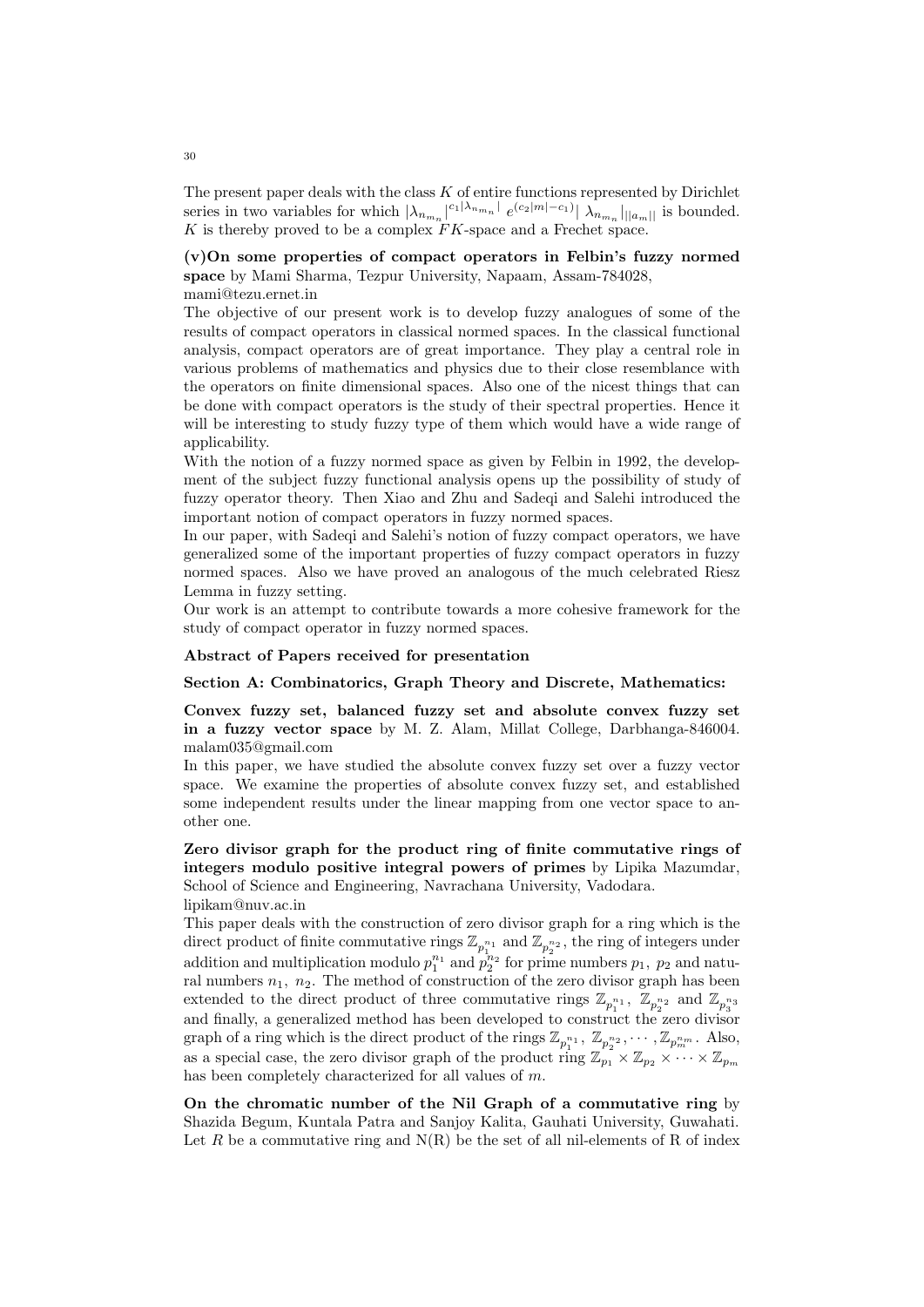two, that is,  $N(R) = \{x \in R \mid x^2 = 0\}$ . A kind of graph structure  $\Gamma_N(R)$ , can be defined, on the ring *R*, with the vertex set  $\mathbb{Z}_N(R)^* = \{x \in R^* \mid xy \in N(R),\}$ for some *y* in  $R^* = \{R\{0\}\}\$  where any two distinct vertices *x* and *y* are adjacent if and only if  $xy \in N(R)$ . This graph will be referred to as nil graph of R. The ring  $R = \mathbb{Z}_m \times \mathbb{Z}_n$  is considered in this paper for studying the graph structure of  $\Gamma_N(\mathbb{Z}_m \times \mathbb{Z}_n)$ . The chromatic number of the graph  $\Gamma_N(\mathbb{Z}_m \times \mathbb{Z}_n)$ , for some values of *m* and *n* are also determined in this paper.

# **Intuitionistic fuzzy soft generalized graph structures with application of**

**morphological operators** by Ramkumar P.B. Cochin, rkpbmaths@yahoo.co.in Fuzzy sets (IFS) introduced by Zadeh, in 1965 has various applications in almost all fields of science and technology. In fuzzy set theory, membership of an element to a fuzzy set is a single value between zero and one. A generalization of fuzzy set was proposed by Atanassov as intuitionistic fuzzy sets (IFS) which includes the degree of hesitation. The notion of defining intuitionistic fuzzy set as generalized fuzzy set is useful in many application areas. In 1975 Rosenfeld introduced the concept of fuzzy graphs. The fuzzy relations between fuzzy sets were also considered by Rosenfeld . He developed the structure of fuzzy graphs. This has analogy with several graph theoretical concepts. Bhattacharya gave some remarks on fuzzy graphs, and some operations on fuzzy graphs were introduced by Mordeson and Peng. Mathematical Morphology is another powerful branch which deals with operators required for information processing. Mathematical Morphology is based on the algebraic framework of complete lattices. Graph Morphology deals with the morphological operators defined on Graph. In this paper, we extended these ideas to define intuitionistic fuzzy soft graphs, multi intuitonistic fuzzy soft graphs and morphological operations on fuzzy graphs.

**Application of weighted soft fuzzy rough set to multi-criteria decision making on e-commerce** by M. Suraiya Begum and M. Sheik John, N. G. M College, Pollachi 642 001. suraiya0291@gmail.com and sheikjohn@gmail.com The problem of decision-making is an important skill for business and life and is the core of managerial activities in an organization. There are processes and techniques to improve decision-making and the quality of decisions. E-Commerce is a modern methodology offers various business opportunities which has been adopted widely in most enterprises. Many IT and E-businesses cannot be completed on-time and on-budget because of various risks associated in E-commerce. In this paper we concentrate our discussion to analyze the various kinds of risks associated with different electronic businesses and present a methodology that can be used to select the optimum business which addresses the needs of organizations, merchants and consumers. Meanwhile, it is very difficult for the classical soft set and its extensions to deal with such cases. The purpose of this work is to extend the concept of soft fuzzy rough set by assigning weights to parameters. The remainder of this paper is organized as follows: Preliminaries, Risk analysis, Application of weighted soft fuzzy rough set to decision making on E-commerce. Finally the conclusions are given.

### **Multi attribute decision making in hexagonal intuittionistic fuzzy environment** by Thamaraiselvi A. and Santhi R., NGM College, Pollachi.

As a generalization of fuzzy sets, intuitionistic fuzzy sets have been introduced to deal uncertain information present in real world problems. The concept of intuitionistic fuzzy numbers plays a vital role in decision making problems with ill known data. In this paper, we introduced hexagonal intuitionistic fuzzy numbers which is a special case of intuitionistic fuzzy numbers in decision making problems. Firstly, score function and accuracy function of hexagonal intuitionistic fuzzy number are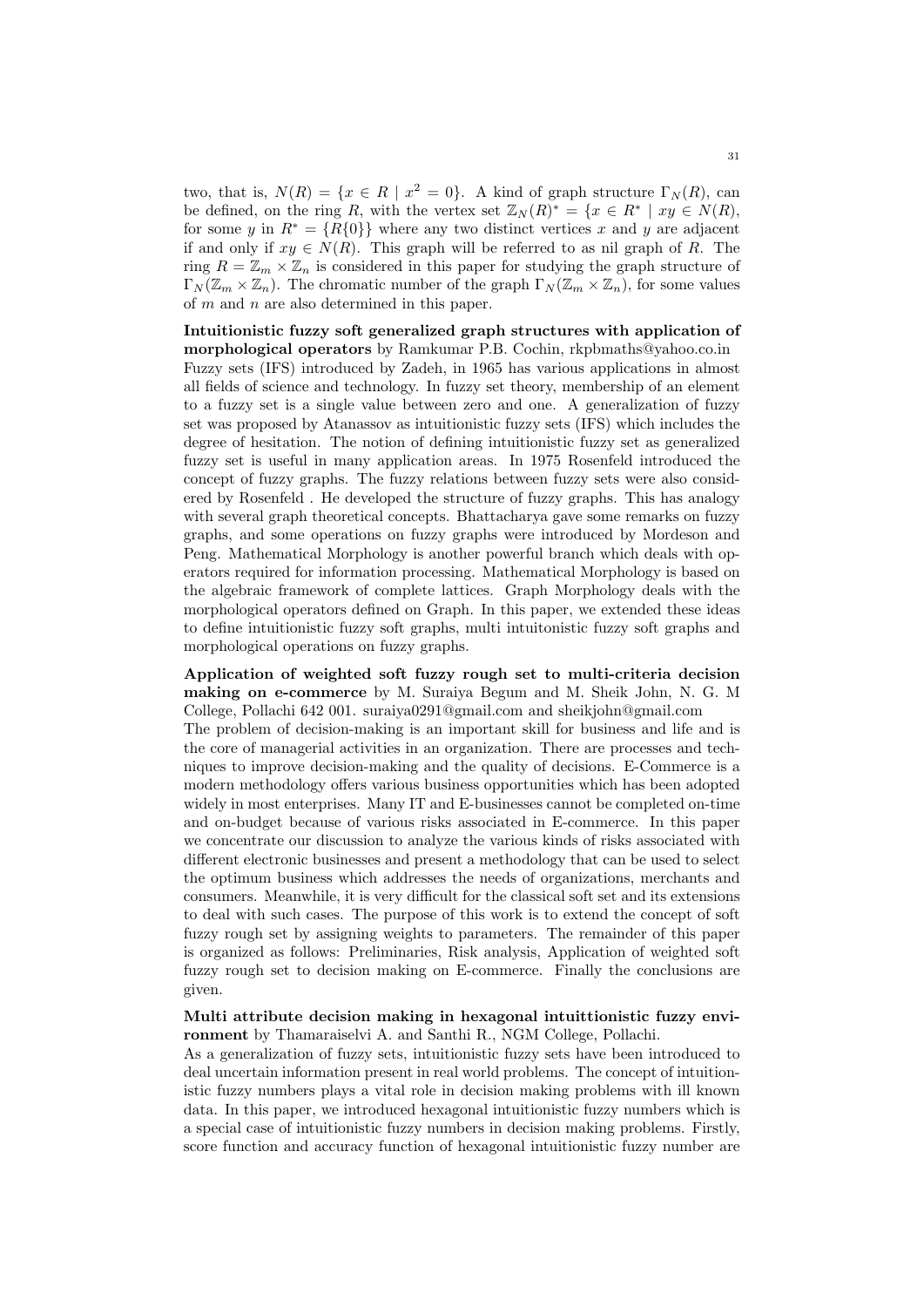defined. Then three aggregated operators namely, Hexagonal Intuitionistic Fuzzy Weighted Geometric Operator, Hexagonal Intuitionistic Fuzzy Ordered Weighted Geometric Operator and Hexagonal Intuitionistic Fuzzy Hybrid Geometric Operator are introduced to aggregate a collection of hexagonal intuitionistic fuzzy numbers. Moreover a decision making algorithm based on hexagonal intuitionistic fuzzy numbers is given. In addition, a numerical example is given to check the effectiveness of the algorithm in hexagonal intuitionistic fuzzy environment.

**A Characterization of Cocircuits of an es-Splitting Matroid** by P. P. Malavadkar, MIT College of Engineering, Pune-411038. pmalavadkar@gmail.com The *es*-splitting operation for binary matroids is a natural generalisation of Slater's *n*-line splitting operation on graphs. In this paper, we characterize the cocircuits of an *es*-splitting binary matriod  $M_X^e$  in terms of the cocircuits of the original binary matroid *M*.

### **Section B: Algebra, Number Theory and Lattice Theory:**

**An ideal hereditary radical for LP-near-rings** by Ravi Srinivasa Rao, Cheruvu Krishnaveni and K.J. Lakshmi Narayana, R. V. R. and J. C. College of Engineering, Chowdavaram, Guntur, Maris Stella College,Vijayawada, kchervu@yahoo.com Jacobson radical of type-3, *J*<sup>3</sup> , is introduced for LP-near-rings. It is shown that it is ideal hereditary radical in the class of all zero-symmetric LP-near-rings.

**Strong regularity and related concepts** by Manoj Kumar Manoranjan, T. P. College, Madhepura-852113. manojmanoranjan.kumar@gmail.com

In this paper we have generalized some properties of strongly reduced near-rings .We have characterized some results on strong regularity in near-rings which are closely related with strongly reduced near-rings. A near-ring is said to be left regular if for each  $a \in R$ , there exists  $x \in R$  such that  $a = xa^2$ . A near-ring is called strongly left regular if *R* is left regular and regular, similarly we define right regular. A strongly left and strongly right regular near-ring is called strongly regular near-ring. We find that the concept of left, strongly left ,strongly right and strong regularities are all equivalent. A near-ring *R* is reduced if *R* has no non-zero nilpotent elements. That is, for each  $a$  in  $R$ ,  $a^n = 0$  for some positive integer  $n$ implies  $a = 0$ . A near-ring is strongly reduced, if for each  $a \in R$ ,  $a^2 \in R_c$  that is  $a_0 = a^2$  implies  $a_0 = a$ . We find that a strongly regular near-ring is reduced and every strongly reduced near-ring is reduced.

**Centralizing mappings on semiprime rings** by A.R. Gotmare, GDM Arts KRN Commerce and Science College, Jamner, Jalgaon. gotmarear@gmail.com We prove that if *T* is an endomorphism of 2-torsion free semi prime ring *R* such that the mapping  $x \to [T(x), x]$  is commuting on *R* i.e.  $[[T(x)], x] = 0$  for all  $x \in R$ , then  $([T(x), x])^2 = 0$  for all  $x \in R$ . Consequently, If T is centralizing on R, then it is commuting on *R*.

**IA-automorphisms of finitely generated p-groups** by R.G. Ghumde, Ramdeobaba College of Engineering and Managenent, Nagpur-440013, ranjitghumde@gmail.com

In this paper, we find the lower and upper bounds for  $IA(G)$  for a finitely generated *p*-group G. By using these bounds number of results on *IA*-automorphisms have been proved.

# **Theory of Jacobson radical of a ternary hemiring** by R.D. Giri and B.R. Chide, RCOEM, Nagpur-440013

A hemiring is a ring without subtraction may not have identity and commutativity of multiplication. If we replace binary multiplication by ternary multiplication in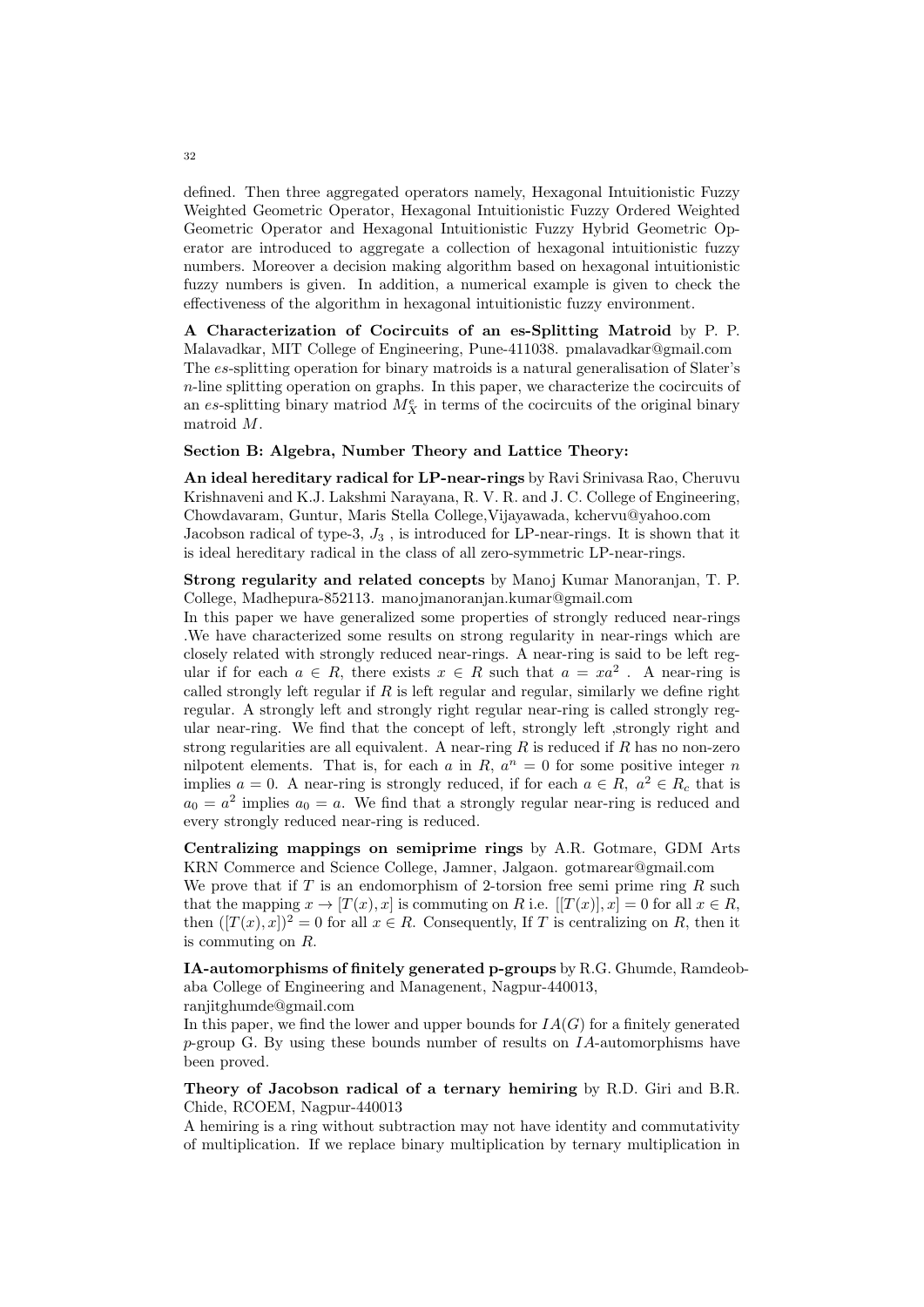a hemiring, it is called a ternary hemiring. Three different approaches of Jacobson radical is already studied by us. We improve those results to ternary hemirings. Dutta and Kar have studied some results on Jacobson radical of a ternary semiring. Our results are much more improvised.

# **On the class-number of the maximal real subfield of a cyclotomic field** by Azizul Hoque and Helen K. Saikia, Gauhati University, Guwahati.

ahoque.ms@gmail.com

For any square-free positive integer  $m$ , we consider  $H(m)$  be the class-number of the field  $Q(\zeta_m + \zeta_m^{-1})$ , where  $\zeta(m)$  is a primitive *m*-th root of unity. We show that if  $m = (3(8g + 5))^22$  is a square-free integer, where g is an integer, then  $H(4m) > 1$ . We also show that the similar result holds for a square-free integer  $m = (3(8q + 7))^2 - 2$  is a squarefree integer, where *g* is an integer. Furthermore, we establish that  $n|H(4m)$  for certain values of m and n.

**A note on** *ξ***-torsion modules** by Himashree Kalita, Helen K. Saikia and Azizul Hoque, Gauhati University, Gauhati, Assam-781014, himashree.kalita28@gmail.com For a set *ξ* of some right ideals of an associative ring *R* and for a right *R*-module *M*, we consider the subset  $\mathcal{T}_{\xi}M = \{m \in M \mid mI = 0, \text{ for some non-zero } I \in \xi\}$ of *M*. In general, the subset  $\mathcal{T}_{\xi}(M)$  is not a submodule of *M*. If  $\mathcal{T}_{\xi}(M)$  is a submodule of *M*, then we say *M* is  $\xi$ -torsionable module. If  $\mathcal{T}(M) = M$ , we say that *M* is *ξ*-torsion while if  $\mathcal{T}(M) = 0$ , we say that *M* is *ξ*-torsion-free module. We investigate many properties of these modules. We characterize *ξ*-torsion modules and *ξ*-torsion-free modules using short exact sequences, module homomorphisms, factor modules, multiplication modules, direct products, direct summand and module extensions.

**New avatars of gamma near ring inheriting derivations on the original gamma near ring** by A. V. Ramkrishna and T. V. N. Prasanna.

In this paper we study how a gamma near ring can be modified into a new gamma near ring by means of "semilinear-like" functions and how derivations on the original gamma near ring remained derivations on the changed version.

**Turning near rings into new near rings** by A.V. Ramkrishna and T.V.N. Prasanna.

In this paper we construct new near rings N f from near rings N through semilinearlike mappings and study how nice properties by one of them are enjoyed by the other. It is gratifying to note that almost all nice properties usually imposed upon them are inherited by the other with the imposition of subjectivity on f as and when needed.

**A generalization on regularity concept of a near-ring** by Shankar Rajak, B. N. Mandal University, Madhepura, maakalaschoolmath@gmail.com

In this paper we have generalized some results on regularity concept of a near-ring by imposing regularity condition over a near-ring and introduced some results.

**Formula of an unknown term in a Tetranacci-like sequence** by Gautam S. Hathiwala and Devbhadra V. Shah, C.K. Pithawala College of Engineering and Technology, Surat, P.T. Sarvajanik College of Science, Surat,

gautam.hathiwala@ckpcet.ac.in, drdvshah@yahoo.com

Given any four arbitrary real numbers  $q_1, q_2, q_3$  and  $q_4$ , we insert *n* term between  $g_3$  and  $g_4$  such that these  $(n+4)$  terms satisfies the tetranacci recurrence relation. In fact we derive the general formula for all these terms inserted between  $q_3$  and *g*4.

**Baer ideals in 0-distributive posets** by Nilesh D. Mundlik, Nowrosjee Wadia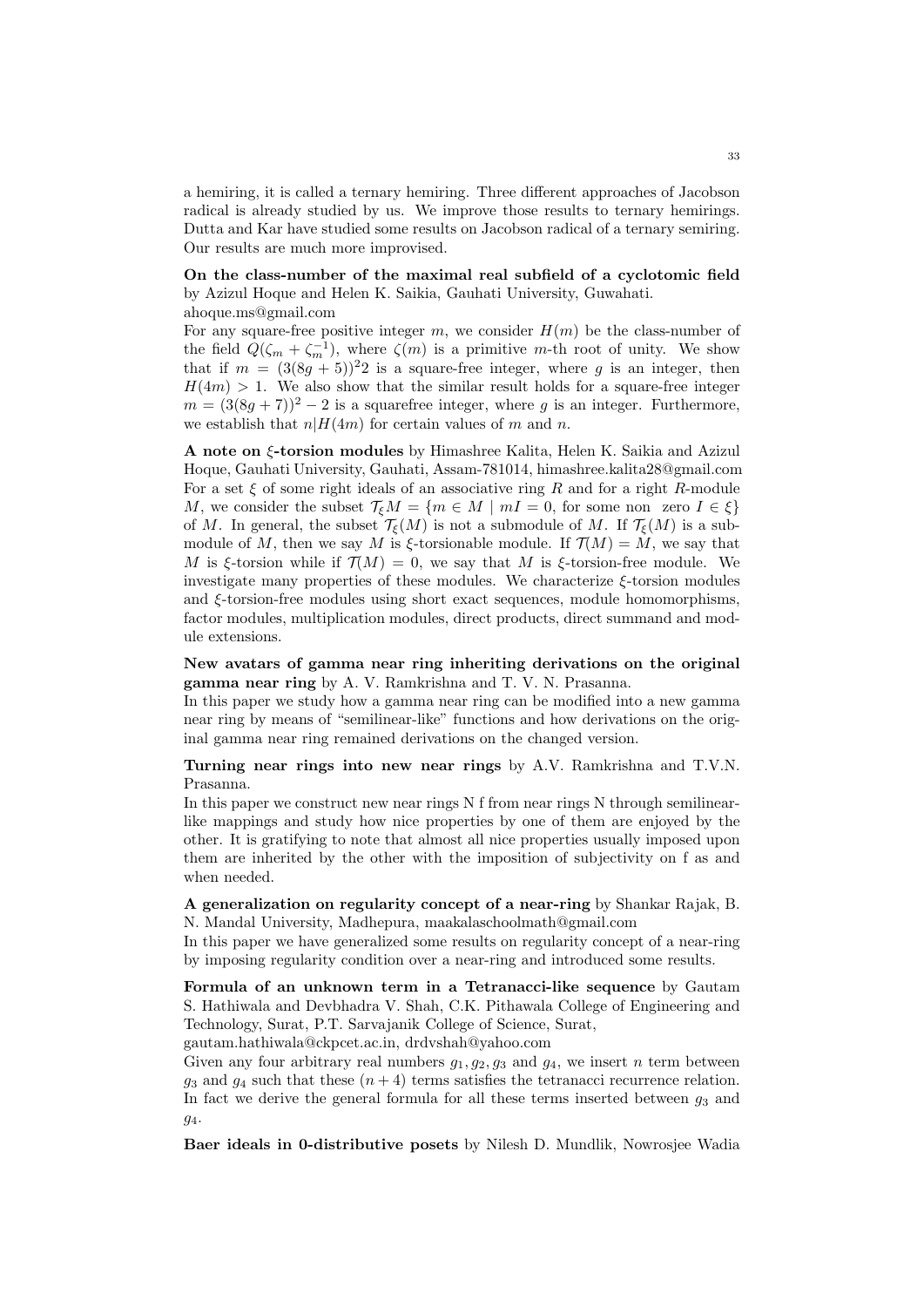Collge, Pune-411001, mundliknilesh@gmail.com

In this paper, we study Baer ideals in posets and obtain some characterizations of Baer ideals in 0-distributive posets. We consider a relation  $\sim$  on *Q* as  $x \sim y$  if and only if  $x^{\perp} = y^{\perp}$ . We show that the [*Q*], the set of all equivalence classes of *Q* is always an SSC poset. In the last section we characterize  $P(Q)$ , the poset of prime ideals of *Q*, in terms of different kind of prime ideals including Baer ideals.

**Unitification of weakly P.Q.-Baer rings** by A.S. Khairnar, A. G. College, Karve Road, Pune-411004, anil maths2004@yahoo.com

S. K. Berberian raised the following problem with a partial solution. "Can every weakly Rickart -ring be embedded in a Rickart -ring? with preservation of RPs?"Thakare and Waphare gave more general partial solution to the above problem. In this paper we raise the following problem. "Can every weakly p.q.-Baer -ring be embedded in a p.q.-Baer -ring? with preservation of central covers?"We give the partial solution to this problem analogous to the partial solution given by Thakare and Waphare.

# **When is the ideal-based annihilating ideal graph of a commutative ring complemented or uniquely complemented?** by HIREN D. PATEL, Government Polytechnic, Bhuj 370001, hdp12376@gmail.com

Let *R* be a commutative ring with nonzero identity. An ideal *I* of a ring *R* is called an annihilating ideal if there exists  $r \in R\{0\}$  such that  $Ir = (0)$ . Let  $N_I(R)$  be the set of all ideals of *R* those are not contained in *I*. In this article, we consider the annihilating ideal graph of *R* with respect to *I*, denoted by  $AG_I(R)$ . It is an undirected graph with vertices  ${A \in N_I(R) \mid AB \subseteq I}$  for some  $B \in N_I(R)$  and two distinct vertices *A* and *B* are adjacent if and only if  $AB \subseteq I$ . In this paper, necessary and sufficient conditions are determined in order that  $AG_I(R)$  is complemented or uniquely complemented.

### **Section C: Real and Complex Analysis**

**Third Hankel determinant for reciprocal of bounded turning function has a positive real part of order alph** by B. Venkateswarlu and N. Rani, GIT, GITAM University, Visakhapatnam-530 045, Praveenya Institute of Marine Engineering and Maritime studies, Visakhapatnam-534 002, bvlmaths@gmail.com, raninekkanti1111@gmail.com

The objective of this paper is to obtain an upper bound to the third Hankel determinant denoted by  $|H3(1)|$  for certain subclass of univalent functions, using Toeplitz determinants.

**Convolution theorem for distributional Fourier-Laplace transforms** by V. D. Sharma and A.N. Rangari, Arts, Commerce and Science College, Amravati-444606. Adarsh College, Dhamangaon Rly.-444709, vdsharma@hotmail.co.in

In the tremendous expanding knowledge of science, mathematics plays a vital role. In the words of Philip, Mathematics is a science of quantity and space. Especially in quantum field theory, field of partial differential equations, Harmonic analysis etc. the notion of generalized functions is very essential. The convolution theorem of the transform plays an important role in digital signal processing. The usefulness of convolution theorem can be best explained by its application in filtering.

This paper is concerned with the generalization of Fourier-Laplace transform in the distributional sense. The main aim of this paper is to prove the properties of convolution and Convolution theorem for Fourier-Laplace transform.

**Certain results on a class of entire functions represented by vector valued Dirichlet series** by Garima Manocha, Netaji Subhas Institute of Technology,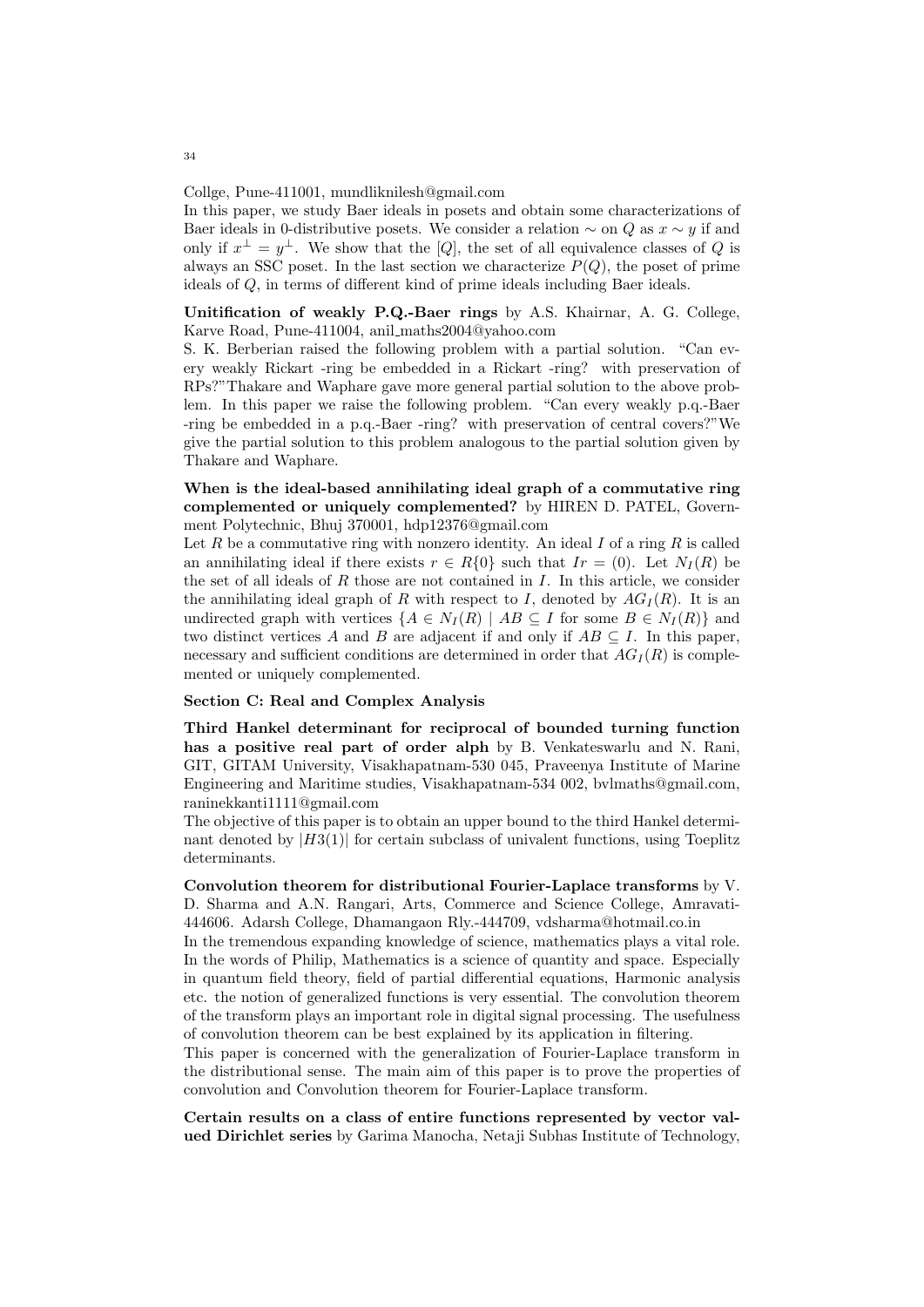Dwarka, New Delhi-110078, garima89.manocha@gmail.com

The present paper refers to a class *F* of entire Dirichlet series whose coefficients belong to a commutative Banach algebra with identity for which ne  $ne^{\lambda_n e}(n!)||an||$ is bounded. Then  $F$  is proved to be a commutative Banach algebra with identity, Total set and it fails to become a Division algebra. Conditions for the existence of inverse, topological zero divisor and continuous linear functional for any element belonging to F have also been established.

**Number of zeros of polar derivatives of polynomials with special coefficients** by P. Ramulu , G. L. Reddy and C. Gangadhar, Govt. Degree College, Wanaparthy, Palamuru University, School of Mathematics and Statistics, University of Hyderabad, ramulu.purra@gmail.com

Let  $D_{\alpha}P(z) = nP(z) + (\alpha z)P'(z)$  denote the polar derivative of a polynomial  $P(z)$ of degree *n* with respect to real or complex number  $\alpha$ . The polynomial  $D_{\alpha}P(z)$ is of degree at  $DP(z)$  most  $n-1$  and it generalizes the ordinary derivative in the sense that  $\lim_{\alpha \to \infty} \frac{p_{\alpha}P(z)}{q} = P'(z)$ . We find the maximum number of zeros of polar derivatives of polynomials by considering more general coefficient conditions in a prescribed region and the results which we obtained generalize and improve upon some well known results.

**Zero-free region for polynomials with restricted real coefficients** by P. Ramulu, G. L. Reddy and C. Gangadhar, Govt.Degree College, Wanaparthy, Palamuru University, School of Mathematics and statistics, University of Hyderabad, gangadharmath@gmail.com

In this paper we prove some extensions of the well known Enestro *m*-Kakeya theorem which states that if  $P(z) = \sum_{i=1}^{n} a_i z^i$  be a polynomial of degree *n* such that  $0 < a_n \leq a_{n1} \leq \cdots \leq a_{n1} \leq a_0$  then  $P(z)$  does not vanish in  $|z| < 1$ . By relaxing the hypothesis of this result in several ways we obtain zero-free regions for polynomials with restricted coefficients and there by present some interesting generalizations and extensions of the Enestro *m*-Kakeya Theorem.

**Some normality criteria** by Gopal Datt and Sanjay Kumar, University of Delhi, Delhi-110 007, ggopal.datt@gmail.com

In this article we prove some normality criteria for a family of meromorphic functions which involves sharing of a non-zero value by certain differential monomials generated by the members of the family. These result generalize some of the results of Schwick.

**Meromorphic function sharing a small function with a homogeneous differential polynomial** by Indrajit Lahiri and Bipul Pal, University of Kalyani, Kalyani, Nadia, West Bengal 741235, palbipul86@gmail.com

In the paper we study a typical problem arisen from the famous Bruck's conjecture of the value distribution theory concerning the uniqueness of an entire function and its derivative when they share a finite complex value with its derivative counting multiplicity. A similar result, known as Bruck's theorem, was established by Bruck himself under particular conditions and in later stages, the result was developed and generalised gradually by many mathematicians for a differential polynomial of a function instead of its derivatives and for a small function instead of a finite value and for a meromorphic function instead of an entire function etc. Here our main objective is to find a typical version of this result for a meromorphic function sharing a small function counting multiplicity with its homogeneous differential polynomial under certain condition.

**Semigroups of transcendental entire functions and their dynamics** by Dinesh Kumar and Sanjay Kumar, Deen Dayal Upadhyaya College, University of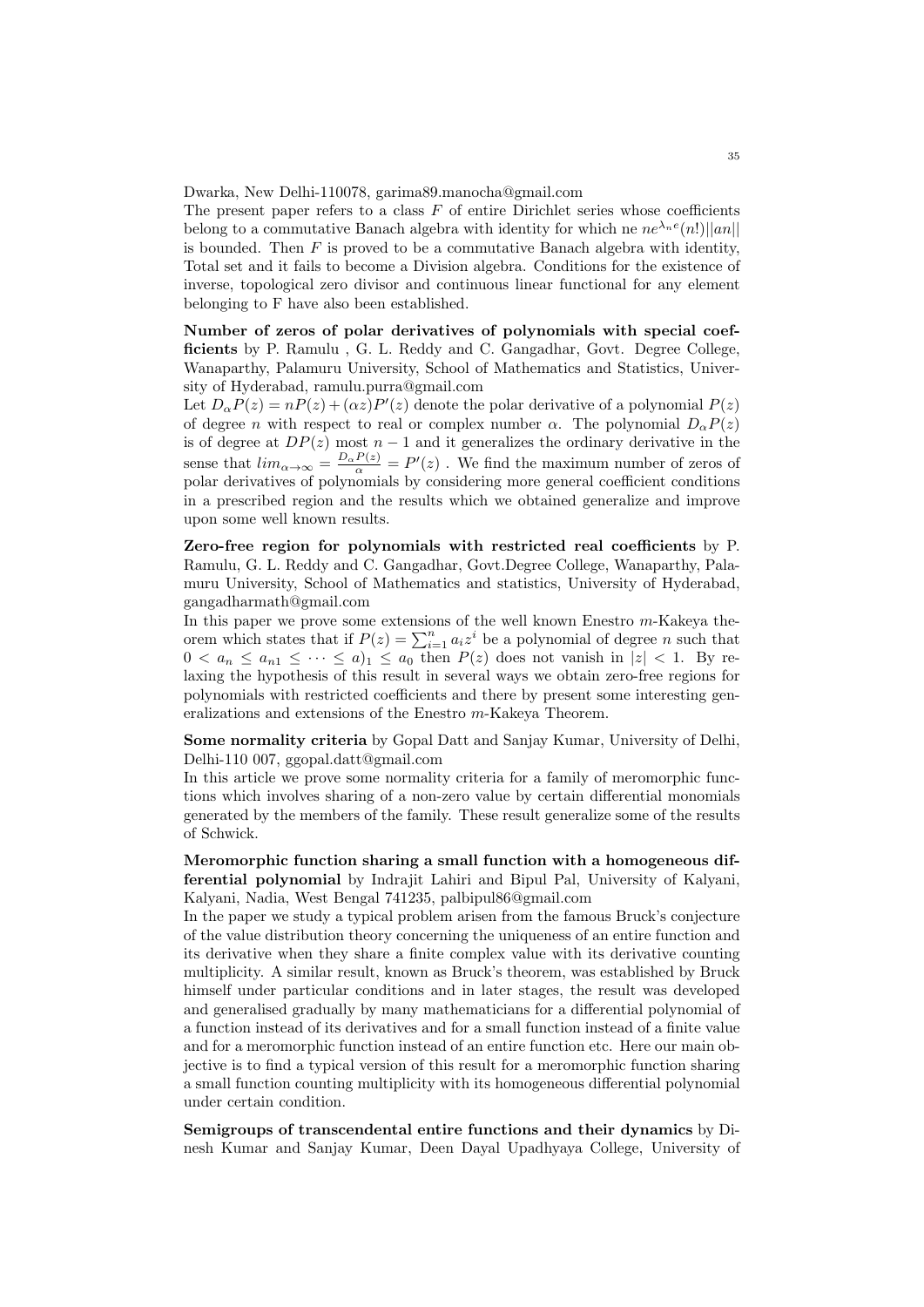#### Delhi, Delhi-110 015, dinukumar680@gmail.com

Semigroups of transcendental entire functions and their dynamics investigates the dynamics of transcendental semigroups using Fatou-Julia theory. Several results of the dynamics associated with iteration of a transcendental entire function have been extended to transcendental semigroups. We provide some condition for connectivity of the Julia set of the transcendental semigroups. We also study finitely generated transcendental semigroups, abelian transcendental semigroups and limit functions of transcendental semigroups on its invariant Fatou components.

**Computation on the comparative growth analysis of entire functions depending on their generalized relative orders** by Sanjib Kumar Datta, Tanmay Biswas and Jinarul Haque Shaikh, University of Kalyani, Jnrlhkqhkh188@gmail.com In this paper we study some comparative growth properties of composite entire functions in terms of their maximum terms on the basis of their generalized relative orders (generalized relative lower orders) with respect to another entire function.

**Relative** *L***-type and relative** *L***-weak type connected growth properties of composite entire and meromorphic functions** by Sanjib Kumar Datta, Tanmay Biswas and Pulak Sahoo, University of Kalyani, pulak.pmath19@gmail.com In the paper we establish some new results depending on the comparative growth properties of composite entire or meromorphic functions using relative *L*-type and relative *L*-weak type as compared to their corresponding left and right factors.

**Some study on the growth properties of composite entire functions represented by vector valued Dirichlet series in the light of relative Ritt orders** by Sanjib Kumar Datta, Tanmay Biswas and Pranab Das, University of Kalyani, pranabdas90@gmail.com

For entire functions, the notions of their growth indicators such as Ritt order is classical in complex analysis. But the concepts of relative Ritt order of entire functions and as well as their technical advantages of not comparing with the growths of *exp expz* are not at all known to the researchers of this area. Therefore the studies of the growths of composite entire functions in the light of their relative Ritt order are the prime concern of this paper. Actually in this paper we establish some newly developed results related to the growth rates of composite entire functions on the basis of their relative Ritt order (respectively relative Ritt lower order).

**On sum and product theorems related to relative** *L ∗* **-type and relative** *L ∗* **-weak type of entire functions** by Sanjib Kumar Datta, Tanmay Biswas and Ahsanul Hoque, University of Kalyani, ahoque033@gmail.com

In this paper we would like to investigate some basic properties of relative *L ∗* -type and relative *L ∗* -weak type of entire functions.

**Comparative growth properties of composite entire and meromorphic functions on integer translation applied upon them** by Samten Tamang and Nityagopal Biswas, University of Kalyani, samtentamang@yahoo.in, nityamaths@gmail.com

In the paper, we study some comparative growth properties of composite entire and meromorphic functions by using integer translation upon them.

**Hardy type integral inequalities for quasi-monotone functions** by Pankaj Jain, Monika Singh and Arun Pal Singh, Lady Shri Ram College for Women, University of Delhi, New Delhi - 110 003, monikasingh@lsr.du.ac.in

We consider quasimonotone functions and discuss various Hardy type integral inequalities on weighted Lebesgue and grand Lebesgue spaces. Moreover, we discuss some reverse inequalities as well.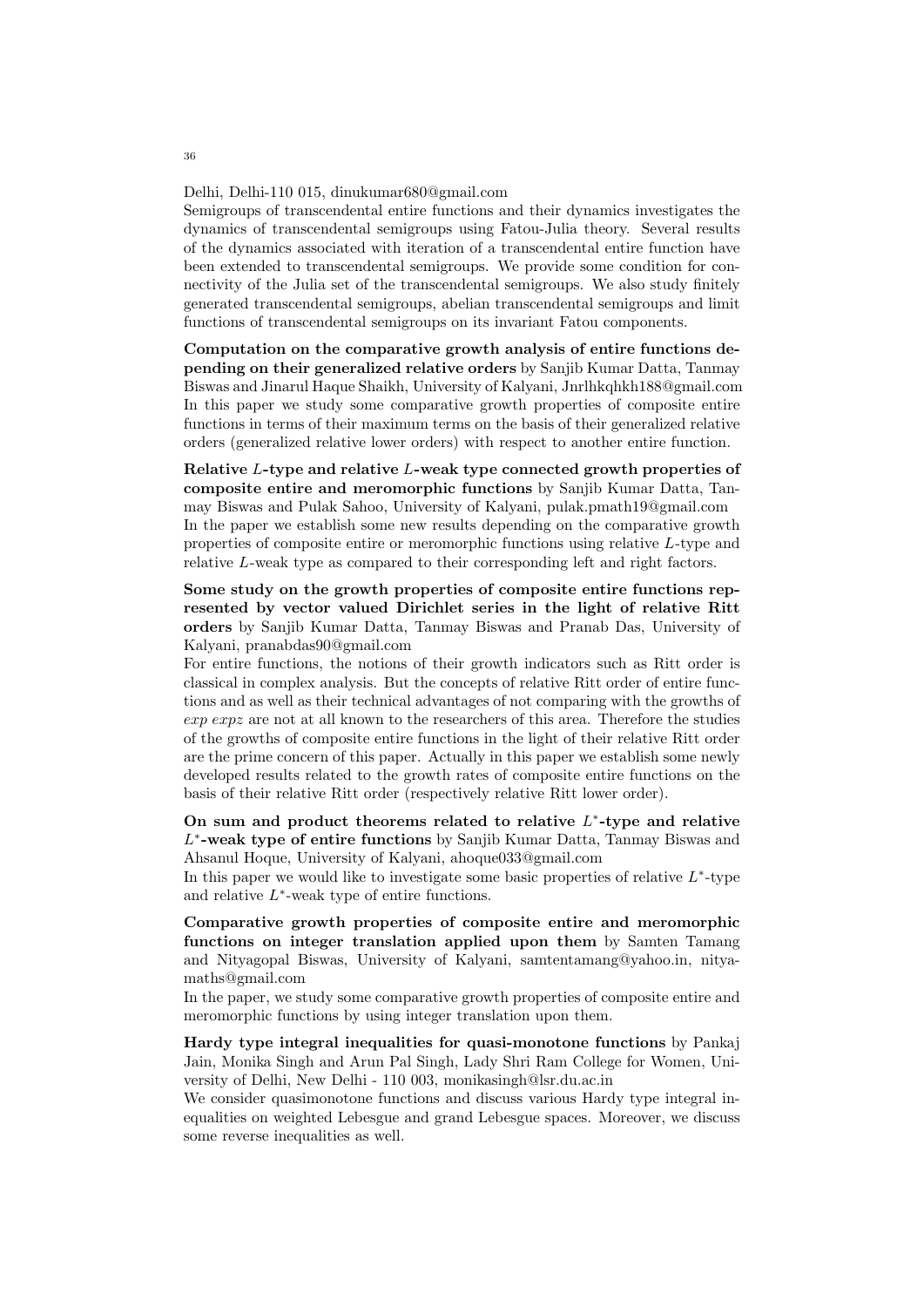**A new class of unique and reduced unique range set** by Abhijit Banerjee and Sanjay Mallick, University of Kalyani. smallick.ku@gmail.com,

sanjay.mallick1986@gmail.com

After five decades of famous Five Value, Four Value Theorem of R. Nevanlinna, F. Gross pioneered the value sharing to set sharing problem and hence the notion of unique range set stepped into the literature.

In the mean time the scaling between CM and IM i.e., the notion of weighted sharing introduced by I. Lahiri further add essence to the uniqueness literature. Recently under the aegis of weighted sharing the notion of unique range set has been generalized in the following manner.

A set *S ⊂* C *∪ {∞}* is called a unique range set for meromorphic (entire) with weight  $k$  if for any two non-constant meromorphic (entire) functions  $f$  and  $g$ ,  $E_f(S, k) = E_g(S, k)$  implies  $f \equiv g$ . We write *S* is URSMk (URSEk) in short.

Obviously when  $k = \infty$  or  $k = 0$ , the definition coincides with the usual definition of URSM and URSM-IM respectively. Till date only two different types of unique range sets have been provided by the researchers and the best possible result have been obtained so far by Frank- Reinders and S. Bertels with 11 elements CM and 17 elements IM respectively. In this paper we have introduced a new class of Unique Range Set which also improves the result obtained by Frank-Reinders and S. Bartels respectively.

**Coefficient inequalities and Yamashita's conjecture for some classes of analytic functions** by Md Firoz Ali and A. Vasudevarao, Indian Institute of Technology Kharagpur, ali.firoz89@gmail.com

In this talk, we consider two subclasses of analytic functions in the unit disk *z <* 1 of the form  $f(z) = z + \sum_{n=2}^{\infty} a_n z^n$  and investigate various properties of these classes, namely, coefficient bounds, inverse coefficient bounds, growth and distortion theorem, radius of convexity and the upper bounds for the Fekete-Szeg $\ddot{o}$  functional  $\wedge_{\lambda}(f) = a_3 \lambda a_2^2$ . Further, we solve Yamashita's conjecture for one of these classes which is nothing but the maximal area problem for functions of the type  $z/f(z)$ .

**Coefficient bounds for second Hankel determinants for Some subclasses of Bi-univalent functions** by T. Ram Reddy, R. B. Sharma and K. Rajya Laxmi, University Arts and Science College, Warangal-506009, SR International Institute of Technology, Hyderabad-501301, reddytr2@gmail.com

In this paper, we have investigated two sub-classes  $N(\alpha, \beta)$  and  $M(\alpha, \beta)$  of analytic and Biunivalent functions in the open unit disc  $\triangle$ . For functions belonging to these classes we obtain an upper bound for second Hankel determinent  $H_2(2)$ .

**On subclass of analytic functions and Hadamard product** by Mohandas and Ramesha C,. Manipal Institute of Technology, Manipal University, Manipal, mohandas.ram@manipal.edu

The main object of the present paper is to introduce certain new subclasses of analytic functions defined by the Hadamard product, to characterize and to investigate their inclusion properties.

**Application of two-dimensional fractional cosine transform to differential equation** by V.D. Sharma and S.A. Khapre, Arts, Commerce and Science College, Amravati-444606, vdsharma@hotmail.co.in, P.R. Patil College of Engineering & Technology, Amravati-444604.

Fractional cosine and sine transform are closely related to fractional Fourier transform which is most essential tool in the theory of optics and signal processing. Hence these transform are also used suitably in optics and signal processing as it reduces complexities of computation. The aim of this paper is we introduced new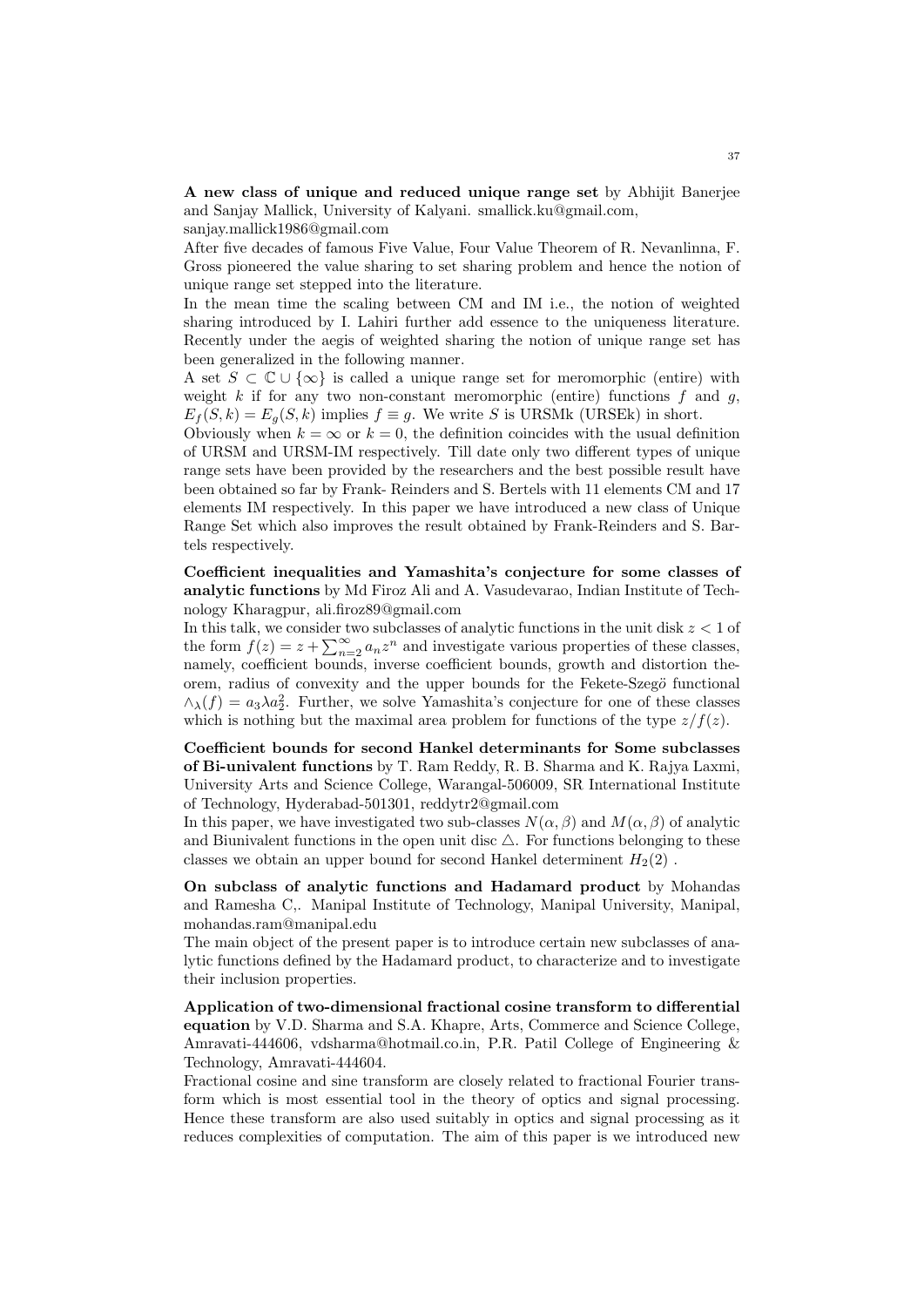differential operator and also its ad joint operator.

**Construction of subclasses of univalent harmonic mappings** by Sumit Nagpal and V. Ravichandran, Ramanujan College, University of Delhi, Delhi, sumitnagpal.du@gmail.com, Department of Mathematics, University of Delhi, Delhi Construction of subclasses of univalent harmonic mappings employs a new methodology to construct subclasses of univalent harmonic mappings from a given subfamily of univalent analytic functions. Complex-valued harmonic functions that are univalent and sense- preserving in the open unit disk are widely studied. In 1984, Clunie and Sheil-Small introduced the method of shear construction to construct univalent harmonic mapping with a specified dilatation onto a domain convex in one direction. In this paper, the notion of harmonic analogue is introduced and its properties are investigated. The harmonic analogues of some well-known subclasses of normalized analytic univalent functions are also determined. In addition, the notions of harmonic Alexander operator and harmonic Libera operator are introduced and their geometric properties are investigated with illustrations.

### **Absolute convergence of multiple Fourier series of functions of**

*ϕ*(*∧* 1 *, · · · , ∧ <sup>N</sup>* )**-bounded variation** by Bhikha Lila Ghodadra, The Maharaja Sayajirao University of Baroda, Vadodara-390 002. bhikhu ghodadra@yahoo.com In this paper, we prove a sufficient condition for the absolute convergence of multiple Fourier series of a function of  $\phi(\wedge^1, \dots, \wedge^N)$  -bounded variation which extends corresponding known result for single Fourier series. We apply the classical technique of summation by parts and Jensen's inequality to prove our main result.

**Third Hankel determinants for transforms of star like and convex functions** by R.B. Sharma and M. Haripriya, Kakatiya University, University Arts and Science College, Warangal, 506009.

The objective of this paper is to obtain an upper bound for the third Hankel determinant associated with the  $k<sup>t</sup>h$  root transformation  $\{f(z<sup>k</sup>)\}^{1/k}$  of normalized analytic function *f* belonging to the class of starlike and convex functions defned on the open unit disc in the complex plane using Toeplitz determinants.

**On a class of convex functions subordinate to a shell shaped region** by R.B. Sharma and M. Haripriya, Kakatiya University, University Arts and Science College, Warangal, 506009.

The purpose of this paper is to provide further results for a class of star like functions  $C(q)$  consisting of analytic functions f normalized by  $f(0) = f'(0) - 1 = 0$  in the open unit disk $\triangle$  satisfying the subordination condition  $1 + z f''(z)/f'(z) < \sqrt{(1+z^2)} + z$ for  $z \in \triangle$ .

**On some generalized functions for fractional calculus: A computational approach and applications** by S. C. Pandey, Banasthali Vidyapith, Rajasthan, sharedpandey@yahoo.co.in

Fractional calculus is emerging as a significant subject for applied sciences. The basis of the development of this science is the Special functions, which appear in the solution of various applied problems pertaining to applied sciences. In this paper we have presented a review of techniques associated with special functions and fractional calculus. We have also shown some applications of the above discussed techniques.

**On some properties of Spider's web** by Garima Tomar, Central University of Rajasthan, Kishangarh-305801, Ajmer. tomar.garima10@gmail.com

Infinite spider's web was considered by Rippon and Stallard. We find some results ssociated with the spider's web. We also give example for which some results hold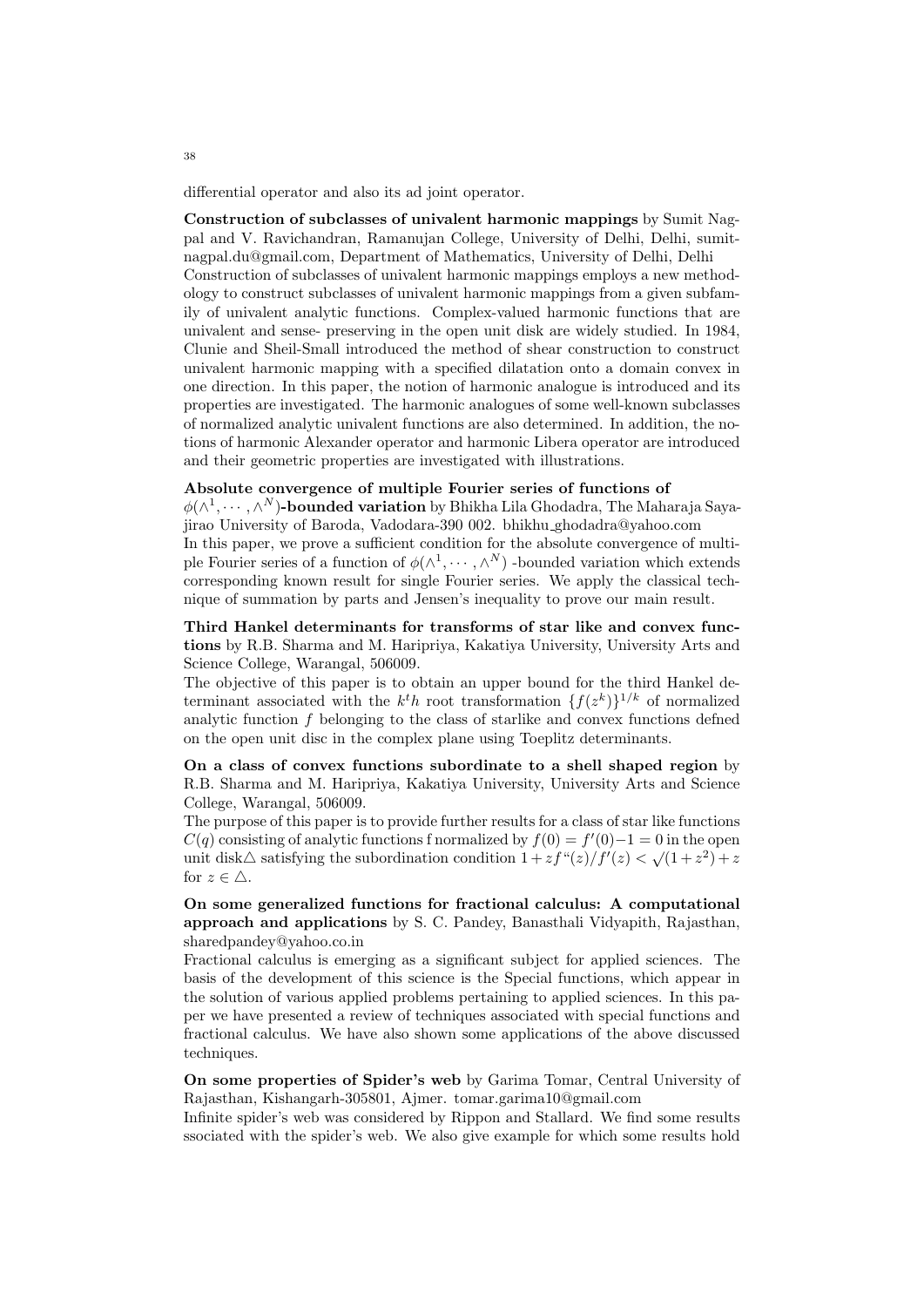good for fast escaping set but not for the levels of fast escaping set.

### **Section D: Functional Analysis**

**Fixed point theorems in banach space using noor iteration** by D.P. Shukla, Govt. P. G. Science College, Rewa (M.P.), 486001. shukladpmp@gmail.com In this paper, we have established fixed point theorems in Banach spaces using self mapping, contraction mapping and non expansive mapping and the obtained result can be considered as an extension and generalization of some well known results of fixed point theorems in Banach space which satisfies Opial's condition.

**Fixed point theorem satisfying**  $(\xi, \eta)$  contractive condition in complete G**metric space** by Kavita B. Bajpai and Manjusha P. Gandhi, Karmavir Dadasaheb Kannamwar College of Engineering, Nagpur, Yeshwantrao Chavan College of Engineering, Wanadongri, Nagpur, kavi baj@rediffmail.com, manjusha g2@rediffmail.com In the present paper a unique fixed point theorem for a self mapping satisfying a new  $(\xi, \eta)$  contractive condition in partially ordered complete G-metric space has been proved. The application of main result is to solve the initial value problem for the non homogeneous heat equation in one dimension has discussed in this paper.

# **Ripplet transform for Boehmians** R. Roopkumar, Alagappa University, Karaikudi 630003.

We first correct a mistake on the inversion theorem of ripplet transform in the literature. Next, we prove a convolution theorem for ripplet transform and construct two Boehmian spaces which properly contain ripplet transformable square integrable functions on  $\mathbb{R}^2$  and its image under ripplet transform, by proving the required auxiliary results. Then, we extend the ripplet transform as a continuous, linear, injective mapping between the two Boehmian spaces.

# **Best proximity point theorems for** *α***-rational cyclic contraction** by A. K. Sharma and M.R. Yadav

By using the classical fundamental cyclic contraction and, we introduce the new notion of a rational cyclic contraction, and then we establish some best proximity point theorems for non self mapping in the frame work of complete metric space. Our results generalized and improve some main results in the literature. Some examples are given to support our main results.

# **An extrapolation result for a generalized class of weights** by Arun Pal Singh, Dyal Singh College, New Delhi-110 003, arunpalsingh@dsc.du.ac.in

In this paper we have proved a Rubio De Francia type extrapolation result for  $B_{\phi,p}$ -class of weights defined as the collection of weights w (positive, finite almost everywhere measurable functions) for which  $\int_r^{\infty} \left(\frac{\phi(r)}{\phi(x)}\right)$  $\frac{\phi(r)}{\phi(x)})^p w(x) dx \leq c \int_0^r w(x) dx$  holds for all  $r > 0$ , for some constant  $C > 0$ , where  $\phi(x) = \int_0^x \phi(t) dt$ . Also, we have proved an extrapolation result on weighted generalized grand Lebesgue spaces, and as an application we discuss the weighted grand  $L^p$ -boundedness of the generalized Hardy aver-aging operator  $S_{\phi} f(x) := \frac{1}{\phi(x)} \int_0^x f(t) \phi(t) dt$ .

**A unique common fixed point theorem for sub-compatible mappings & its applications in dynamic programming** by Anushri A. Aserkar and Manjusha P. Gandhi, Rajiv Gandhi College of Engineering and Research, Nagpur, Yeshwantrao Chavan College of Engineering, Nagpur, aserkar aaa@rediffmail.com

In the present paper an attempt has been made to prove a unique common fixed point theorem in complete metric space for four mappings satisfying sub-compatible condition in pairs and generalized  $\psi$  contraction condition. The main result is used to obtain common solution of functional equation arising in dynamic programming.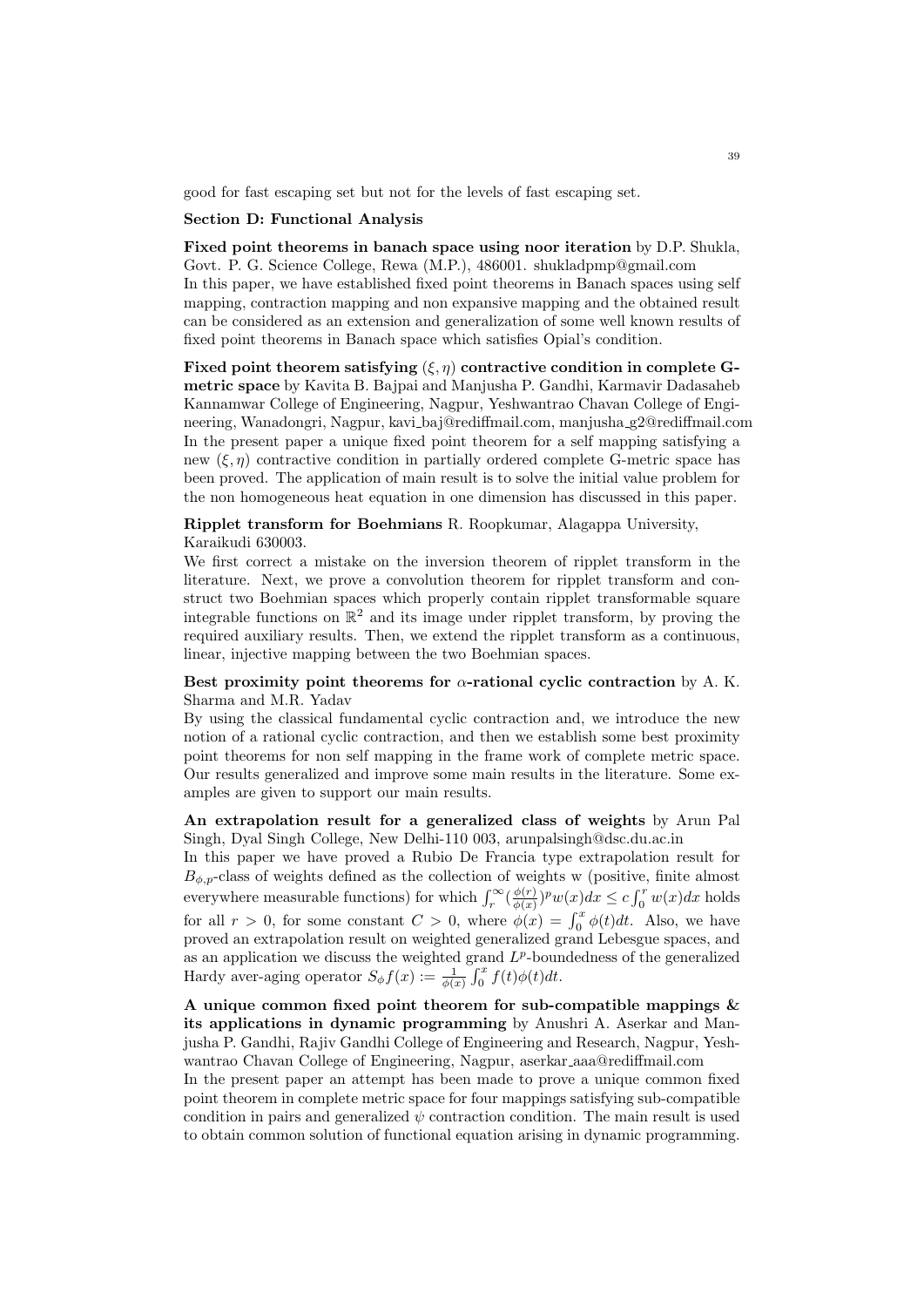**Some results on positive homomorphisms in the tensor product of** *C ∗*  **algebras** by Anamika Sarma and Nilakshi Goswami, Gauhati University, sarma.anamika53@gmail.com

In this paper we have discussed some results regarding positive homomorphism and ideal structure in the tensor product of *C ∗* -algebras. Let *A* and *B* be two  $C^*$ -algebras and  $\alpha$  be a  $C^*$ -norm on the algebraic tensor product  $A \otimes B$ . Let  $\triangle(A \bigotimes_{\alpha} B)$ ,  $\triangle(A)$  and  $\triangle(B)$  be the sets of all complex positve homomorphisms on the algebras  $A \otimes_{\alpha} B$ , A and B respectively. Here, we have shown that there exists a one-to-one correspondence between  $\triangle(A \bigotimes_{\alpha} B)$  and  $\triangle(A) \times \triangle(B)$ . From a given *f* in  $\Delta(A \otimes_{\alpha} B)$  we have constructed an ideal *I* of  $A \otimes_{\alpha} B$ . Using this ideal we form uniquely two other complex positive homomorphisms on the individual *C ∗* -algebras *A* and *B*. Conversely from two given positive homomorphisms *f*<sup>1</sup> in  $\Delta(A)$  and  $f_2$  in  $\Delta(B)$  we have constructed uniquely a positive homomorphism *f* in  $A \otimes_{\alpha} B$ . Different properties of the ideal *I* constructed by the homomorphism *f* on  $\widetilde{A} \overset{\sim}{\otimes}_{\alpha} B$  are also investigated here.

**On fixed points theorems in dislocated quasi-metric spaces** by C.T. Aage, North Maharashtra University, Jalgaon-425 001.

In this paper, we have establish some fixed point theorems and common fixed point theorems in dislocated quasi-metric space.

**Weighted spaces related to Bochner integrable functions** by Sandhya Jain, Vivekananda College Delhi 110095

Duality is obtained for the space  $L_p^w(I, X)$ , which is the weighted Lebesgue space that consists of functions having values in a Banach space *X*.

# **Section E: Differential Equations, Integral Equations and Functional Equations**

**Stability analysis of impulsive delay differential equations with effect of delay at the time of impulses** by Palwinder Singh and Sanjay K. Srivastava, Lyallpur Khalsa College, Jalandhar, Beant College of Engineering and Technology, Gurdaspur, bolinapalwinder@gmail.com, sks64\_bcet@yahoo.co.in

The impulsive differential equations represent a more natural framework for mathematical modeling of many real life situations in the field of engineering, biology, chemistry, physics, control systems, population dynamics etc. as compared to the theory of ordinary differential equations. This paper studies the exponential stability of impulsive functional differential system with the effect of delay at the time of impulses by using Lyapunov functions and Razumikhin technique. This result extends some results existing in the literature and more general in many situations.

**Double Laplace transform combined with iterative method for solving non- linear telegraph equation** by Ranjit R. Dhunde and G. L. Waghmare, Datta Meghe Institute of Engineering Technology & Research, Wardha, Government Science College, Gadchiroli, ranjitdhunde@rediffmail.com, glwaghmare@rediffmail.com

In the present paper, double Laplace transform combined with Iterative method is applied to solve nonlinear telegraph equation. Illustrative examples are solved to demonstrate the efficiency of the method.

**Effectiveness of security force involved in a counter insurgency operation under decapitation warfare incorporating intelligence as a prime factor** Lambodara Sahu, College of Military Engineering, Pune-411 031, lsahucme@gmail.com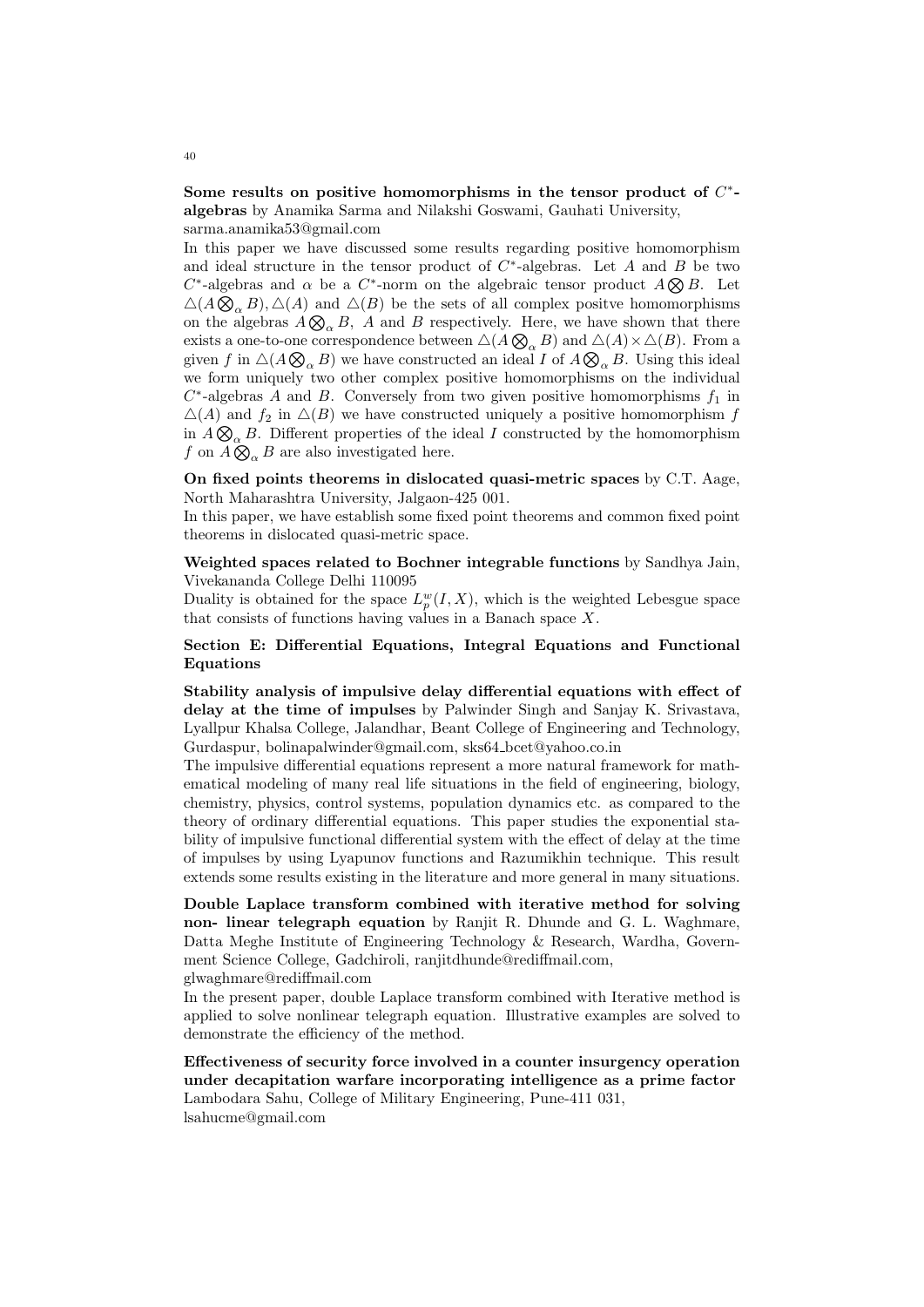Now a days, the forces so called security force and insurgents are involved in confrontation with various decapitation strategies comprising undermining operation and ground combat. Considering the objective of the forces, the ground combat may be further subdivided to decapitation combat and regular combat. A counter insurgency operation by the security force may be considered as good as a regular combat with smaller strength involving undermining operations such as precision strike, missile attack, etc., against insurgents to nullify their various decapitation strategies like assassination or abduction of key Govt. officials, ministers and high profile politicians in addition to other undermining operation such as mining roads and bushes used by security force.

For better effectiveness, a force should have reliable intelligence inputs through either human informer or advanced technical instruments like unmanned aerial vehicle, high power telescope etc. Therefore, reliability of intelligence inputs may be incorporated with the decapitation effect multiplier to show the efficiency of combat power transformation for causing attrition to the opposing side.

A conceptual model dealing with certain key operational factors like robustness, undermining effects, reliability of intelligence inputs, break-points, can be developed using the concepts of Lanchestertype equations to project the effectiveness of security force during counter insurgency operation. An analysis through a case study is made to figure out the importance of highly reliable intelligence inputs during a combat operation. In addition to, robustness of security force and use of undermining operation against insurgents to minimise casualties are also a part of discussion.

**Existence of mild solutions of abstract fractional differential equations with impulsive conditions** by S. Kanjanadevi and A. Anguraj, PSG College of Arts and Science, Coimbatore-14, kanjanadevimaths@gmail.com, angurajpsg@yahoo.com

In this paper, we prove the existence and uniqueness of mild solutions of abstract fractional differential equations with impulsive conditions using contraction mapping principle and ixed point theorem via condensing map. Here, we derive the mild solution of the problem by using resolvent operator for integral equation.

**Approximations using Hilbert transform of wavelets** by Nikhil Khanna, Varinder Kumar and S. K. Kaushik, University of Delhi, Delhi-110 007, nikkhannak232@gmail.com

Hilbert transform of wavelets has been used to approximate functions in  $L^2(\mathbb{R})$ . It is proved that Hilbert transform of wavelets with many vanishing moments does a good job in approximating smooth functions in  $L^2(\mathbb{R})$ . We also prove that Hölder continuity of a function helps in the decay of wavelet coefficients and thereby helps in approximating it. Finally, we give a result that relates the Hilbert transform of wavelet with dyadic scale differential operator and use it to decrease the wavelet coefficients.

**Necessary and sufficient conditions of solutions for second order nonlinear delay differential equations** by S. S. Santra, Sambalpur University, Sambalpur-768019, shyam01.math@gmail.com

In this work, necessary and sufficient conditions are obtained for the solutions of second order delay differential equations of the form  $(a(t)x'(t))' + q(t)H(x(t\sigma))$ 0,  $t \ge t_0$ , under the assumptions  $\int_0^\infty \frac{dt}{a(t)} = \infty$ , when *G* is sublinear and superlinear.

**On the controllability of nonlinear fractional delay integrodifferential**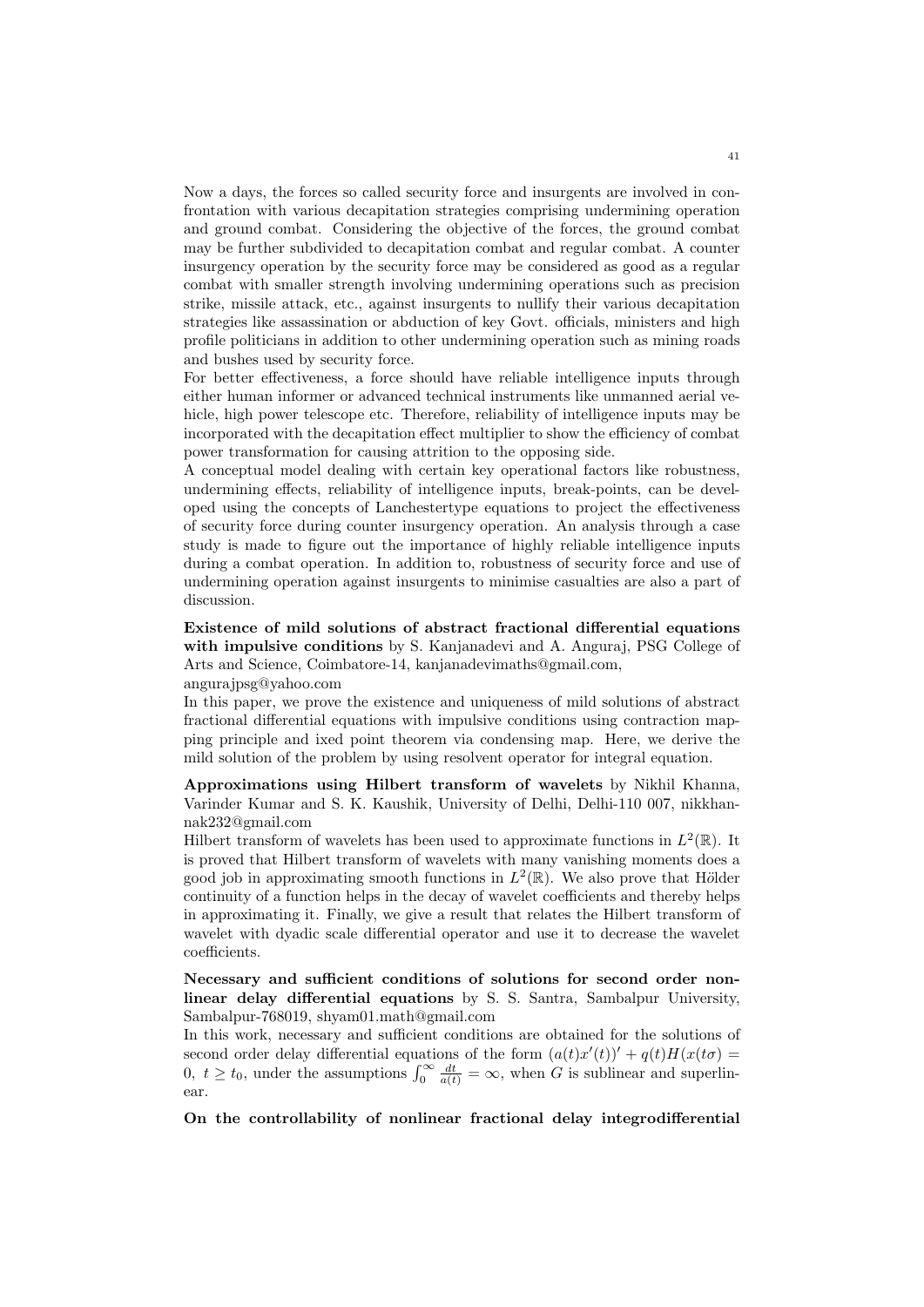**systems using Laplace transform** by Joice Nirmala Rajagopal, Bharathiar University, Coimbatore, joys.maths.bu@gmail.com

This work concerns the effective ways of solving fractional delay dynamical systems. The main focus is to determine the solution of fractional delay differential equation by combining Laplace transform and method of steps. The solution is compared with the solution obtained in integer order equation. Consequently controllability criteria for both fractional linear and nonlinear delay integrodifferential systems have been studied using fixed point argument. Finally examples are provided with numerical stimulation to verify the results.

**Existence of solutions of abstract stochastic quasilinear differential equations** by R. Mabel Lizzy, Bharathiar University, Coimbatore-641046, mabel.math.bu@gmail.com

In this paper, the existence and uniqueness of local mild solution to quasilinear equation with additive cylindrical Wiener process in a separable Hilbert space are established using contraction mapping principle. We first show the existence of mild solution of the corresponding linear part, using which we define a contraction map on a suitable complete metric space. The fixed point then obtained using contraction mapping principle represents the mild solution of the quasilinear equation.

### **Existence and uniqueness of solutions of dissipative dispersive equations** by A. Akilandeeswari, Bharathiar University, Coimbatore-641046

In this paper we establish the existence and uniqueness of solutions of the modified Korteweg-de Vries equation with higher order nonlinearity. The results are established by using semigroup theory and fixed point theory approach of quasilinear evolution equations.

**A frame in Banach spaces** by Shah Jahan and Varinder Kumar, University of Delhi, Delhi-110 007, chowdharyshahjahan@gmail.com

The concept of  $\mathscr A$ -frames in Banach spaces has been defined and studied. A necessary and sufficient condition for the existence of an *A* -frame in a Banach space has been given. Also, a sufficient condition, in terms of  $\mathscr A$ -frame, the existence of bounded approximation property in a Banach spaces has been given. Finally, we define approximative RBF and prove that if a Banach space  $\chi$  has an  $\mathscr{A}$ -frame, then it also has an approximative RBF.

**Analysis of integrodifferential equations with small stochastic perturbation** by M. Suvinthra, Bharathiar University, Coimbatore, suvinthra@gmail.com In this work we establish a Freidlin-Wentzell type large deviation principle for stochastic integrodifferential equations by using the weak convergence approach. The compactness argument is proved on the solution space of corresponding skeleton equation and the weak convergence is done for Borel measurable functions whose existence is asserted from Yamada-Watanabe theorem.

# **Inverse source problems for the phase field system** by K. Karuppiah,

Bharathiar University, Coimbatore, karuppiahmaths@gmail.com

In this paper we study the inverse problem of determining two source terms in the phase field system. Apart from the initial and Dirichlet boundary conditions, we consider the additional Dirichlet type measured output data. We provide several necessary and sufficient results to prove the existence of a quasi-solution of the considered inverse problem. We study the Frechet derivative of the cost functional via the solution of the adjoint parabolic system and further we prove the Lipschitz continuity of the gradient of the functional and we obtain a monotone iteration scheme based on the gradient method. Finally we study the convexity of the Frechet derivative.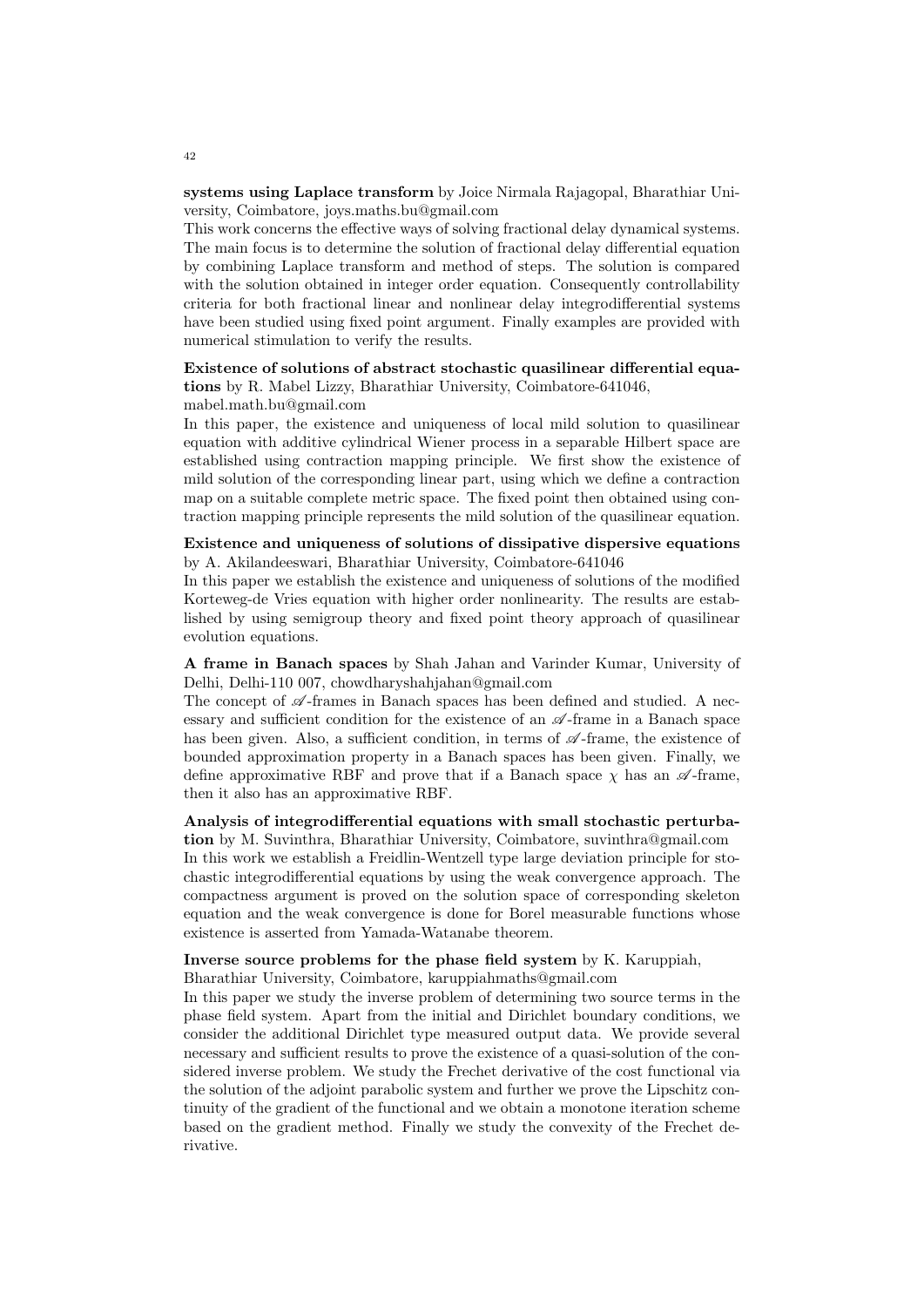**Global existence of solutions of Keller-Segel Chemotaxis systems** by Arumugam Gurusamy, DRDO-BU CLS, Bharathiar University, Coimbatore,

guru.poy@gmail.com

The main focus of this article is to prove existence of weak solution to the approximate Keller-Segel chemotaxis system with cross-diffusion by using Schauder fixed point theorem. The global existence of solution is obtained by a priori estimates and compactness arguments.

**Solution and stability of n-dimensional additive functional equation: Direct and fixed point methods** by M. Arunkumar and P. Agilan, Government Arts College, Tiruvannamalai-606 603, S.K.P.Engineering College, Tiruvannamalai-606611, annarun2002@yahoo.co.in, agilram@gmail.com

In this paper, the authors investigate the general solution and generalized Ulam-Hyers stability of a *n*-dimensional additive functional equation

 $f(\sum_{i=1}^n ix_i) + \sum_{j=2}^n f(\sum_{i=1, i\neq j}^n ix_i j x_j) + f(x_1 \sum_{i=2}^n ix_i j x_j)$ 

 $=(n+1)f(x_1) + (n+3)\sum_{i=2}^{n}if(x_i)$  with  $n > 3$  in Banach spaces by applying direct and fixed point methods.

**Bifurcation and stability analysis of a diffusive predator-prey model with ratio-dependent type III functional response** by SivakumarMuthusamy and Balachandran Krishnan, DRDO-BU CLS, Bharathiar University, Coimbatore, sivamaths007@gmail.com

This work is concerned with a diffusive Leslie-Gower predator-prey system with ratio dependent Holling type III functional response subject to Neumann boundary conditions. By linearizing the system at the positive constant steady-state solution and analyzing the associated characteristic equation in detail, local stability, existence of a Hopf bifurcation at the co-existence of the equilibrium and stability of bifurcating periodic solutions of the system in the absence of diffusion are studied. Furthermore, Turing instability and Hopf bifurcation analysis for the system with diffusion are studied.

**Inverse problems for the reaction-diffusion equation with discontinuous coefficients** by Dinakar Varadharaj, Bharathiar University, Coimbatore, dinamat.v@gmail.com

First we establish a Carleman estimate for reaction-diffusion equation with variable coefficients. Then the internal observations with single measurement are allowed to obtain the stability result for the inverse problem consisting of retrieving two discontinuous coefficients in the given parabolic equation. The proof of the results relies on Carleman estimates and certain energy estimates for parabolic equations.

### **Section F: Geometry**

**On hyperbolic almost kaehlerian spaces admitting geodesic lines of semisymmetric metric connection** by U. S. Negi, H. N. B. Garhwal (Central) University, Tehri Garhwal - 249199, usnegi7@gmail.com

Mizusawa and Koto (1960) have studied holomorphically projective curvature tensors in certain almost Kaehlerian spaces. Also, Prvanovic and Pusic (1995) have studied on manifold admitting some semi-symmetric metric connection. In the present paper, I have defined and studied Geodesic lines on any metric space are autoparallel lines of its Levi-Civita connection. The necessary and sufficient condition for a metric semi-symmetric connection of a hyperbolic almost Kaehlerian space to have some of their autoparallel lines in common with their Levi-Civita connection.

**Generalized Sasakian space forms with m-projective curvature tensor** by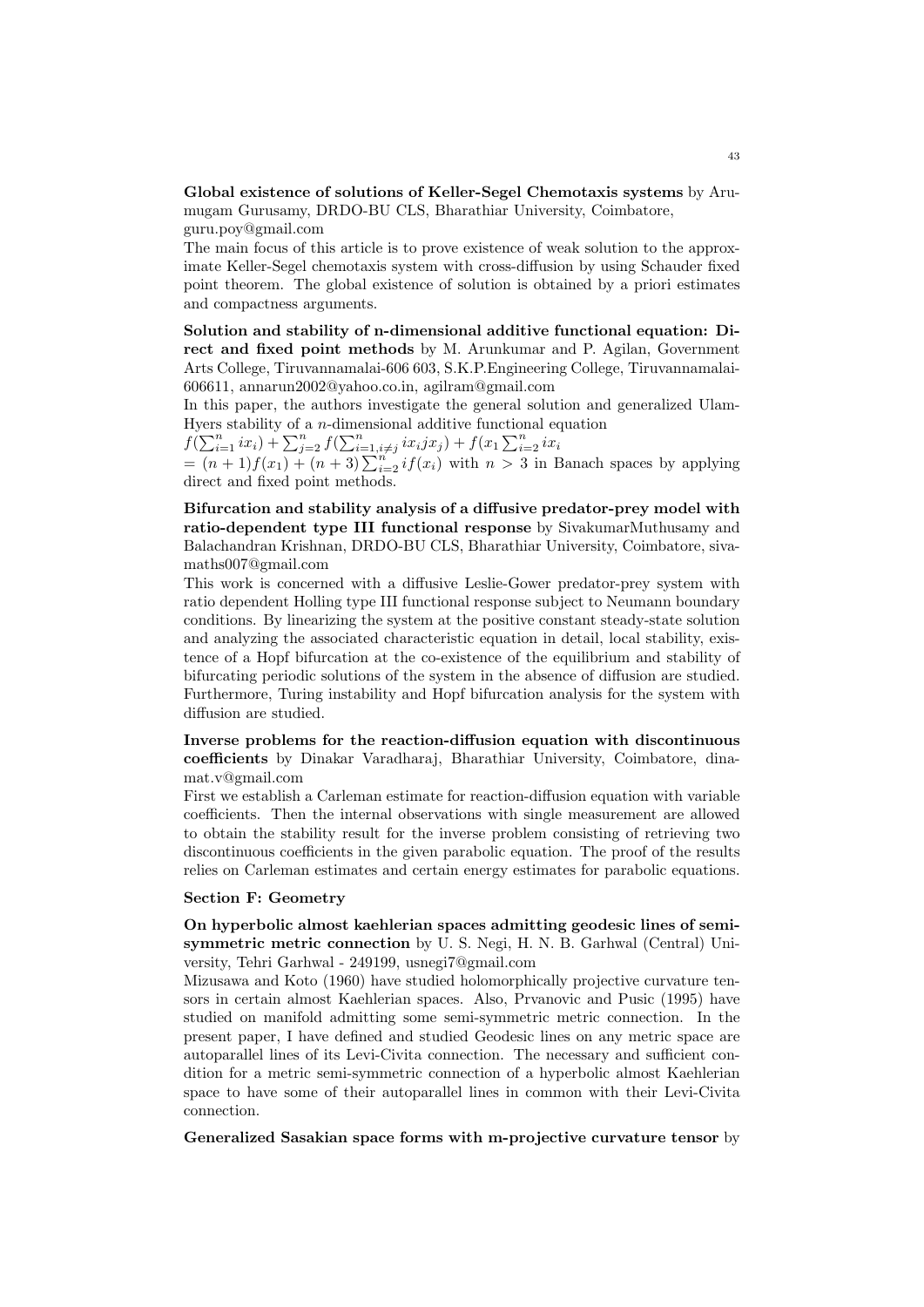Jay Prakash Singh, Mizoram University, Aizawl, Mizoram-796004, jpsmaths@gmail.com

In the present paper, we have studied *ϕm*projectively flat generalized Sasakian space forms, m-projectively locally symmetric generalized Sasakian space forms and *m*projectively locally *ϕ*-symmetric generalized Sasakian space forms. It is proved that a  $(2n + 1)$  dimensional  $(n > 1)$ , generalized Sasakian space form is m-projectively locally symmetric if and only if it is conformally flat. Obtained results are supported by illustrative examples.

# **Control of retailers on transaction** by Nilima Puranik, Amolachand Mahavidyalaya, Yavatmal, nilunarayan@yahoo.co.in

In this research paper with the help of survey method attempt was done to verify whether retailers are gaining large share of profit and having complete control over transactions. Supply Chain Management (SCM), currently a popular topic in research literature, breaches the boundaries of many academic disciplines. Many approaches are used by researchers and practitioners to reduce food loss and waste. To reduce the food loss its important to study and give appropriate action for the entire food supply chain. Most countries at government level use different approaches to minimize loss, for example, at the production stage government supports farmers to improve availability of agricultural extension services, to have market access and to improve harvesting techniques. In addition, improving access for handling and storage, improving processing and packaging technologies, conducting consumer education campaigns, etc. are suggested and used in different areas. In our project we have verified with the help of Chi-square test retailer. We have used Chi-square test for retailer. In this project I want to prepare fuzzy model.

# **Screen pseudo-slant lightlike submanifolds of indefinite Kaehler manifolds** by Akhilesh Yadav, University of Allahabad, Allahabad-211002,

akhilesh mathau@rediffmail.com

In this paper, we introduce the notion of screen pseudo-slant lightlike submanifolds of indefinite Kaehler manifolds giving characterization theorem with some non-trivial examples of such submanifolds. Integrability conditions of distributions D 1, D 2 and RadTM on screen pseudo-slant lightlike submanifolds of an indefinite Kaehler manifold have been obtained. Further we obtain necessary and sufficient conditions for foliations determined by above distributions to be totally geodesic.

**Lightlike submanifolds of indefinite trans-Sasakian manifolds** by Varun Jain, Rachna Rani and R. K. Nagaich, Multani Mal Modi College, Patiala, University College Moonak, Distt. Sangrur, Punjabi University, Patiala,

varun82jain@gmail.com, rachna ucoe@yahoo.co.in, nagaich58rakesh@gmail.com We prove some results on invariant lightlike submanifolds of indefinite trans- Sasakian manifolds. Then, we introduce general notion of contact Cauchy-Riemann (CR) lightlike submanifolds and study geometric leaves of this distributions. We also study class of contact screen Cauchy-Riemann (SCR) lightlike submanifolds which include invariant and screen real subcases.

**GCR-lightlike submanifold of indefinite** *S***-manifolds** by Manish Gogna, Varun Jain, Rachna Rani and R.K. Nagaich, Baba Banda Singh Bahadur Engineering College, Fathehgarh Sahib, Multani Mal Modi College, Patiala, University College Moonak, Sangrur, Punjabi University, Patiala, manish bbsbec@yahoo.co.in, rachna ucoe@yahoo.co.in, nagaich58rakesh@gmail.com, rachna ucoe@yahoo.co.in In this paper we introduced GCR-lightlike submanifolds of indefinite *S*-manifolds and obtained existence theorem for GCR-lightlike submanifolds in an indefinite *S*space form  $M(c)$ . Since the induced connection on a lightlike submanifold is not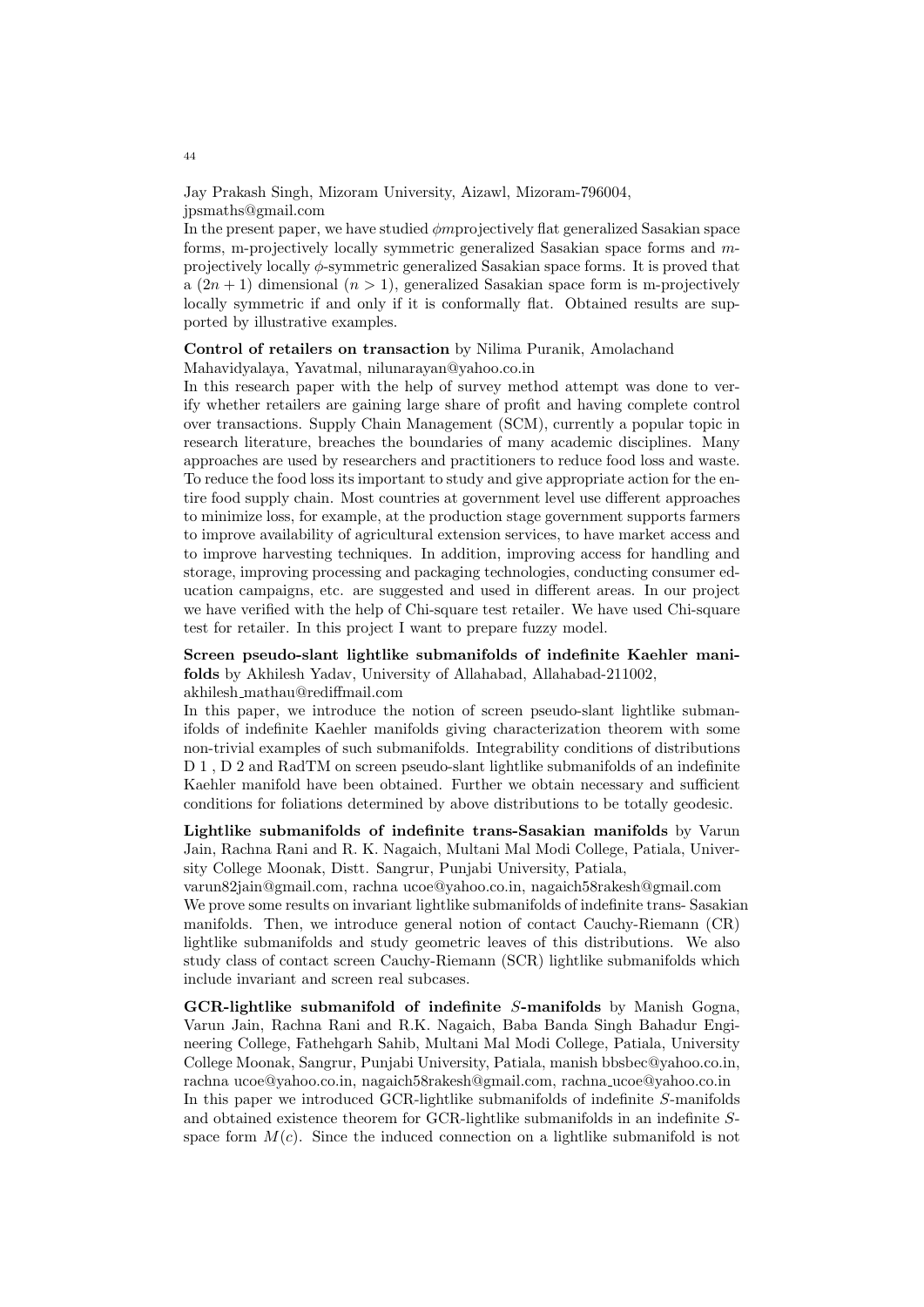metric therefore we find necessary and sufficient conditions for the induced connection to be metric. We also find conditions for the leaves of distributions to be totally geodesic submanifolds in an indefinite *S*-manifold. Finally, we find a characterization theorem for an indefinite *S*-manifold to be a semi-Euclidean space.

**Cubic trigonometric Bezier curve with shape parameter** by Reenu Sharma, Mata Gujri Mahila Mahavidyalaya, Jabalpur, reenusharma6@rediff.com

A class of cubic trigonometric Bzier curve with a shape parameter is presented in this paper. Each curve segment is generated by four consecutive control points. The shape of the curve can be adjusted by altering the values of shape parameters while the control polygon is kept unchanged. These curves are closer to the control polygon than the cubic Bezier curves, for all values of shape parameter. With the increase of the shape parameter, the curve approaches to the control polygon. The effect of the shape parameters on the shape diagram of cubic trigonometric Bezier curve are made clear.

### **Section G: Topology**

**A study of order topologies and nets in the bicomplex space** by Sukhdev Singh, Lovely Professional University, Punjab 144411, sukhdev.15829@lpu.co.in

In this paper, we have studied the topological properties of the bicomplex space C 2 . We have defined three order topologies and a product topology on C 2 . and studied them. We have initiated the study of nets in C 2 . Different types of confinements of bicomplex nets have been characterized in terms of convergence of the components nets. We have also initiated the study of clustering of bicomplex nets. Clustering of different types of zones in C 2 have been defined. We have investigated the confinement and clustering of the bicomplex nets in different order topologies. Finally investigations have been made connecting clustering bicomplex nets and confinements of its subnets.

**Some fixed point results for two weakly compatible self maps in cone rectangular metric space under expansive type conditions** by P. Mallikarjun Reddy and M. Rangamma, Osmania University, Hyderabad,

pagidimallik@gmail.com

In this paper we prove some common fixed point theorems for two weakly compatible self mappings satisfying expansive type conditions in cone rectangular metric spaces.

**Elementary investigations in topological dynamics** by Kushal Lalwani, University of Delhi, Delhi-110 007, lalwani.kushal@gmail.com

In this article we wish to investigate some elementary problems concerning topological dynamics revolving around recurrent sets and our proposed definition of escaping set. At initial stage we give many examples and non-examples in support of our definition. We propose some conjectures.

**A new class of sets weaker than preopen sets** by T. Tamizh Chelvam and S. Pasunkili Pandian, Manonmaniam Sundaranar University, Tirunelveli, Aditanar College, Tiruchendur, pasunkilipandian@yahoo.com

The aim of this paper is to introduce a new class of sets, namely Semi\*-preopen sets. We find Charaterizations of semi\*-preopen sets. We also define the semi\* preinterior of a subset. Further we investigate fundamental properties of semi\* preopen sets.

**Generalization of fuzzy open sets** by P. Thangavelu and P. Xavier, Karunya University, Coimbatore-641 114,ptvelu12@gmail.com, pxavier24@gmail.com Bageerathi and Thangavelu introduced and studied the concept of fuzzy C-closed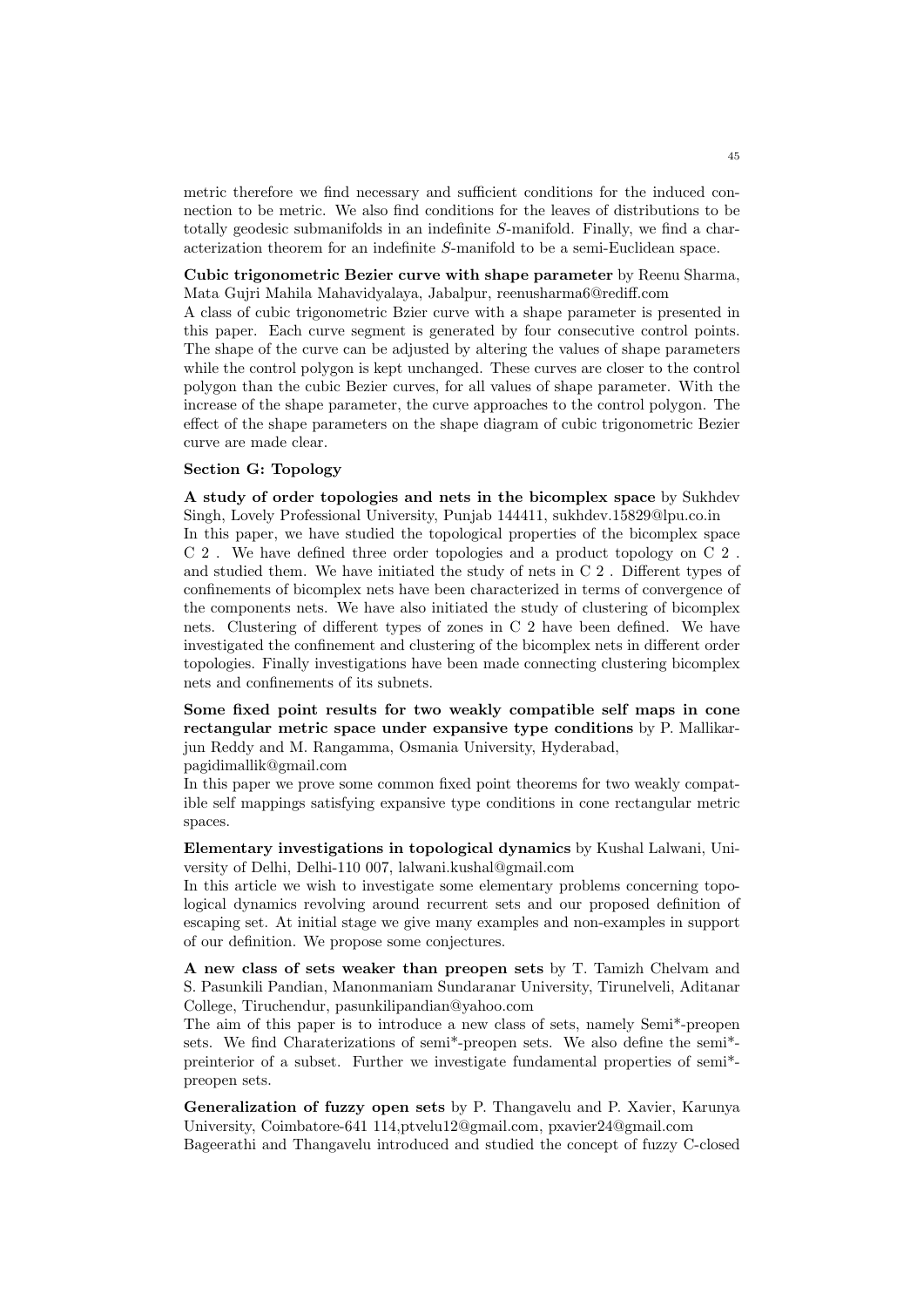sets using the arbitrary complement function  $C : [0,1] \rightarrow [0,1]$  and characterized some concepts in fuzzy topological spaces. The purpose of this paper is to introduce fuzzy C-open sets and characterize fuzzy compactness and fuzzy continuity.

# **Section H: Measure Theory, Probability Theory and Stochastic Processes, and Information Theory**

**New transform techniques for cryptography** by A.P. Hiwarekar, VPK Bajaj Institute of Engineering and Technology, Baramati, hiwarekaranil@gmail.com

Information security has become a very critical aspect of modern computing system. Information security is mostly achieved through the use of cryptography. Cryptography provides privacy and security for the secret information by hiding it. It is done through mathematical techniques. Cryptography has many applications in Banking, Security, One time password generation and many more areas. In this paper we developed new methods for cryptography in which we will apply suitable integral transform of function for encrypting the plain text and we will apply corresponding inverse transform for decryption. We also developed iterative method for encryption and corresponding decryption. Finally these results are obtained in the generalized form. We also developed the corresponding encryption algorithm for this method. The new scheme developed in this paper may be used for a fraud prevention mechanism as well as for the data security.

# **Section I: Numerical Analysis, Approximation Theory and Computer Science**

**A numerical scheme for second order singularly perturbed delay differential equations via cubic spline in tension** by P.P. Chakravarthy and S. Dinesh Kumar, Visvesvaraya National Institute of Technology, Nagpur - 440010, pramodpodila@yahoo.co.in, mathdinesh005@gmail.com

This paper deals with the singularly perturbed boundary value problem for the second order delay differential equation. Similar boundary value problems are associated with expected first-exit times of the membrane potential in models of neurons. A difference scheme on a uniform mesh which is accomplished by the method based on cubic spline in tension. The difference scheme is shown to converge to the continuous solution uniformly with respect to the perturbation parameter is illustrated with numerical results.

**Application of genetic algorithm for solving system of nonlinear equations** by P.P. Bedekar and S.R. Bhide, Govt. College of Engineering, Amravati, Visvesvaraya National Institute of Technology, Nagpur bedekar pp@rediffmail.com This paper presents application of genetic algorithm (GA) for solving system of nonlinear equations. The most popular methods for solving system of nonlinear equations are fixed point iteration method and Newton-Raphson (NR) method. In fixed point iteration method the convergence often depends on the manner in which the equations are formulated. Additionally, even in those instances where convergence is possible, divergence can occur if the initial guesses are insufficiently close to the true solution. Just as fixed point iteration method, the NR approach will often diverge if the initial guesses are not sufficiently close to the true roots. Also, NR method requires the calculation of Jacobian and its inverse which becomes difficult in case of large number of equations. Application of GA ercomes these difficulties. The problem of finding the solution of system of nonlinear equations is formulated as an optimization problem, by defining an objective function which aims at minimizing the sum of square of error between the left hand side and right hand side of each nonlinear equation. GA is then applied to solve this optimization problem. GA, being a multipoint search method, leads to the global optimum solution. It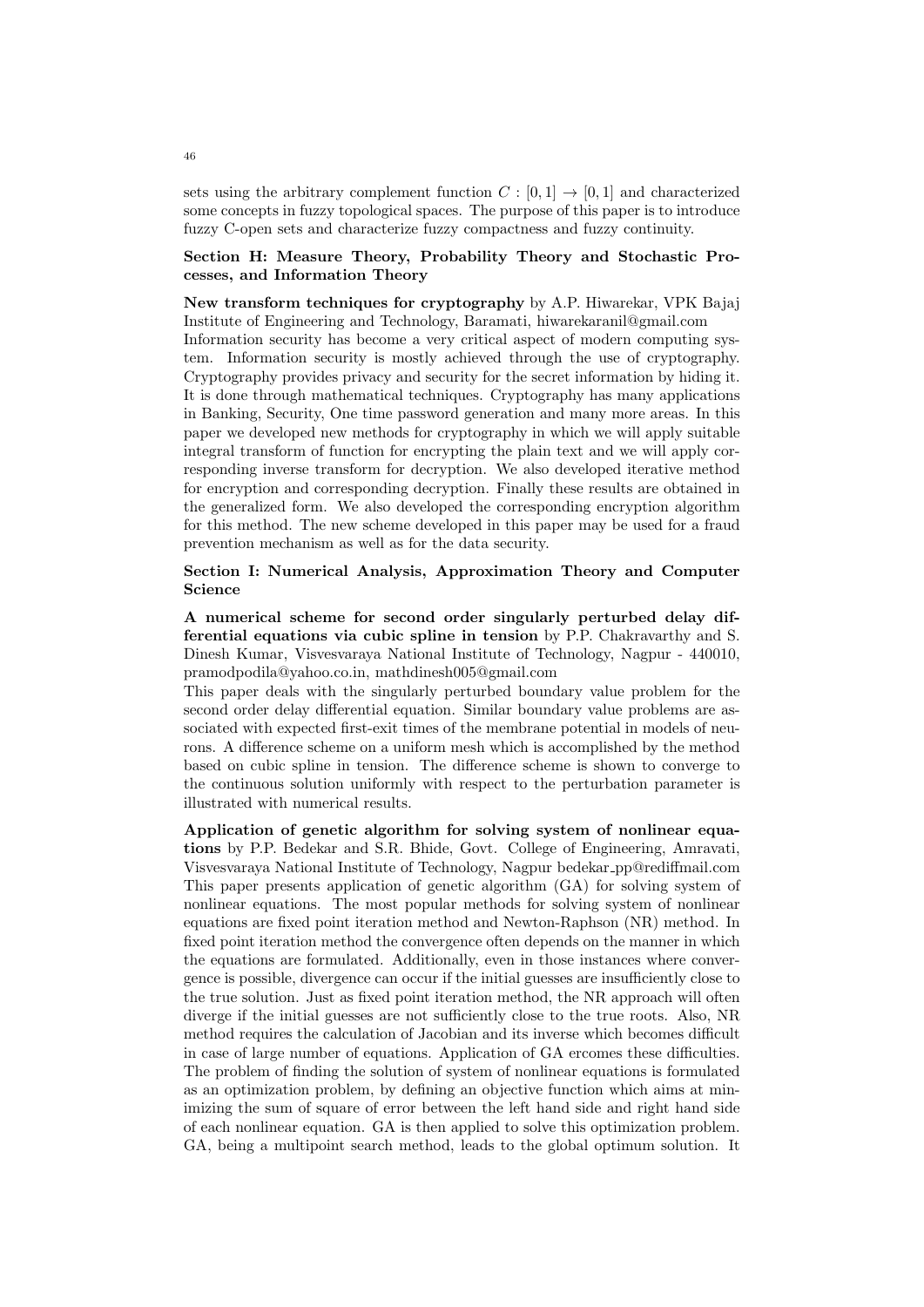has been shown in this paper that GA promises to be another effective method of solving system of non linear. It overcomes the drawbacks of fixed point iteration method and NR method. Also, it gives multiple solutions (if exist).

**Constrained fractal interpolation with variable scaling** by A.K.B. Chand and K.M. Reddy, Indian Institute of Technology Madras, Chennai, chand@iitm.ac.in, mahipalnitw@gmail.com

In this paper, we introduce the rational cubic spline with variable scaling, where the numerator is a cubic polynomial and the denominator is a linear function. We derive sufficient condition on the parameter of rational iterated function system, so that it lies below or above a piece wise linear curve.

# **A novel approach to preserve positivity of surface data through trigonometric fractal functions** by K.R. Tyada and A.K.B. Chand, IIT Madras, Chennai, kurmaths86@gmail.com

This paper explores a new algorithm to prolong the positive behavior of a given curve or surface data using trigonometric fractal functions. Rational fractal functions are more general and advance interpolating techniques than classical counterparts due to the extra availability of scaling factors and shape parameters. We deduced simple data dependent range restrictions on the iterated functions system parameters so that the required fractal functions preserve positivity nature of a given positive curve or surface data. Numerical examples are added to show our model is well needed in the field of rough functions.

#### **Section J: Operations Research**

**Solving multi-objective transportation problem to reduce transportation cost and time** by Gaurav Sharma, S. H. Abbas and V. K. Gupta, IES Institute of Technology & Management, Saifia Science College, UIT RGPV Bhopal, sharma.13g11@gmail.com

In this paper we study the multi-objective transportation problem for Procter  $\&$ Gamble to reduce transportation cost and time of goods supply from one source to another source. To solve this problem we are using a new proposed algorithm which is different form to another existing method. This proposed method providing the support to decision makers for handling time oriented problems.

# **An approach of membership function in fuzzy transportation problem** by Poonam Shugani, S. H. Abbas and V. K. Gupta, Saifia Science College, UIT RGPV Bhopal, punam.shugani.vds.2010@gmail.com

The object of the fuzzy transportation problem is to determine the shipping schedule that minimizes the total fuzzy transportation cost while satisfying fuzzy supply and demand limits. A fuzzy transportation problem basically deals with the problem, which aims to find the best way to fulfil the demand of n demand points using the capacities of m supply points. Here we are using the concept of membership function for solving fuzzy transportation problems with mixed constraints and find an optimal solution. The optimal solution procedure is illustrated with numerical example.

### **Simulation of dynamic pricing policy with linear demand** by

U. K. Khedlekara, Doctor Hari Singh Gour Central University, Sagar, uvkkcm@yahoo.co.in

In diminishing market, demand of a product decreases and due to this, product may disappear altogether from the market. One can reduce the selling price and generate the excess demand to earn more and to establish the product in the market. In competitive environment, the strategy is also applicable in entering into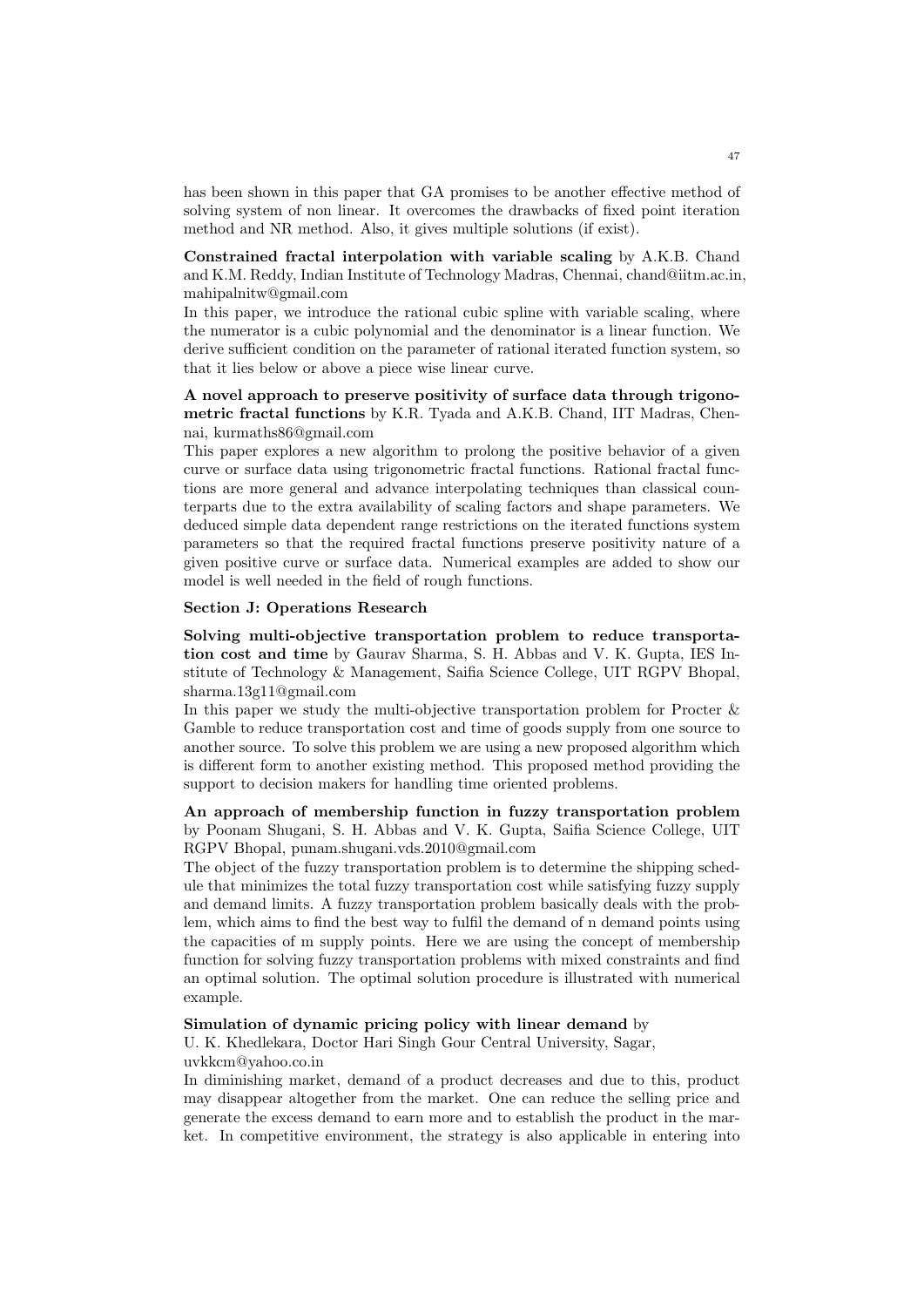competition with others. The objectives of present paper are to develop a dynamic pricing policy to solve such types of problems in a diminishing market. The problem is solved by coming to terms with Kuhn Tucker imperatives and modalities, in this regard. A simulation study is appended to measure the effect of various parameters on optimal policy. The analysis reveals that for every business setup, there will be an optimal number of price settings for dynamic pricing policy that outperforms the static pricing policy.

# **Zero suffix method for assignment problem** by Shambhu Sharma, Dayalbagh Educational Institute, Agra, ssdei61@gmail.com

In the present paper a maximin zero suffix method for solving the classical assignment problems has been proposed. The algorithm of the method has been given. The computational efficiency of the proposed method is better than that of the existing methods in the literature and it is very simple, easy to understand and apply.

# **Fuzzy-True: Enhanced prediction accuracy for associative classification** by Antara Nandy, B.U. Builders & Consultants Pvt. Ltd.,

bubuildersconsultants@gmail.com

The name of the paper, Fuzzy-true combining the two words fuzzy and true to create an oxymoron, intends to represent the accuracy that can be achieved by means of fuzzy logic for associative classification. Classification helps to figure out a certain set of rules in the database that form an efficient classifier. Association however uses the association rule discovery technique to build classification systems which are called associative classifiers. Numerous prediction techniques like that based on maximum likelihood or multiple rules, facilitate the process of prediction. The efficiency of the prediction of outcomes plays important role in technological and economic forecasting. Associative classification technique if coupled with fuzzy logic helps raise its utility by a great margin. Fuzzy logic helps to create a comprehensive data-set and adopts an approach with higher efficiency and precision. This paper contains a description about the enhancement that can be achieved when fuzzy logic is integrated with associative classification. It also includes assessment of performance of fuzzy true model using a cumulative method of evaluation.

# **Section K: Solid Mechanics, Fluid Mechanics, Geophysics and Relativity**

**The analytic invariants of spherically symmetric space-time in** *V*<sup>4</sup> by P.O. Bagde and K.T. Thomas, RCOEM, SFS College, Nagpur, prafulla.bagde@gmail.com In this paper we studied the analytic invariants of spherically sym-metric spacetime by considering the various quaduples of orthogonal unit vectors  $\alpha_i, \beta_i$  and then some results have been developed there upon. Further it is noticed that, for  $K_{spsq} = K_{rprq} = K_{rsrs} = K_{pqpq} = 0; p \neq q \neq r \neq s$  and  $p, q, r, s = 1, 2, 3, 4$ , the quaduple  $(\alpha_p, \alpha_q, \alpha_r, \beta_s)$  and  $(\alpha_s, \beta_p, \beta_q, \beta_r)$  of the orthogonal unit vector  $\alpha_i$  and  $\beta_i$  yield the at geometry of the spacetime if and only if  $\sigma^5 = 0$ . Also for  $K_{rprq} =$  $K_{spsq} = K_{pqps} = 0$  and  $g_{qq}K_{psps} + g_{ss}K_{pqpq} = 0; p \neq q \neq r \neq s; p, q, r, s = 1, 2, 3, 4$ the quaduple  $(\alpha_p, \alpha_q, \alpha_r, \beta_s)$  and  $(\alpha_s, \beta_p, \beta_q, \beta_r)$  of the orthogonal unit vector  $\alpha_i$ and  $\beta_i$  yield  $\sigma^4 = constant$ , which leads to the well known theorem of Schur's concerning the space of constant curvature.

**LRS Bianchi type-I cosmology with gamma law EoS in f(R, T) gravity** by P.K. Sahoo, B. Mishra, Pratishtha Shukla and Amritha Jayadev, Birla Institute of Technology and Science-Pilani, Hyderabad, sahoomaku@rediffmail.com

We have studied the locally rotationally symmetric (LRS) Bianchi type-I line element in  $f(R, T)$  ( $R$  is the Ricci scalar and  $T$  is the trace of the stress energy tensor) theory of gravity in presence of EoS parameter. The simplest case,  $f(R,T)$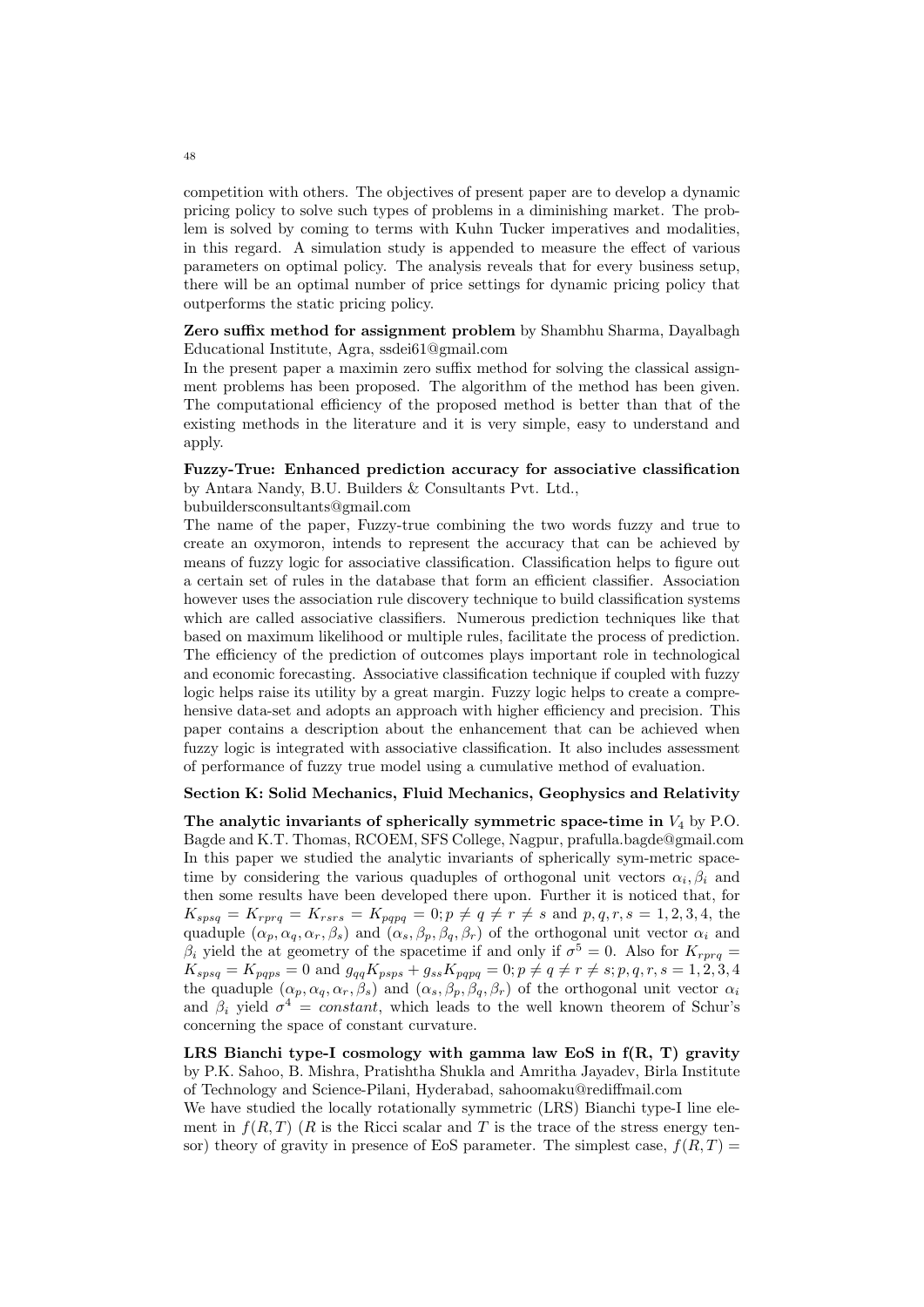$R + 2f(T)$  with gamma-law equation of state  $p = (\gamma 1)\rho$  are considered to explore the role of particle creation in the early universe. The exact solutions of the field equations are obtained using the scalar expansion proportional to the shear. The physical and kinematical properties of the model are studied.

**Bianchi type-IV space time in dark energy** by B. Mishra, P.K Sahoo and Srikanth Suresh, Birla Institute of Technology and Science-Pilani, Hyderabad.

In this paper, non-diagonal Bianchi type-IV space-time is investigated in Einstein general theory of relativity. The matter field is considered in the form of perfect dark energy fluid. It is interesting to observe that in this case, Bianchi type IV perfect dark energy fluid cosmological model does not exist. The space-time reduces to Minkowskian geometry.

**Effect of thermal radiation on steady MHD convective flow past a continuously moving vertical plate in a porous medium** by Dipak Sarma and Mamani Kalita, Cotton College, Guwahati-1, Gauhati University, Guwahati-14, dipaksarma11@yahoo.com, anamikakalita@gmail.com

This paper focuses on the effect of thermal radiation on a steady two dimensional MHD convective flow of an incompressible viscous electrically conducting fluid past a continuously moving porous plate embedded in a porous medium . A uniform magnetic field is assumed to be applied transversely to the direction of the main flow .The expressions for the velocity field, temperature field , concentration field , skin friction at the plate, Nusselt number and Sherwood number are obtained in non dimensional form for a wide range of the governing flow parameters. The effects of the flow parameters on the velocity ,temperature ,concentration skin friction coefficient , Nusselt number and Sherwood number are discussed graphically. It is observed that the radiation parameter N decelerates the velocity profile and decreases the magnitude of the temperature distribution and concentration in the boundary layer.

**Anisotropic Bianchi type I cosmological models with generalized Chaplygin gas and dynamical gravitational and cosmological constants** by S. Kotambkar, R. K. Kelkar and G. P. Singh, Laxminarayan Institute of Technology, Nagpur, S. B. Jain Institute of Technology Management and Research, Nagpur, Visvesvaraya, National Institute of Technology, Nagpur, shubha.kotambkar@rediffmail.com, rupali.kelkar@yahoo.com, gpsingh@mth.vnit.ac.in

This paper deals with study of generalized Chaplygin gas model with dynamical gravitational and cosmological constants. In this paper a new set of exact solutions of Einstein field equations for spatially homogeneous and anisotropic Bianchi type I space-time have been obtained. The physical and dynamical behaviors of the model have been discussed with the help of graphical representation.

**MHD peristaltic transport of a micropolar fluid in an asymmetric channel with porous medium** by S. Sreenadh, P. Lakshminarayana, K. V. V. Satyanarayana and P. V. Arunachalam, Sri Venkateswara University, Tirupati, Sree Vidyanikethan Engineering College, Tirupati,Dravidian University, Kuppam, Tirupati, profsreenadh@gmail.com

In the present study the peristaltic transport of an incompressible conducting micropolar fluid in an asymmetric channel with porous medium has been studied under the assumptions of long wave length and low Reynolds number. Applying wave frame analysis, exact analytical solutions have been obtained for the axial velocity and the microrotation component. Expression for the pressure rise is also obtained. The influence of physical parameters on the velocity, pressure gradient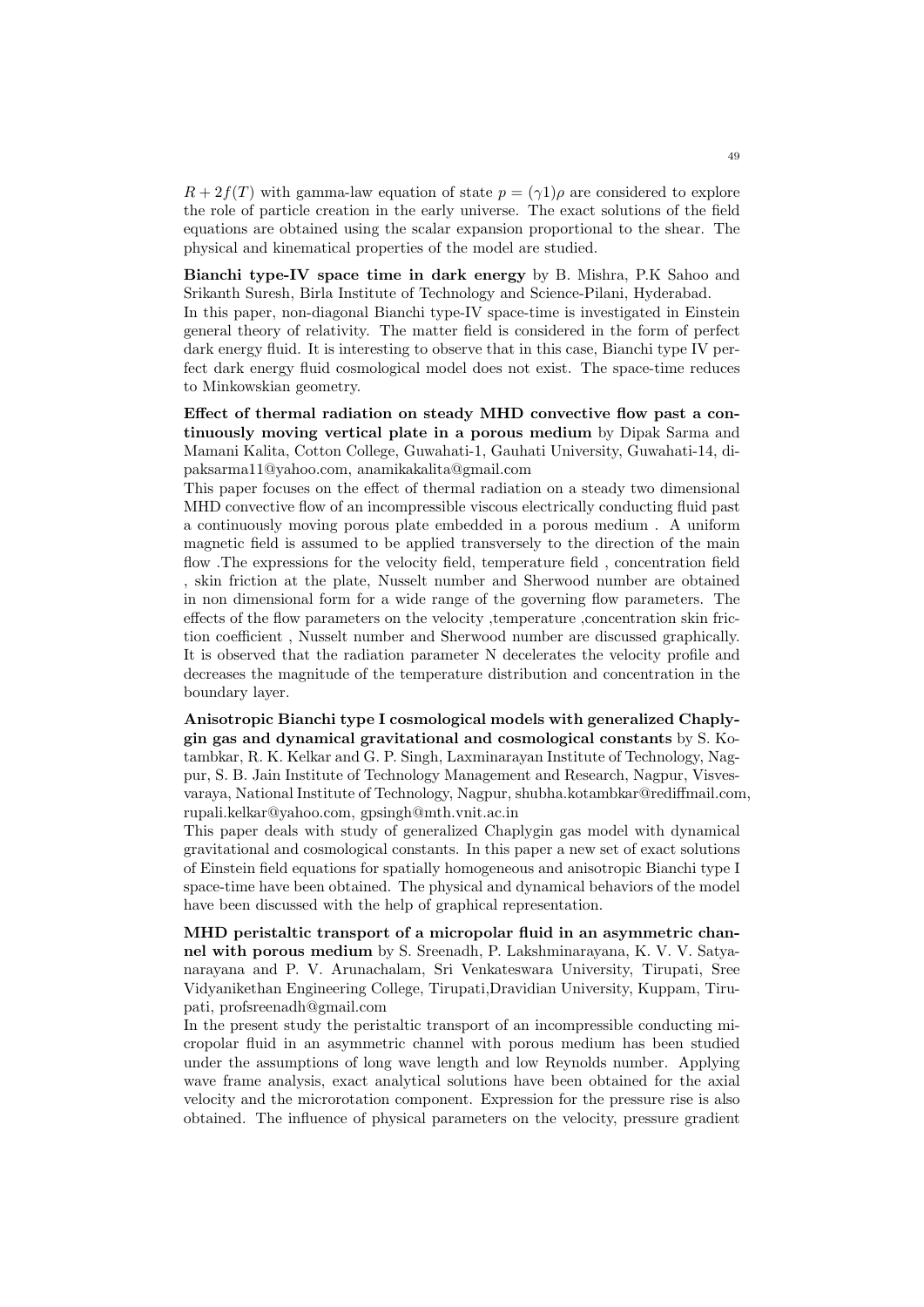and pressure rise are presented through graphs. The effect of increase in permeability parameter and Magnetic parameter is to reduce the velocity.

**Study of dynamical behavior of cosmological constant** *∧* **and aspects of phenomenological models from Ia supernovae** by Gulshan Makkad, Jhulelal Institute of Technology, Nagpur-441111, gmakkad@gmail.com

In this paper, we have solved the Einstein field equation for the scalar factor  $R(t)$ , density  $\rho(t)$  and cosmological term  $\wedge(t)$ , by assuming  $\wedge = \mu \dot{H}$ , where  $\mu$  is a parameter of  $\wedge \sim \dot{H}$ , in the context of Higher dimension space time. It has been shown that model  $\wedge \sim H$ , is equivalent to  $\wedge \sim (\frac{\dot{R}}{R})^2$ ,  $\wedge \sim (\frac{\ddot{R}}{R})^2$  and  $\wedge \sim \rho$  models, when the condition for  $R(t)$ ,  $\rho(t)$ , and  $\wedge$ (*t*) are expressed in terms of  $\Omega_m$  and  $\Omega_\wedge$ , the matter and vacuum energy density of the universe respectively.

*∧*(*T*) **gravity in** *f*(*R, T*) **modified theory for general class of Bianchi models** by Umesh Kumar Sharma, Anirudh Pradhan and Nasr Ahmed, Institute of Applied Sciences and Humanities, GLA University, Mathura-281406, Taibah University, Saudi Arabia, Astronomy Department

National Research Institute of Astronomy and Geophysics, Helwan, Cairo, Egypt,  $p$ radhan.anirudh@gmail.com<sup>1</sup>, sharma.umesh@gla.ac.in, nasr.ahmed@nriag.sci.eg A new class of cosmological models in *f*(*R, T*) modified theories of gravity (Harko et al. in Phys. Rev. D 84:024020, 2011), where the gravitational Lagrangian is given by an arbitrary function of Ricci scalar *R* and the trace of the stress-energy tensor *T*, have been investigated for a specific choice of  $f(R,T) = f_1(R) + f_2(T)$ in a general class of Bianchi universe. Our intention is to reconstruct  $f(R,T)$ models inspired by this special law for the deceleration parameter (Akarsu and Dereli in Int. J. Theor. Phys. 51:612, 2012) which is linear in time with negative slope in connection with the theories of modified gravity. In the present study we consider the cosmological constant *∧* as a function of the trace of the stress energy-momentum-tensor, and such a model is nicknamed as  $\land$ (*T*) gravity. Such models may exhibit better consistency with the recent cosmological observations. We analyze the variation of pressure, energy density and cosmological term with cosmic time and discuss the physical consequences. We also discuss physical and geometric properties of derived models.

# **Section L: Electromagnetic Theory, Magneto-Hydrodynamics Astronomy and Astrophysics**

**In the atmosphere the equations developed from the motion of an axis symetric body moving** by Ashwani Kumar Sinha and M.M. Bajaj, M.M. Mahila College, Ara, Bihar, Department of Physics and Astrophysics, University of Delhi. Initially the work progressed to present a new mathematical of the motion of a spinning axis- symmetric body in the atmosphere. The work is based on the geometrical behaviour of a non- linear differential equation arising one of the motion of an axis symmetric projectile. Naturally, the motion equation available in the subject are first reviewed for their structures viz., reference frames, structure of forces, specification of the spinning body and finally the assumption made to develop the model. The work includes only the free motion of the body in the presence of biquadratic non-linear restoring moment and solutions of such equation.

#### **Section M: Bio-Mathematics**

**Detection of P and T-waves in ECG Signal** by Pankaj K. Gakare, Datta Meghe Institute of Engineering, Technology & Research, Wardha. Electrocardiogram (ECG) analysis plays vital role in diagnosis of heart diseases. In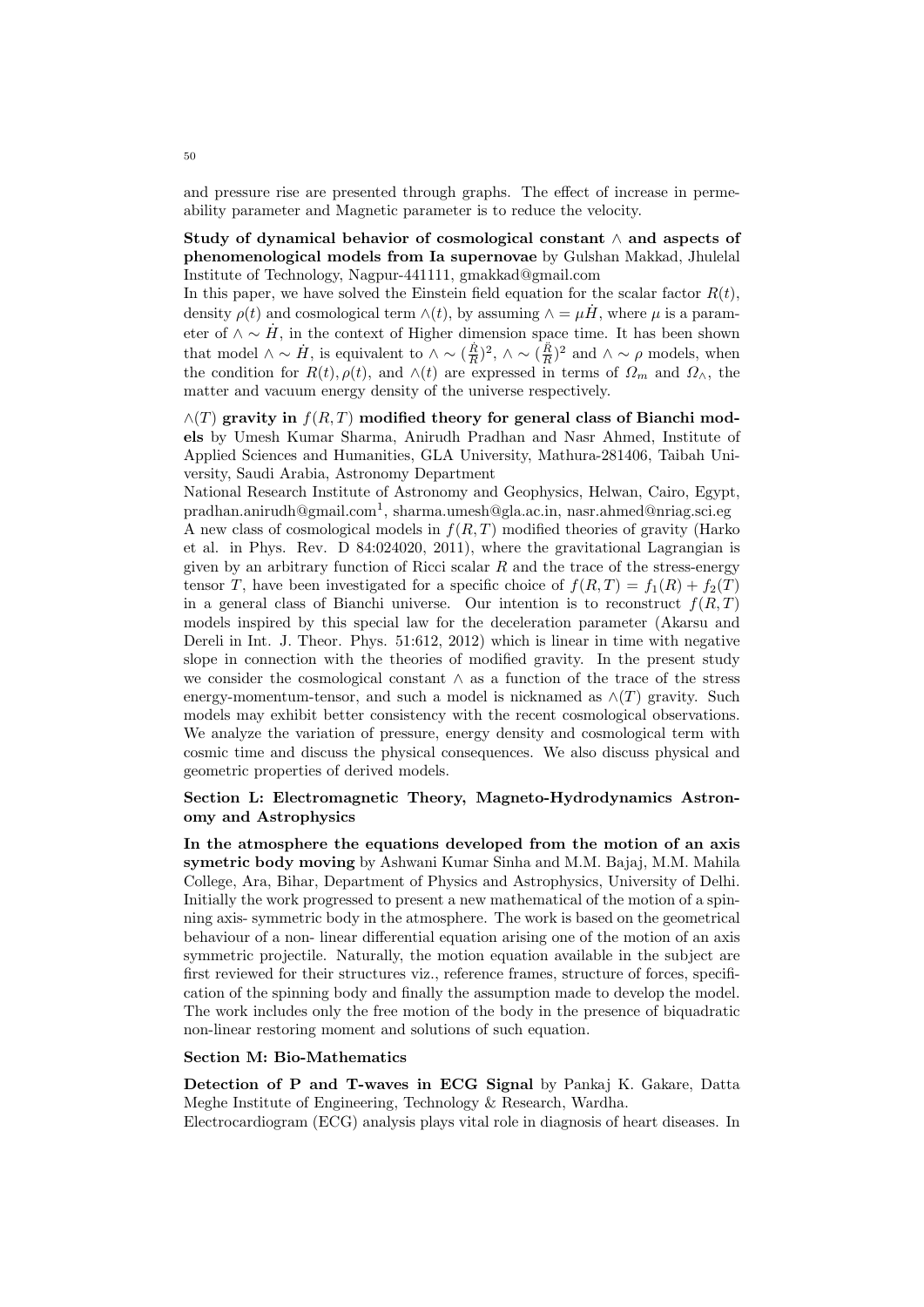order to avoid erroneous conclusions, it is of utmost importance that all the features of ECG waveform are extracted accurately and only sinus rhythms are present in the ECG Signal. Significant features of the ECG include the P wave, the QRS Complex, and the T wave. Determining the position of P wave and T wave is a complicated task due to low amplitude. In this paper simple Low pass differentiation (LPD) based method is proposed for estimation of P and T wave. Locating all the features accurately is essential for the performance of other ECG processing such as signal Analysis, Diagnosis, Authentication and Identification. Performance evaluation of this algorithm is done on recorded ECG signals by holter recorder and MIT-BIH database. Validation of proposed algorithm indicates that it performs satisfactorily with approximate accuracy of 92.46.